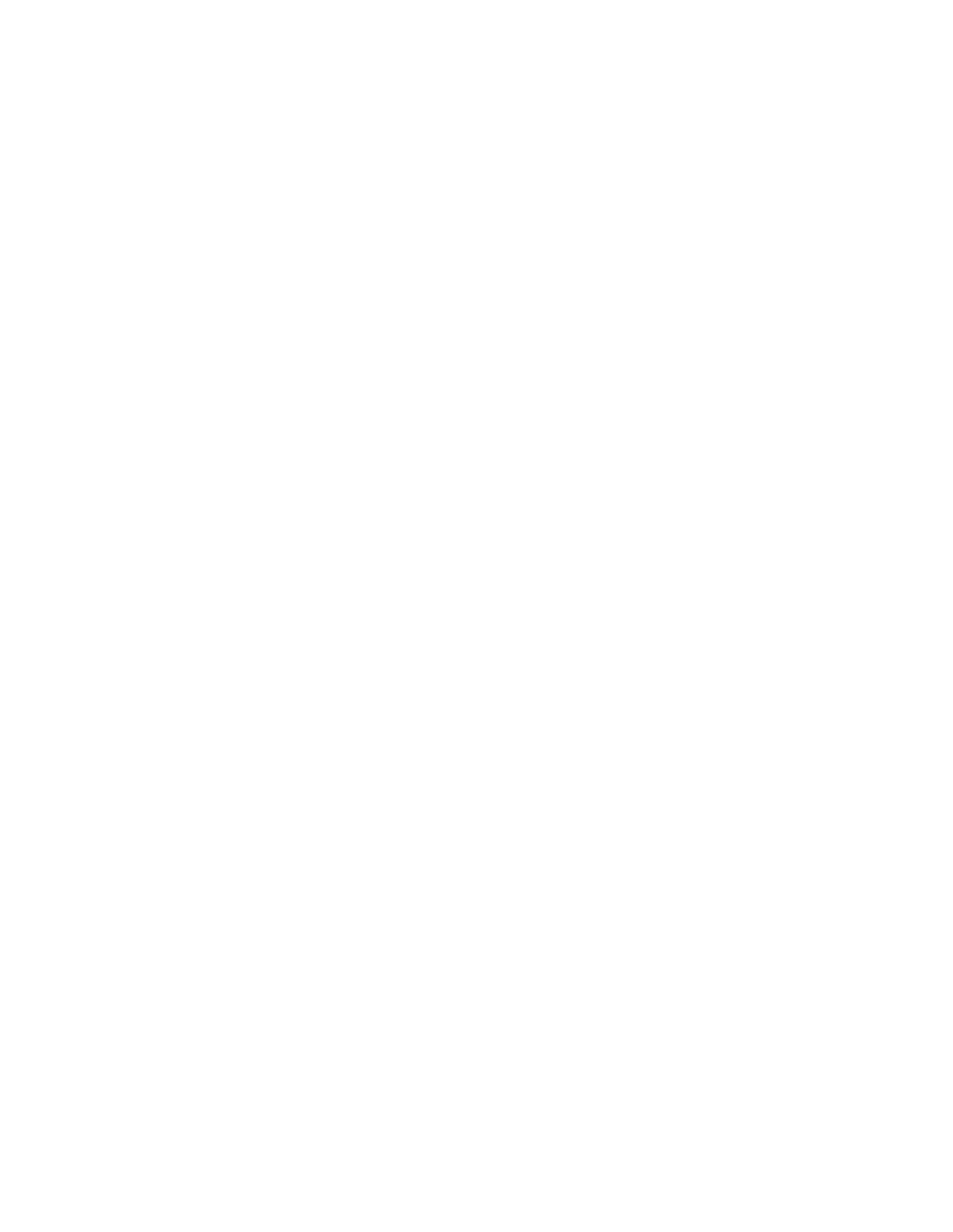**2020-2021 [https://azlawjet.com](https://azlawjet.com/) Vol. 4, Art. 6**

# Arizona Law Journal of Emerging Technologies

## LET'S TALK ABOUT (FAKE) SEX BABY: A DEEP DIVE INTO THE **DISTRIBUTIVE HARMS OF DEEPFAKE PORNOGRAPHY**

*Shelby Akerley*, *JD Candidate*

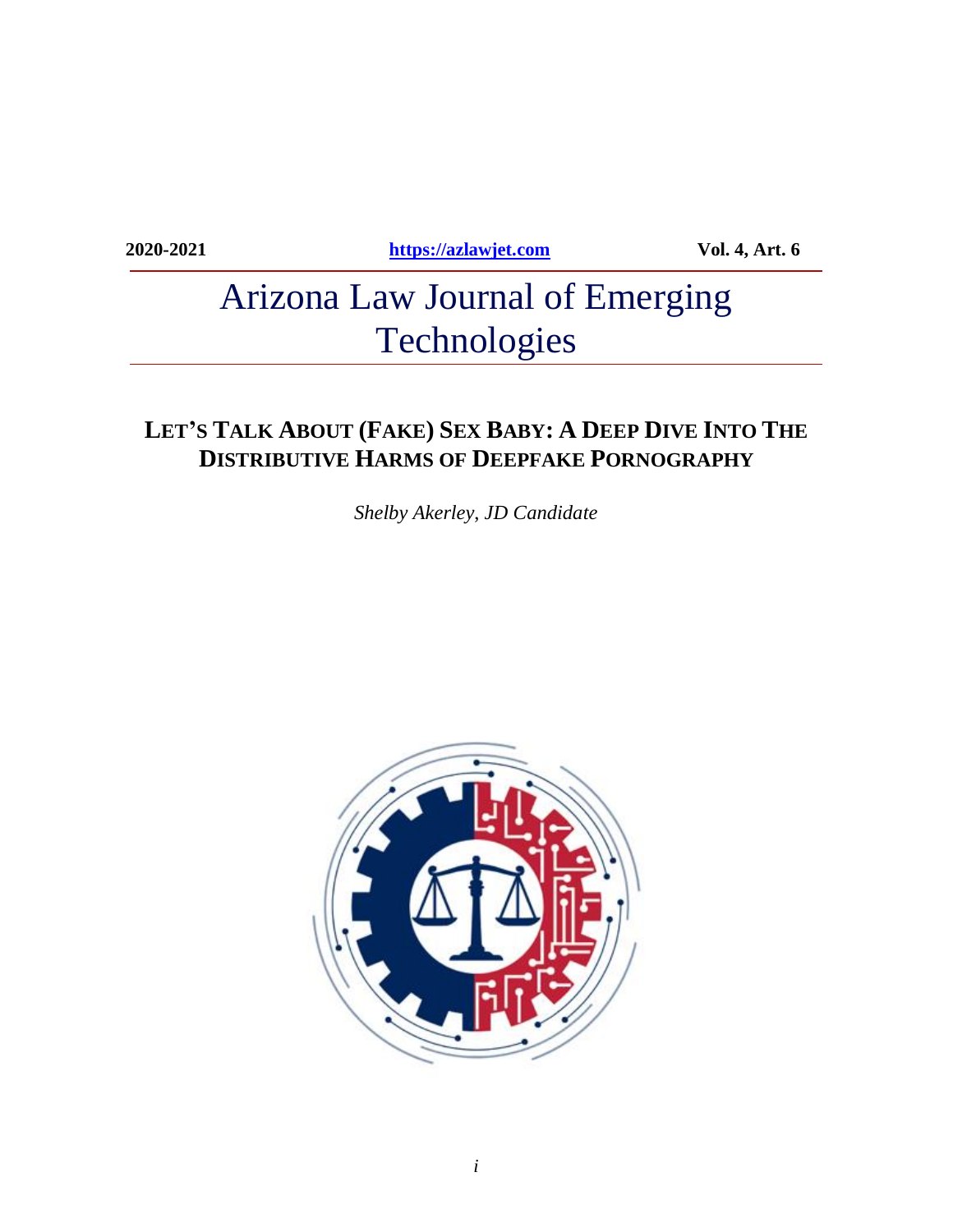## ARIZONA LAW JOURNAL OF EMERGING TECHNOLOGIES

## **Table of Contents**

|                                                                                      | $\mathbf{I}$ |
|--------------------------------------------------------------------------------------|--------------|
|                                                                                      | 5            |
| a. Understanding Machine-Learning Technology                                         | 6            |
| b. The First Deepfakes                                                               | 7            |
| c. The Transition to Deepfake Pornography                                            | 9            |
| d. The Difference Between Deepfake Pornography and Revenge Porn                      | 12           |
| III. The Legal Mechanisms Affecting Distribution of Deepfake Pornography             | 14           |
| a. The First Amendment: Protection of Pornography                                    | 14           |
| <i>i. The Importance of Free Speech Rights</i>                                       | 15           |
| ii. Limitations to Free Speech: Obscenity and the Miller Test                        | 16           |
| iii. The Legality of Pornography Under the Miller Test                               | 19           |
| b. Section 230: Protection of Internet Service Providers                             | 20           |
| <i>i. Policing Porn: The CDA and Section 230</i>                                     | 21           |
| ii. Section 230: Shifting Liability                                                  | 22           |
| c. Lack of Federal Regulation: Protection of Distribution of Deepfake<br>Pornography | 25           |
| IV. The Distribution of Deepfake Pornography and Its Disproportionate Effect on      |              |
|                                                                                      | 27           |
| V. Distribution by ISP's Cause the Harm of Deepfake Pornography and Necessitates     |              |
|                                                                                      | 31           |
| a. Creation: The Red Herring of Distribution                                         | 32           |
| b. Distribution: The Law and Its Limitations                                         | 35           |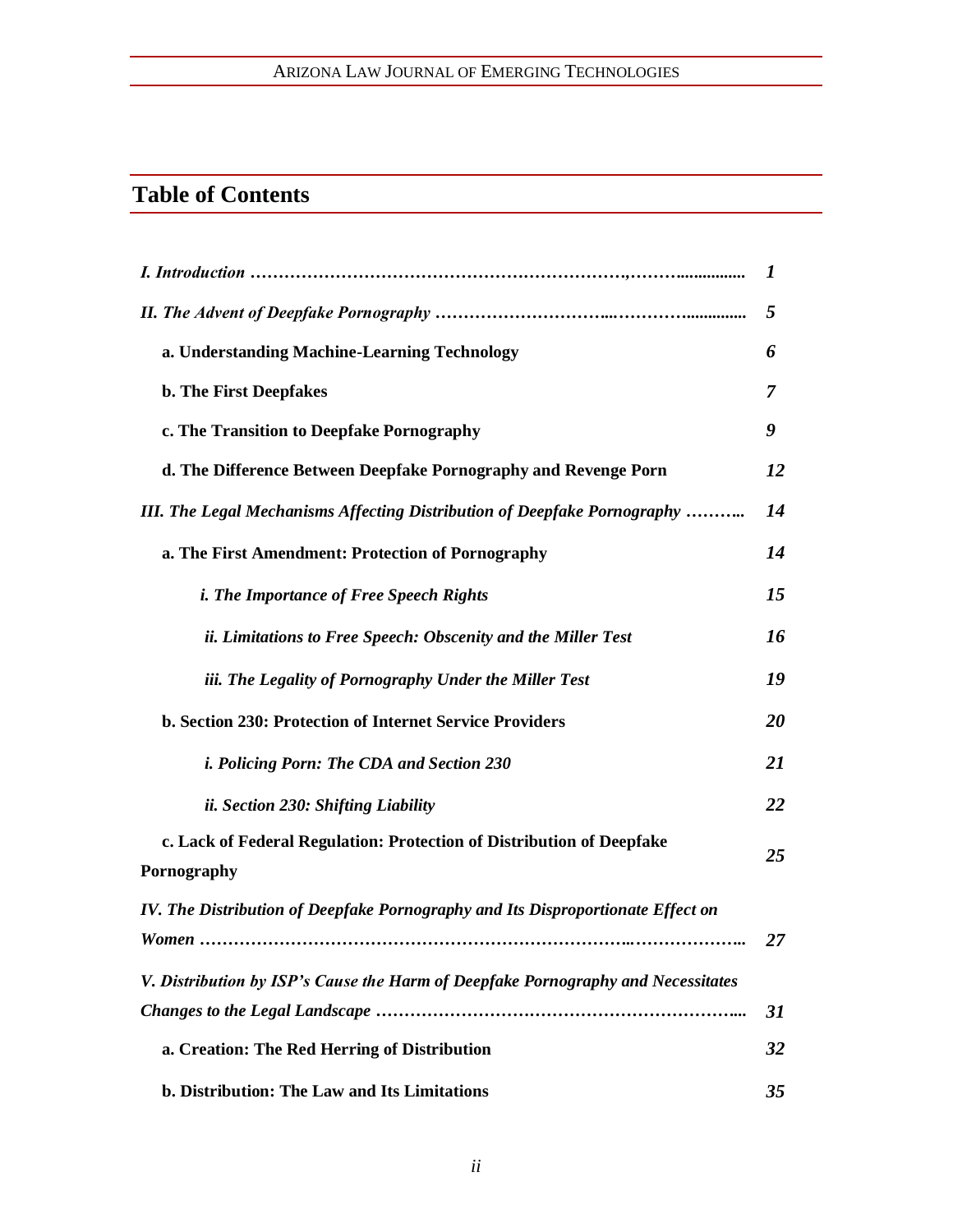| <i>i. The First Amendment's Failure to Prevent Distribution of Deepfake</i> | 36 |
|-----------------------------------------------------------------------------|----|
| <b>Pornography</b>                                                          |    |
| ii. Limitations of Existing Law on Distribution of Deepfake Pornography     | 38 |
| A. Limitations of State Law                                                 | 38 |
| 1) Criminal Law: Limitations: The Judgement Proof Perpetrator               | 38 |
| 2) Civil Law Limitations: Loopholes in Existing Laws                        | 39 |
| <b>B. Limitations on Proposed Legislation on Distribution of Deepfake</b>   | 42 |
| Pornography                                                                 |    |
| 1) AB-206 Depiction of Individual Using Digital or Electronic               | 42 |
| <b>Technology</b>                                                           |    |
| 2) Intimate Privacy Protection Act of 2016                                  | 44 |
| 3) Ending Nonconsensual Online User Graphis Harassment Act of 2017          | 45 |
| 4) Malicious Deepfake Prohibition Act of 2018                               | 45 |
| iii. Section 230 Limitations                                                | 47 |
| c. Holding ISPs Accountable: A Federal Criminal Law and Amendment to        |    |
| <b>Section 230</b>                                                          | 49 |
| <i>i. Proposed Legislation Prohibiting the Distribution of Deepfake</i>     |    |
| <b>Pornography</b>                                                          | 50 |
| A. Criminalization of Deepfake Pornography Distribution Act                 | 50 |
| <b>B. Analysis of Proposed Legislation</b>                                  | 54 |
| ii. Proposed Amendment to Section 230                                       | 55 |
| A. Stop Online Distribution of Deepfake Pornography Act                     | 55 |
| <b>B. Analysis of Proposed Legislation</b>                                  | 56 |
|                                                                             | 57 |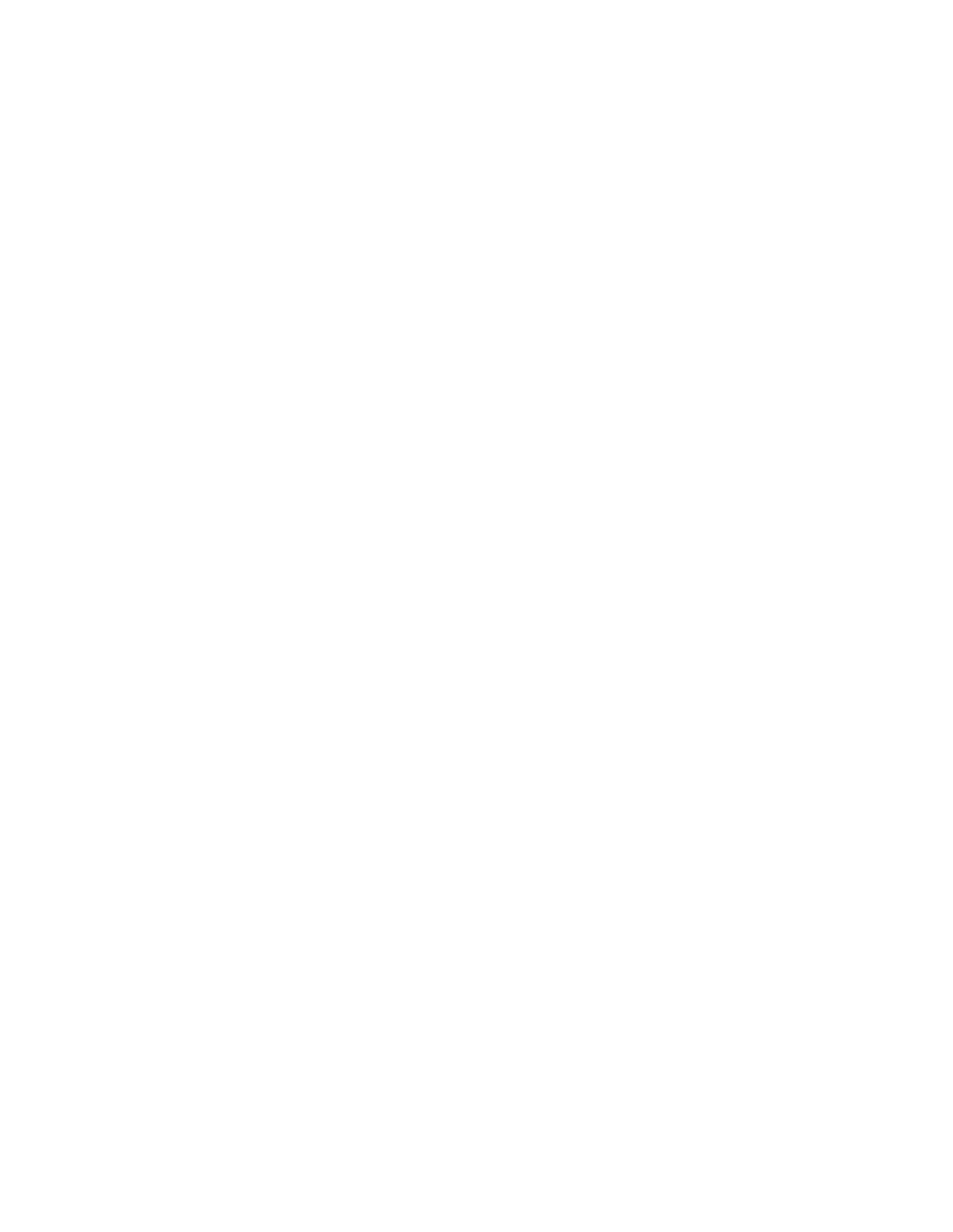## **LET'S TALK ABOUT (FAKE) SEX BABY: A DEEP DIVE INTO THE DISTRIBUTIVE HARMS OF DEEPFAKE PORNOGRAPHY**

#### <span id="page-6-2"></span><span id="page-6-1"></span><span id="page-6-0"></span>Shelby Akerley

## **I. Introduction**

At seventeen years old, Noelle Martin's career as a porn star had taken off.<sup>1</sup> To this day, you can find her image on page after page of dozens of pornographic sites.<sup>2</sup> A simple Google search of Noelle's name will bring up hundreds of pictures of her in various sexual positions, videos featuring Noelle performing oral sex and being ejaculated on, and the cover of two adult films, one titled "Treat Me Like a Whore."<sup>3</sup> Noelle's name, home address, and other personal information appear next to nearly all of this content.<sup>4</sup> She was, by any estimation, making a popular name for herself in the pornographic sector.<sup>5</sup> But, there was a problem – by the time this graphic content

<span id="page-6-3"></span><sup>1</sup> Cara Curtis, *Deepfakes Are Being Weaponized to Silence Women – but This Woman Is Fighting Back*, NEXT WEB (Oct. 5, 2018[\) https://thenextweb.com/code-word/2018/10/05/deepfakes-are-being-weaponized-to](https://thenextweb.com/code-word/2018/10/05/deepfakes-are-being-weaponized-to-silence-women-but-this-woman-is-fighting-back/)[silence-women-but-this-woman-is-fighting-back/](https://thenextweb.com/code-word/2018/10/05/deepfakes-are-being-weaponized-to-silence-women-but-this-woman-is-fighting-back/) ("Noelle Martin's battle with deepfake pornography started six years ago [when] [a]nonymous predators stole non-sexual images of her from social media and posted them onto porn sites and threads.").

<sup>2</sup> Ruby Harris, *How it Feels to Find Your Face Photoshopped Onto Internet Porn*, VICE (Apr. 17, 2019) [https://www.vice.com/en\\_au/article/gy4p47/how-it-feels-to-find-your-face-photoshopped-onto-internet-porn](https://www.vice.com/en_au/article/gy4p47/how-it-feels-to-find-your-face-photoshopped-onto-internet-porn) (stating "[Noelle Martin] instantly found page after page of search results with dozens of pornographic sites").

<sup>3</sup> Curtis, *supra* note [1](#page-6-0) ("The situation escalated [and] 'moved to doctoring images of [Noelle] into graphic pornography, on the cover of pornographic DVDs, to fake images of [Noelle] being ejaculated on . . . they then doctored [Noelle] into pornographic videos performing oral sex and having sexual intercourse.'"). *See also* Ally Foster, *Teen's Google Search Reveals Sickening Online Secret About Herself*, AU NEWS (June 30, 2018) [https://www.news.com.au/technology/online/security/teens-google-search-reveals-sickening-online](https://www.news.com.au/technology/online/security/teens-google-search-reveals-sickening-online-secret-about-herself/news-story/ee9d26010989c4b9a5c6333013ebbef2)[secret-about-herself/news-story/ee9d26010989c4b9a5c6333013ebbef2](https://www.news.com.au/technology/online/security/teens-google-search-reveals-sickening-online-secret-about-herself/news-story/ee9d26010989c4b9a5c6333013ebbef2) (explaining that Noelle Martin had been put on the cover of two adult movies, one bearing the title "Treat Me Like A Whore," with additional text on the cover stating, "[s]he'll do things your wife won't!").

<sup>4</sup> *See* Foster, *supra* not[e 3](#page-6-1) ("What is even more terrifying than these disgusting images is many were accompanied by identifying information like Ms. Martin's name, where she lived and studied, along with highly graphic comments.").

<sup>5</sup> Kirsti Melville, *The Insidious Rise of Deepfake Porn Videos – and One Woman Who Won't be Silenced,*  ABC AUSTRL. (Aug. 29, 2019[\) https://www.abc.net.au/news/2019-08-30/deepfake-revenge-porn-noelle](https://www.abc.net.au/news/2019-08-30/deepfake-revenge-porn-noelle-martin-story-of-image-based-abuse/11437774)[martin-story-of-image-based-abuse/11437774](https://www.abc.net.au/news/2019-08-30/deepfake-revenge-porn-noelle-martin-story-of-image-based-abuse/11437774) ("[N]ew, increasingly explicit images were spreading like wildfire . . . referencing her name, what she was studying and where she lived.").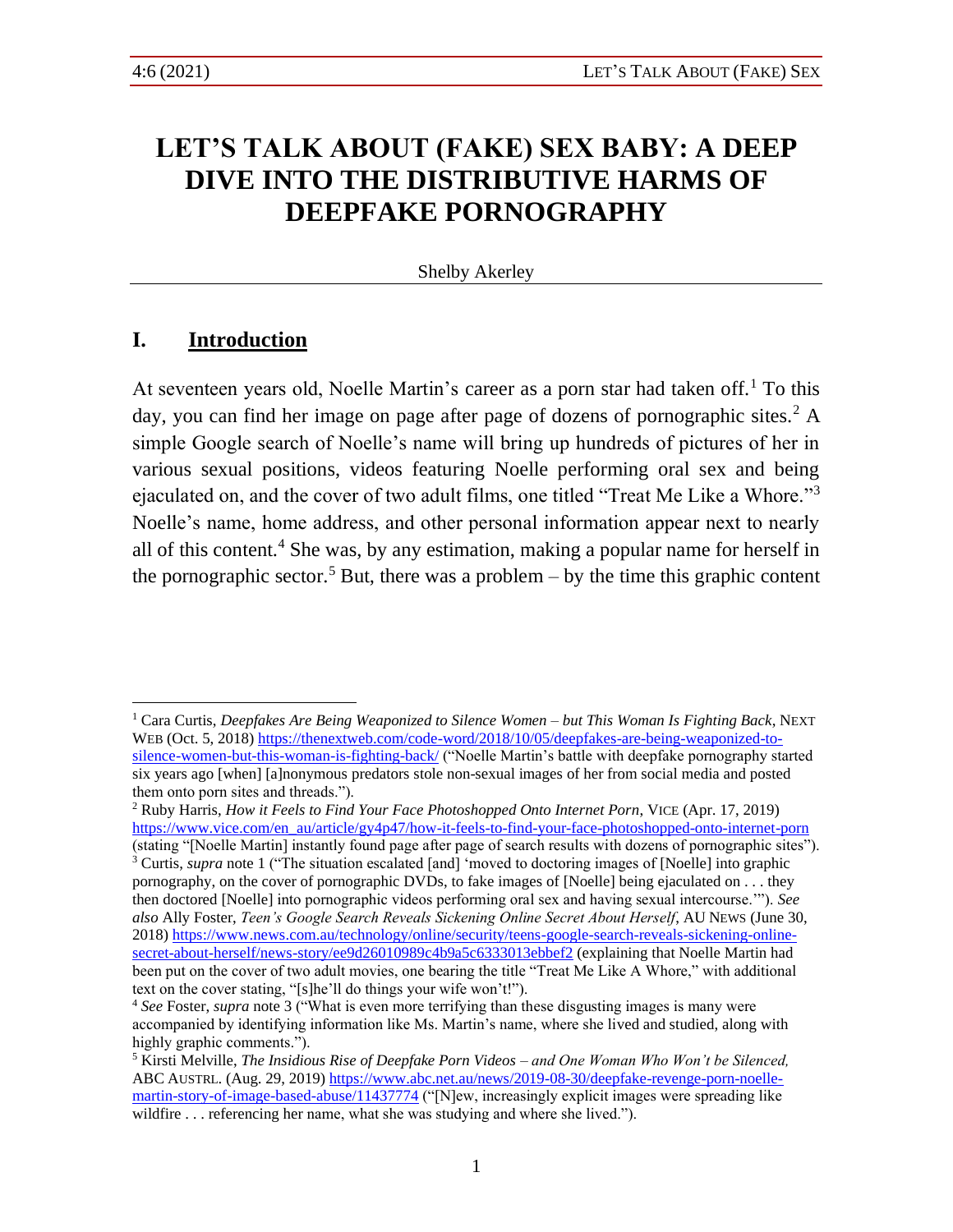was first discovered by Noelle, she was an eighteen-year-old university student studying law who had never voluntarily participated in pornography.<sup>6</sup>

Noelle's nightmare began when she decided to perform a Google search of herself.<sup>7</sup> Expecting to find the typical mundane information available in a self-search, Noelle was horrified to instead find that complete strangers had stolen non-sexual images from her social media accounts, manipulated them into pornographic images and videos, and posted them on the internet for the world to see.<sup>8</sup> While Noelle did not know it at the time, this simple Google search would spark a six-year journey through the darkest corners of the internet.<sup>9</sup> This journey would include rampant slut shaming by the public, ineffective legal remedies by her home country of Australia, and blackmail by internet service providers.<sup>10</sup> Consequently, Noelle Martin's journey also catalyzed a movement fighting to demonstrate the irreversible harm created when the line between reality and internet fiction becomes indistinguishable.<sup>11</sup>

<span id="page-7-1"></span><span id="page-7-0"></span>The ever-blurring line between reality and fiction has been presented by writers, philosophers, and scientists for years.<sup>12</sup> In his dystopian novel, 1984, George Orwell cautioned that "reality exists in the human mind and nowhere else."<sup>13</sup> Unfortunately, the advent of increasingly powerful technology in modern society has created a muddled philosophical realm, causing us to question whether reality exists at all.<sup>14</sup>

<sup>9</sup> *See, e.g.*, Curtis, *supra* not[e 1](#page-6-0) (stating it has been six years since the first deepfake of Martin); Jake Sturmer, *Noelle Martin Fights to Have Harmless Selfie Removed from 'Parasite' Porn Sites*, ABC NEWS AUSTRL. (Oct. 12, 2016[\) https://www.abc.net.au/news/2016-10-12/womans-fight-to-have-harmless-selfie-removed](https://www.abc.net.au/news/2016-10-12/womans-fight-to-have-harmless-selfie-removed-from-porn-site/7924948?pfmredir=sm)[from-porn-site/7924948?pfmredir=sm](https://www.abc.net.au/news/2016-10-12/womans-fight-to-have-harmless-selfie-removed-from-porn-site/7924948?pfmredir=sm) ("Noelle Martin was just 17 years old when predators stole a 'selfie' she posted on her Facebook feed and plastered it over porn websites around the world . . . [n]ow aged 22, Ms. Martin is finishing a law degree and said she felt violated by the continuing use of her image.").

<span id="page-7-2"></span><sup>6</sup> *See* Harris, *supra* note [2](#page-6-2) (stating Martin was eighteen years old and at university when she first discovered anonymous predators had taken images from her social media accounts and posted them on pornographic sites).

*Id.* (stating Noelle Martin's traumatizing journey started when, at eighteen, Martin "decided to google herself, just for kicks, as everyone does").

<sup>&</sup>lt;sup>8</sup> *Id.* (stating Noelle Martin's understanding is that the perpetrator is not anyone she knew, but rather, "some strangers somewhere who had seen images of [her] at an event and fetishized [her]").

<sup>&</sup>lt;sup>10</sup> *See* Sturmer, *supra* not[e 9](#page-7-0) ("[W]hen [Noelle] asked one site to remove her photo, the webmaster tried to blackmail her. He asked for nude images of her for his own private collection in exchange for removing her photos from the public site.").

<sup>&</sup>lt;sup>11</sup> *Id.* ("[Noelle] is concerned the online images make her appear as if she has voluntarily contributed to the sites. 'They literally can ruin a girl's life by what they're doing,' she said.").

<sup>12</sup> Sarah Gretter et al., *Walking the Line between Reality and Fiction in Online Spaces: Understanding the Effects of Narrative Transportation*, 9 J. MEDIA LITERACY EDUC. 1 ("From cave paintings to today's social networking sites, human beings have enjoyed sharing their experiences of the world and of their social interactions through narrative forms . . . [however,] the Internet can sometimes blur the boundaries between reality and fiction, rendering the distinction between factual and fictional information more difficult."). <sup>13</sup> George Orwell, 1984 205 (1989).

<sup>14</sup> *See, e.g.*, Melville, *supra* not[e 5](#page-6-3) ("'[Y]ou're likely to believe what you see if it confirms what you already believe, even if you later find out it's false. Unfortunately, it doesn't have to be that sophisticated to convince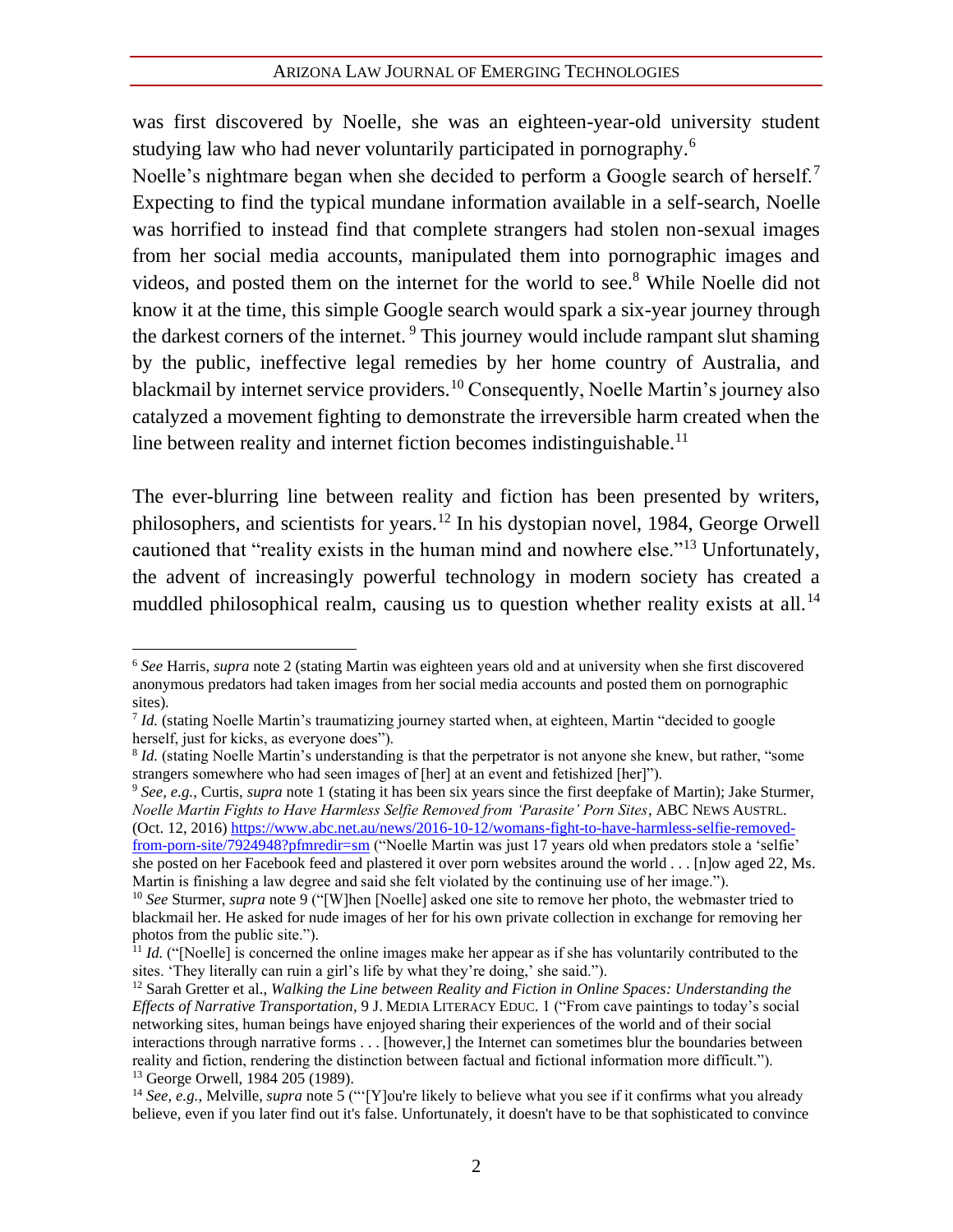The distortion and manipulation of images, piles of unverified information consistently pumped into the digital social sphere, and increasing awareness of "fake news" outlets have undoubtedly affected the human perception of reality and challenged society's definition of the world in which it exists.<sup>15</sup> However, scholars opine the newest, most unnerving addition to this technology and perhaps one most poised to shatter our discernment of reality and fiction is involuntary synthetic  $imagery - more commonly known as deepfakes.<sup>16</sup>$ 

Deepfakes combine existing images and video using machine-learning technology to create a new video.<sup>17</sup> The result is an ultrarealistic video that shows an individual performing acts in which they never actually participated.<sup>18</sup> In other words, a deepfake is a forged video that represents a situation that has never occurred by manipulating pre-existing pictures or videos.<sup>19</sup> This technology has found a new home in a dark but well explored space of the internet: pornography.<sup>20</sup>

<sup>15</sup> *See, e.g.*, J.M. Porup, *How and Why Deepfake Videos Work* – *and What is at Risk*, CSO (Apr. 10, 2019) <https://www.csoonline.com/article/3293002/deepfake-videos-how-and-why-they-work.html> (stating "[h]uman beings seek out information that supports what they want to believe and ignore the rest. Hacking that human tendency gives malicious actors a lot of power. We see this already with disinformation (so-called 'fake news') that creates deliberate falsehoods that then spread under the guise of truth"); Gretter, *supra* note [12,](#page-7-1) at

<span id="page-8-0"></span>people of what they want to believe,' Dr Franks says. 'Having fact-checking resources at your disposal doesn't matter if people don't care about the facts. And that's going to become an even greater problem if people are looking at what they believe to be real.'"); Samantha Cole, *We Are Truly Fucked: Everyone Is Making AI-Generated Fake Porn Now*, VICE (Jan. 24, 2018)

[https://www.vice.com/en\\_us/article/bjye8a/reddit-fake-porn-app-daisy-ridley](https://www.vice.com/en_us/article/bjye8a/reddit-fake-porn-app-daisy-ridley) ("The combination of powerful, open-source neural network research, our rapidly eroding ability to discern truth from fake news, and the way we spread news through social media has set us up for serious consequences.").

<sup>1 (&</sup>quot;Recent contentions about 'fake news' and misinformation online has shed light on the critical need for media literacy at a global scale . . . the line between facts and fiction can often become blurry in these online spaces and being able to distinguish between reality and fantasy can have important consequences in the lives of young Internet users.").

<sup>&</sup>lt;sup>16</sup> Jeremy Hsu, *Can AI Detect Deepfakes To Help Ensure Integrity of U.S.* 2020 Elections?, IEEE SPECTRUM (Feb. 28, 2019) [https://spectrum.ieee.org/tech-talk/robotics/artificial-intelligence/will-deepfakes-detection-be](https://spectrum.ieee.org/tech-talk/robotics/artificial-intelligence/will-deepfakes-detection-be-ready-for-2020)[ready-for-2020](https://spectrum.ieee.org/tech-talk/robotics/artificial-intelligence/will-deepfakes-detection-be-ready-for-2020) (referring to deepfakes as "involuntary synthetic . . . imagery").

<sup>17</sup> Elizabeth Caldera, "*Reject the Evidence of Your Eyes and Ears:*" *Deepfakes and the Law of Virtual Replicants*, 50 SETON HALL L. REV. 177, 178-79 ("Combining the words 'deep learning' and 'fake,' a deepfake is a 'hyper-realistic digital falsification of images, video, and audio.' Put simply, a deepfake is a forged video; it depicts something that has never happened by manipulating previously existing video footage or pictures.").

<sup>&</sup>lt;sup>18</sup> *See id.* at 181 ("By utilizing previously existing images and videos, the technology creates a generated video that nevertheless looks authentic.").

<sup>&</sup>lt;sup>19</sup> *See id.* at 182 ("[T]he result is a video that both looks and sounds like the figure in the video, but that in actuality is fabrication.").

<sup>20</sup> Danielle Keats Citron, *Sexual Privacy,* 128 YALE L.J. 1870, 1921 (2019) ("Machine-learning technologies are being used to create 'deep-fake' sex videos where people's faces and voices are inserted into real pornography. Deep-fake technology enables the creation of impersonations out of digital whole cloth. The end result is realistic-looking video or audio that is increasingly difficult to debunk.").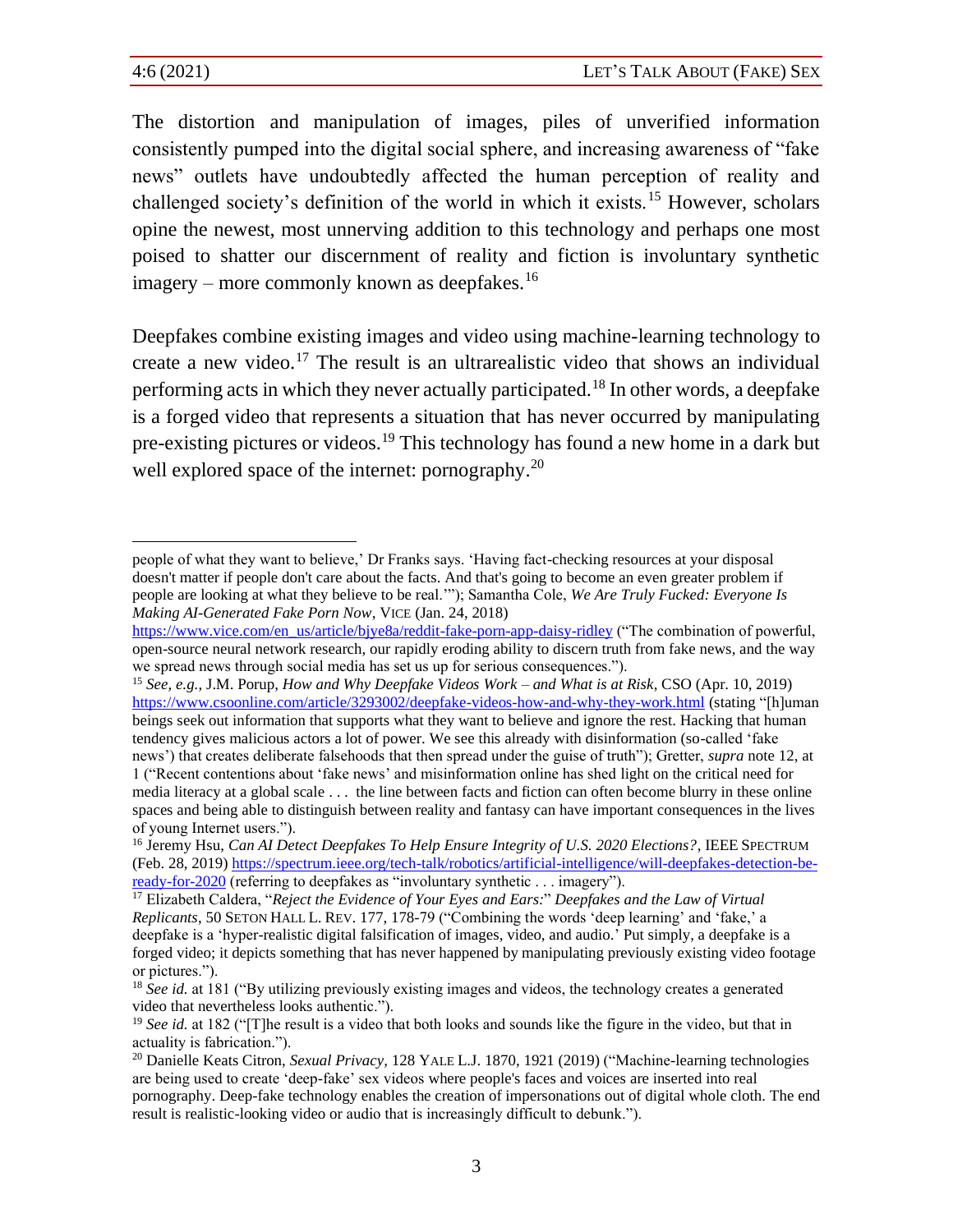<span id="page-9-2"></span><span id="page-9-1"></span><span id="page-9-0"></span>As technology advances, the hyper realism of deepfake pornography and its ability to be mass distributed on the internet increases.<sup>21</sup> The distribution of deepfake pornography causes irreparable harm to women and stifles their free speech rights.<sup>22</sup> Existing laws are no longer viable solutions to prevent the distribution of deepfake pornography.<sup>23</sup> The best method to truly prevent the distribution of deepfake pornography is to hold Internet Service Providers (ISPs) liable for their part in the passive distribution of deepfake pornography.<sup>24</sup> While Section 230 of the Communications Decency Act grants ISPs extensive immunity, this protection should be tailored to strike a balance between the First Amendment rights of site members and the harms associated with the distribution of deepfake pornography.<sup>25</sup> This tailoring should involve a federal law criminalizing the distribution of deepfake pornography, and an amendment to Section 230 that would carve out exceptions barring immunity for content such as deepfake pornography.<sup>26</sup>

This Note explores the distribution of deepfake pornography and the complicated legal web it has created – pitting internet free speech, existing law, and human dignity against each other.<sup>27</sup> Part I provides a brief overview of the machine-learning technology used to create deepfake pornography.<sup>28</sup> Part II discusses the current legal

<sup>21</sup> Jillian Roffer, *Nonconsensual Pornography: An Old Crime Updates Its Software*, 27 FORDHAM INTELL. PROP. MEDIA & ENT. L.J. 950 (2017) ("The harm experienced by victims of nonconsensual pornography is exacerbated by the unique nature of the internet (including social media) because it facilitates an exponential growth in publication.").

<sup>22</sup> Rana Ayyub, *I Was the Victim of a Deepfake Porn Plot Intended to Silence Me*, HUFFINGTON POST (Nov. 21, 2018) [https://www.huffingtonpost.co.uk/entry/deepfake-porn\\_uk\\_5bf2c126e4b0f32bd58ba316](https://www.huffingtonpost.co.uk/entry/deepfake-porn_uk_5bf2c126e4b0f32bd58ba316)

<sup>(</sup>describing Rana Ayyub's experiences as a victim of deepfake pornography and the stifling of her free speech experienced as a result).

<sup>23</sup> Douglas Harris, *Deepfakes: False Pornography is Here and the Law Cannot Protect You*, 17 DUKE L. & TECH. REV. 99, 102 (2019) ("Unfortunately, as with many new technologies, the law is unequipped to handle these impending issues.").

<sup>&</sup>lt;sup>24</sup> Dalisi Otero, *Confronting Nonconsensual Pornography with Federal Criminalization and a "Notice-and-Takedown" Provision*, 70 U. MIAMI L. REV. 585, 600 (2016) ("Amending § 230 to exclude nonconsensual pornography websites from the benefit of immunity would allow nonconsensual pornography victims to have some sort of leverage to pressure revenge porn website operators to remove damaging material or save Internet protocol addresses of users who post the material in the first place.").

<sup>25</sup> *See* Citron, *supra* note [20,](#page-8-0) at 1931 ("Congress gave platforms a broad liability shield for user-generated content in the form of section 230 of the Communications Decency Act.").

<sup>26</sup> *See infra* Part IV (advocating for the enactment of a federal criminal law prohibiting the distribution of deepfake pornography and an amendment to Section 230 excluding ISP immunity for distribution of deepfake pornography).

<sup>&</sup>lt;sup>27</sup> See, e.g., *infra* Part II (discussing internet free speech and existing law contributing to the distribution of deepfakes); *infra* Part III (discussing the harms and loss of dignity experienced by victims of deepfake pornography).

<sup>28</sup> *See infra* Part I (discussing machine-learning, its benefits, and its migration from altruistic purposes to the creation of deepfake pornography).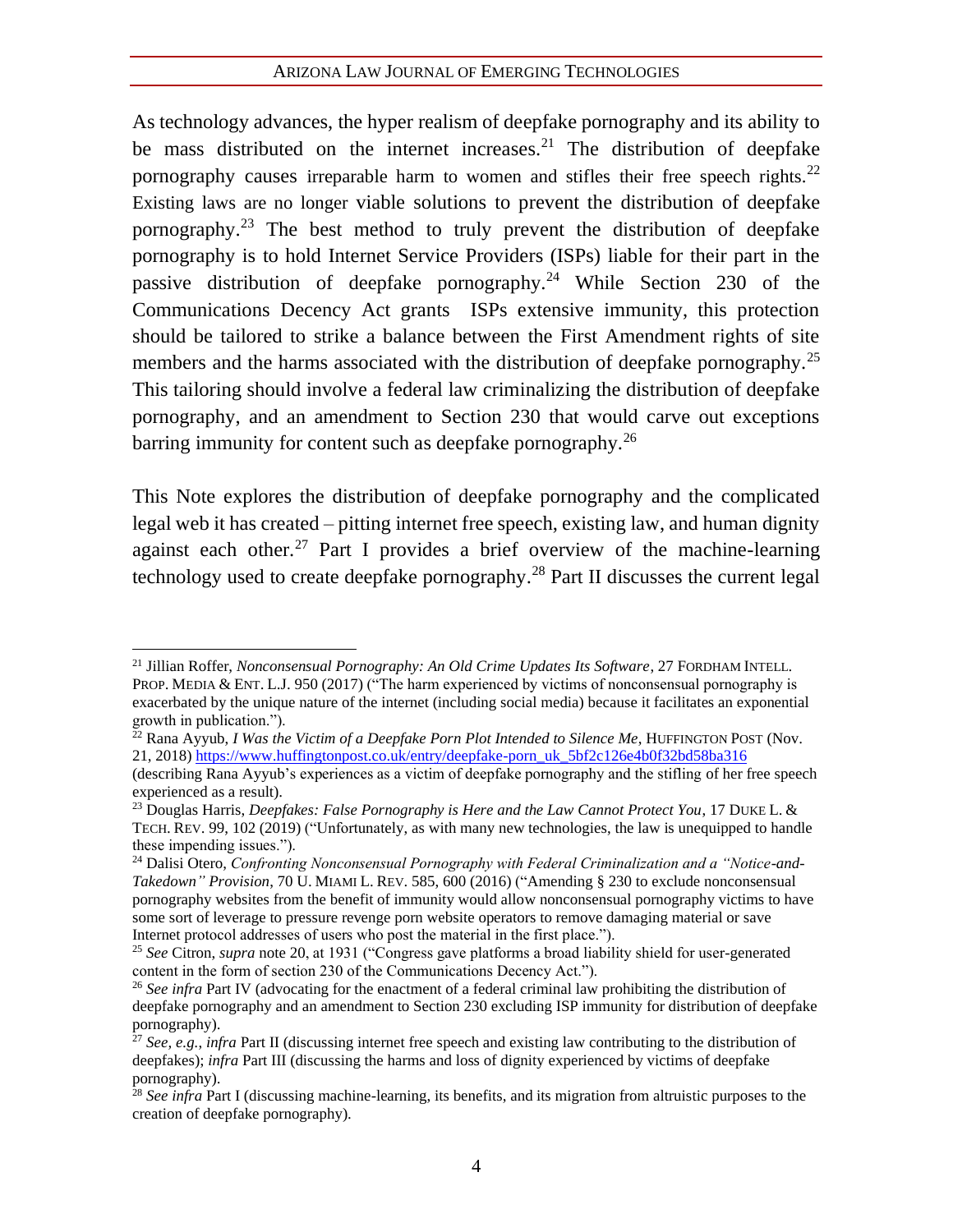environment that protects the distribution of deepfake pornography.<sup>29</sup> Particularly, Part II explains the relationship between free speech, pornography, obscenity, Section 230, and lack of federal regulations in the context of deepfake pornography.<sup>30</sup> Part III explores the impact that distribution of deepfake pornography has on victims.<sup>31</sup> Part IV presents the argument that it is the distribution of deepfake pornography that causes harm and analyzes why existing law does little to prevent distribution.<sup>32</sup> Part IV offers the solution that ISPs, as the mechanisms for distribution, should held liable for the distribution of deepfake pornography.<sup>33</sup> Part IV advocates for a combined solution of a federal criminal law prohibiting the distribution of deepfakes and an amendment to Section 230 to exclude immunity for ISPs who knowingly distribute deepfake pornography.<sup>34</sup> Such a solution eradicates the distribution of deepfake pornography without censoring lawful and socially valuable deepfakes, such as parodies and satire.<sup>35</sup>

## <span id="page-10-0"></span>**II. The Advent of Deepfake Pornography**

Technology has come a long way since the advent of the digital camera, desktop computer, and cell phone of the last fifty years.<sup>36</sup> Now, nearly everyone has access to a computer capable of using the popular program "Photoshop" to edit photos on a computer.<sup>37</sup> Similarly, nearly anyone can use his or her smart phone to open an app called Snapchat and watch a photo of themselves morph into that of a monkey, dog,

<sup>&</sup>lt;sup>29</sup> See infra Part II (discussing the various legal mechanisms contributing to the current legality of distribution of deepake pornography on the internet).

<sup>30</sup> *See infra* Part II (discussing First Amendment protections of pornography, obscenity as an exception to free speech rights, the immunity afforded to ISP's under Section 230, and the lack of a federal criminal law prohibiting the distribution of deepfake pornography).

<sup>31</sup> *See infra* Part III (discussing the harmful effects of distribution of deepfake pornography and the disproportionate amount of deepfake pornographies featuring women).

<sup>&</sup>lt;sup>32</sup> See infra Part IV (discussing the harms distribution, as opposed to creation, of deepfake pornography poses).

<sup>&</sup>lt;sup>33</sup> See infra Part IV (discussing ISP's role as the mechanism for distribution of deepfake pornography). <sup>34</sup> See infra Part IV (advocating for a new federal criminal law prohibiting the distribution of deepfake pornography and an amendment to Section 230 excluding immunity for ISP's who knowingly allow the distribution of deepfake pornography on their servers).

<sup>35</sup>Rebecca A. Delfino, *Pornographic Deepfakes: The Case for Federal Criminalization of Revenge Porn's Next Tragic Act*, 88 FORDHAM L. REV. 887, 925 (2019) ("[G]iven the digitalized nature of deepfakes, there is an added layer of concern about parody and satire.").

<sup>36</sup>Daniel Gutierrez, *The Birth of Modern Technology – 50 Years Ago to Now a Look at How Far We've Come*, INSIDE BIG DATA (Aug. 27, 2018[\) https://insidebigdata.com/2018/08/27/birth-modern-technology-50-years-](https://insidebigdata.com/2018/08/27/birth-modern-technology-50-years-ago-now-look-far-weve-come/)

[ago-now-look-far-weve-come/](https://insidebigdata.com/2018/08/27/birth-modern-technology-50-years-ago-now-look-far-weve-come/) ("Much of the technology we take for granted today stems from 50 years ago . . . [t]echnology has come a long way over the last 50 years, but many of the complex and high-performing technologies we have now have their roots in the unprecedented changes of the late 1960s.").

<sup>&</sup>lt;sup>37</sup>*In Celebration of Photoshop World Conference & Expo 2015, BUSINESS.COM (Aug. 11, 2015)* [https://www.business.com/articles/photoshop-reigns-supreme-how-the-software-has-maintained-market](https://www.business.com/articles/photoshop-reigns-supreme-how-the-software-has-maintained-market-dominance/)[dominance/](https://www.business.com/articles/photoshop-reigns-supreme-how-the-software-has-maintained-market-dominance/) ("[O]n its 20th anniversary, Photoshop had more than 10 million users worldwide.").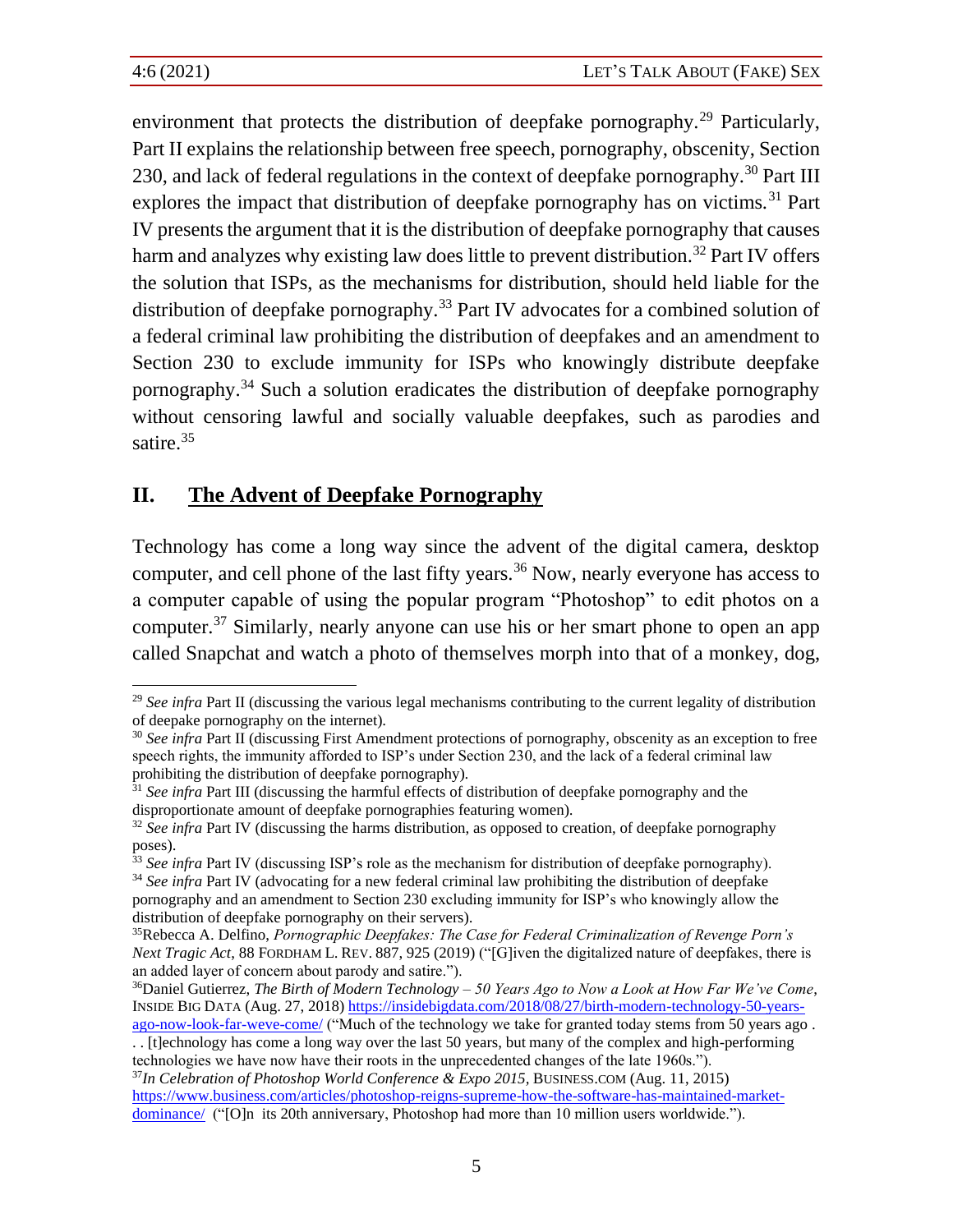or cat.<sup>38</sup> This same application allows you to swap your face with the face of your friends and can turn any "selfie" of the user into a photo of the user depicted as the opposite sex.<sup>39</sup> Each of these new day-to-day normalcies implicate some sort of machine-learning technology, which paved the way for the creation of deepfake pornography.<sup>40</sup>

## **a. Understanding Machine-Learning Technology**

"Machine learning" is an application of artificial intelligence which allows a computer to learn the way the human mind does – from experience.<sup>41</sup> A computer can learn and improve from the data that runs through it with the addition of machine-learning technology.<sup>42</sup> The more data the program collects and analyzes, the more the computer using machine-learning will learn, and the "smarter" the computer becomes.<sup>43</sup>

The potential benefits of machine-learning technology are enormous.<sup>44</sup> Besides offering day-to-day comforts like customizing your Netflix recommendation list or improving your Google searches, machine-learning technology is being used to enhance data security, detect cancer, prevent fraud, and improve the safety of smart

<sup>41</sup> *See e.g.*, Daniel Faggella, *What is Machine Learning?*, EMERJ (Oct. 23, 2019) [https://emerj.com/ai](https://emerj.com/ai-glossary-terms/what-is-machine-learning/)[glossary-terms/what-is-machine-learning/](https://emerj.com/ai-glossary-terms/what-is-machine-learning/) ("Machine learning research is part of research on artificial intelligence, seeking to provide knowledge to computers through data, observations and interacting with the world. That acquired knowledge allows computers to correctly generalize to new settings."); Trefis Team, *Reasons Why Google's Latest AI-TensorFlow is Open Sourced*, FORBES (Dec. 1, 2015) [https://www.forbes.com/sites/greatspeculations/2015/12/01/reasons-why-googles-latest-ai-tensorflow-is-](https://www.forbes.com/sites/greatspeculations/2015/12/01/reasons-why-googles-latest-ai-tensorflow-is-open-sourced/#46b09461765b)

[open-sourced/#46b09461765b](https://www.forbes.com/sites/greatspeculations/2015/12/01/reasons-why-googles-latest-ai-tensorflow-is-open-sourced/#46b09461765b) ("Machine learning is a subset of the intellectual domain of Artificial Intelligence, which comprises the study of various sorts of intelligent, self-learning machines."). <sup>42</sup> *See id.* ("Machine learning is the science of getting computers to act without being explicitly programmed").

<sup>38</sup> J. Clement, *Daily Active Users of Snapchat 2014-2019*, STATISTA (Oct. 23, 2019) <https://www.statista.com/statistics/545967/snapchat-app-dau/> ("As of the third quarter of 2019, photo and

video sharing app Snapchat had 210 million daily active users worldwide.").

<sup>39</sup> Cammy Harbison, *Snapchat's New Gender Swap Filter Will Make You Question Your Identity: How to Get the Male to Female Filter*, NEWSWEEK (May 14, 2019) [https://www.newsweek.com/snapchat-gender-swap](https://www.newsweek.com/snapchat-gender-swap-filter-how-get-girl-boy-change-male-female-how-use-not-1425014)[filter-how-get-girl-boy-change-male-female-how-use-not-1425014](https://www.newsweek.com/snapchat-gender-swap-filter-how-get-girl-boy-change-male-female-how-use-not-1425014) (describing Snapchat's new gender swap filter).

<sup>40</sup> Dyani Sabin, *How Snapchat Uses A.I. to Make a Custom "Discover" Tab*, INVERSE (May 11, 2017) <https://www.inverse.com/article/31497-snapchat-ai-newsfeed> ("In Snap's first earnings call on Wednesday, Snap CEO Evan Spiegel mentioned that Snap uses machine learning to determine which stories to show you in your newsfeed.").

<sup>&</sup>lt;sup>43</sup> *See id.* ("The fundamental goal of machine learning algorithms is to generalize beyond the training samples i.e. successfully interpret data that it has never 'seen' before").

<sup>&</sup>lt;sup>44</sup> See id. ("Machines that learn are useful to humans because, with all of their processing power, they're able to more quickly highlight or find patterns in big (or other) data that would have otherwise been missed by human beings. Machine learning is a tool that can be used to enhance humans' abilities to solve problems and make informed inferences on a wide range of problems, from helping diagnose diseases to coming up with solutions for global climate change").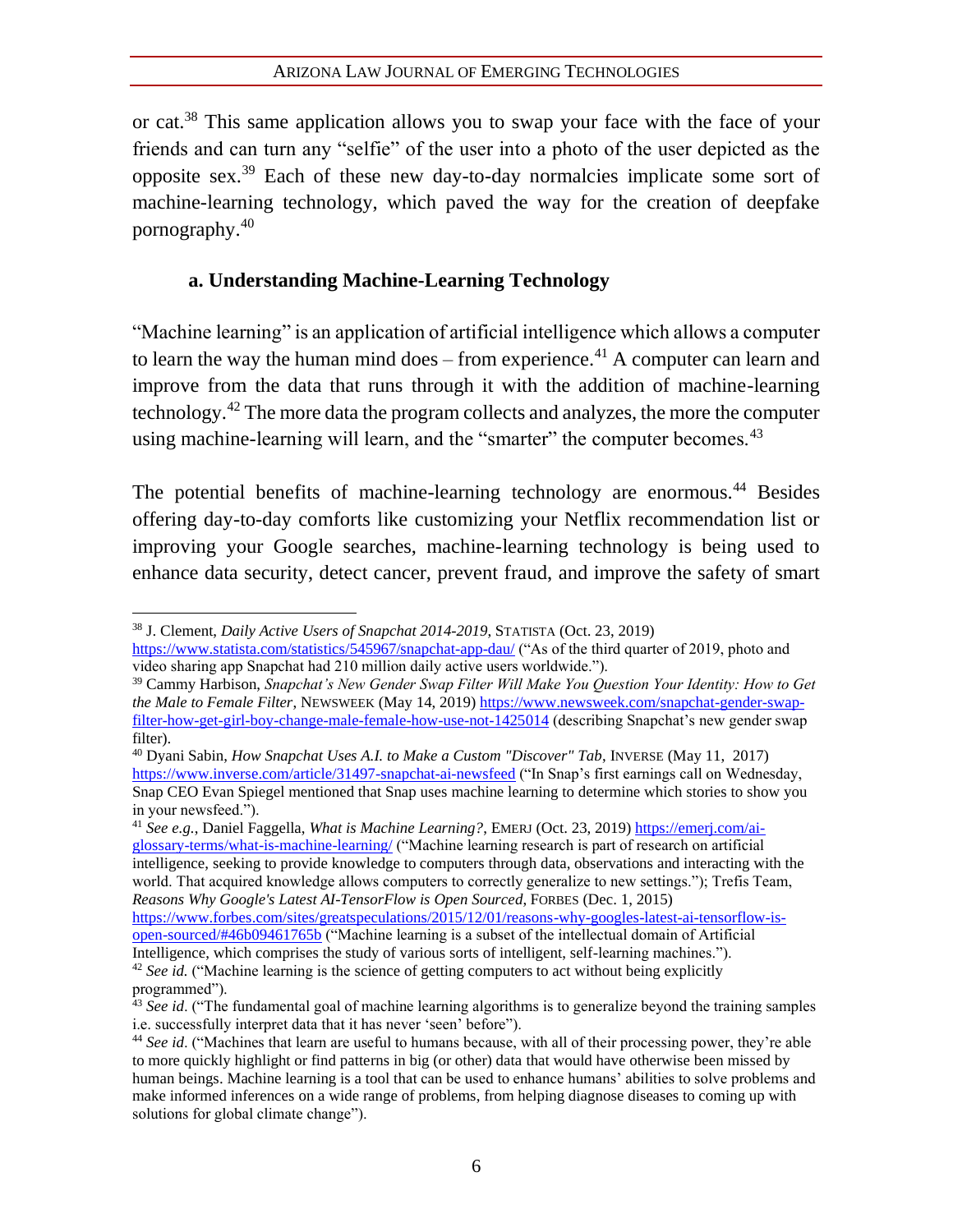cars.<sup>45</sup> Because machine-learning systems are poised to make such altruistic societal advances, Google made headlines in 2015 when it released its latest machine-learning system, TensorFlow, to the public.<sup>46</sup> At the time, Google's CEO Sundar Pichai stated that this kind of technology is more profound than electricity or fire.<sup>47</sup> In the same breath, however, Pichai made the sobering observation that fire has the potential to  $kill.<sup>48</sup>$ 

## **b. The First Deepfakes**

The humble beginnings of deepfakes start in the form of "shallow" fakes, which are real videos that have been slightly manipulated – either by changing speed or modifying pitch – to produce a new video.<sup>49</sup> A well-known example of a "shallow" fake is the 2019 video of House Speaker Nancy Pelosi speaking at a Center for American Progress event.<sup>50</sup> The shallow fake was slightly manipulated to make Pelosi

<sup>45</sup> *See* Bernard Marr, *The Top 10 AI And Machine Learning Use Cases Everyone Should Know About*, FORBES (Sept. 30,2016) [https://www.forbes.com/sites/bernardmarr/2016/09/30/what-are-the-top-10-use-cases-for](https://www.forbes.com/sites/bernardmarr/2016/09/30/what-are-the-top-10-use-cases-for-machine-learning-and-ai/#599f11d194c9)[machine-learning-and-ai/#599f11d194c9](https://www.forbes.com/sites/bernardmarr/2016/09/30/what-are-the-top-10-use-cases-for-machine-learning-and-ai/#599f11d194c9) (stating that machine learning can "look for patterns in how data in the cloud is accessed, and report abnormalities that could predict security breaches," "process more information and spot more patterns than their human counterparts, [in fact], [o]ne study used computer

assisted diagnosis to review the early mammography scans of women who later developed breast cancer, and the computer spotted 52% of the cancers as much as a year before the women were officially diagnosed," "precisely distinguish between legitimate and fraudulent transactions between buyers and sellers," "analyze your Netflix or Amazon activity and compare it to the millions of other users to determine what you might like to buy or binge watch next," "learn from [search engine] mistakes and deliver a better result next time," and "offer real time advice about traffic and road conditions" in smart cars).

<sup>46</sup> *See* Trefis Team, *supra* note 41 ("Google recently announced that it was open-sourcing its latest machine learning engine engine called TensorFlow").

<sup>47</sup> *See, e.g.*, Theodore Schleifer, *Google CEO Sundar Pichai Says AI is More Profound than Electricity and Fire*, VOX (Jan. 19, 2018)<https://www.vox.com/2018/1/19/16911180/sundar-pichai-google-fire-electricity-ai> (explaining Google CEO Sundar Pichai stated "AI is one of the most important things that humanity is working on. It's more profound than . . . electricity or fire").

<sup>48</sup> *See* Catherine Clifford, *Google CEO: A.I. is More Important Than Fire of Electricity*, CNBC (Feb. 1, 2018) <https://www.cnbc.com/2018/02/01/google-ceo-sundar-pichai-ai-is-more-important-than-fire-electricity.html> ("'Well, it kills people, too,' Pichai says of fire. 'We have learned to harness fire for the benefits of humanity but we had to overcome its downsides too. So my point is, AI is really important, but we have to be concerned about it.'").

<sup>49</sup> *See* Kalev Leetaru, *The Real Danger Today is Shallow Fakes and Selective Editing Not Deepfakes*, FORBES (Aug. 26,2019) [https://www.forbes.com/sites/kalevleetaru/2019/08/26/the-real-danger-today-is-shallow](https://www.forbes.com/sites/kalevleetaru/2019/08/26/the-real-danger-today-is-shallow-fakes-and-selective-editing-not-deep-fakes/#62097fb94ea0)[fakes-and-selective-editing-not-deep-fakes/#62097fb94ea0](https://www.forbes.com/sites/kalevleetaru/2019/08/26/the-real-danger-today-is-shallow-fakes-and-selective-editing-not-deep-fakes/#62097fb94ea0) ("[T]raditionally manipulated videos like the

Nancy Pelosi speech . . . deliberately [slow] down or [speed] up a video to portray the subject in a misleading manner. Such editing does not actually alter the contents of the video in any way. Instead, by merely reframing how the viewer sees it, such actions can ascribe new meaning to a previously innocuous video.").

<sup>50</sup> *See* Drew Harwell, *Faked Pelosi Videos, Slowed to Make her Appear Drunk, Spread across Social Media*, WASHINGTON POST (May 24, 2019[\) https://www.washingtonpost.com/technology/2019/05/23/faked-pelosi-](https://www.washingtonpost.com/technology/2019/05/23/faked-pelosi-videos-slowed-make-her-appear-drunk-spread-across-social-media/)

[videos-slowed-make-her-appear-drunk-spread-across-social-media/](https://www.washingtonpost.com/technology/2019/05/23/faked-pelosi-videos-slowed-make-her-appear-drunk-spread-across-social-media/) ("The video of Pelosi's onstage speech Wednesday at a Center for American Progress event, in which she said President Trump's refusal to cooperate with congressional investigations was tantamount to a 'coverup,' was subtly edited to make her voice sound garbled and warped. It was then circulated widely across Twitter, YouTube and Facebook").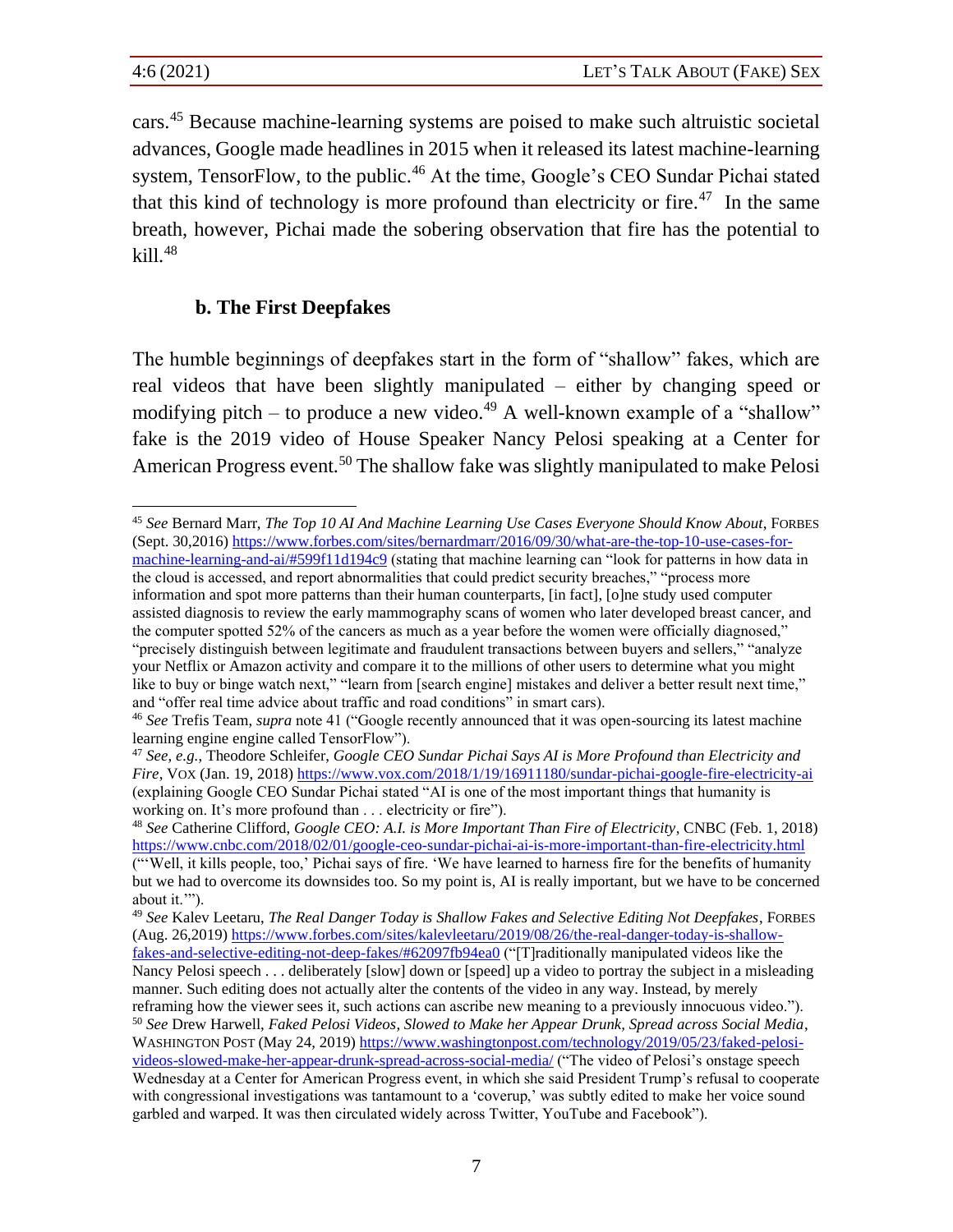appear drunk and slur her words.<sup>51</sup> Although the video was not made using machinelearning technology, as with deepfakes, this widely shared video was one of the first instances which caused Congress to pause and consider the impact this kind of technology has on the falsification of information.<sup>52</sup> This fear of misinformation via manipulated videos eventually spurred Congress to introduce two Acts regulating deepfakes: the Malicious Deep Fake Prohibition Act and the Deepfake Accountability Act.<sup>53</sup> However, both Acts aimed to end deepfakes in the political realm, ignoring the ramifications of deepfakes in the pornographic sector entirely.<sup>54</sup>

When Google released TensorFlow to the public, "shallow" fakes were quickly replaced by deepfakes that could seamlessly place the face of one person on the body of another and accurately track that body's movements and expressions, creating a convincingly realistic video.<sup>55</sup> The dystopian nature of this technology was showcased in a public service announcement in which American actor and filmmaker Jordan Peele used Fakeapp, a machine-learning program, to ventriloquize former president Barack Obama.<sup>56</sup> Among other things, Peele used this technology to make it appear as though Obama was calling former president Donald Trump "a total and complete dipshit."<sup>57</sup> Individuals also began using machine-learning technology to create

<sup>51</sup> *See id.* ("Analyses of the distorted Center for American Progress video by Washington Post journalists and outside researchers indicate that the video has been slowed to about 75 percent of its original speed. To possibly correct for how that speed change would deepen her tone, the video also appears to have been altered to modify her pitch, to more closely resemble the sound of her natural speech").

<sup>52</sup> *See id.* ("One version, posted by the conservative Facebook page Politics WatchDog, had been viewed more than 2 million times by Thursday night, been shared more than 45,000 times, and garnered 23,000 comments with users calling her 'drunk' and 'a babbling mess.'").

<sup>53</sup> *See* Nina Brown, *Congress Wants to Solve Deepfakes by 2020*, SLATE (July 15, 2019) <https://slate.com/technology/2019/07/congress-deepfake-regulation-230-2020.html> ("The Malicious Deep Fake Prohibition Act, for example, would make it a federal crime to create or distribute a deepfake when doing so would facilitate illegal conduct . . . The Deepfakes Accountability Act would require mandatory watermarks and clear labeling on all deepfakes.").

<sup>54</sup> *See* Joseph Cox, *Most Deepfakes Are Used for Creating Non-Consensual Porn*, *Not Fake News*, VICE (Oct. 7, 2019) [https://www.vice.com/en\\_us/article/7x57v9/most-deepfakes-are-porn-harassment-not-fake-news](https://www.vice.com/en_us/article/7x57v9/most-deepfakes-are-porn-harassment-not-fake-news)

<sup>(&</sup>quot;While media, politicians, and technologists panic over the risk of deepfakes impacting elections, a new study has found that the vast, vast majority of deepfakes are pornographic in nature.").

<sup>55</sup> *See* Harris, *supra* note 23, at 101 ("[O]ther open-source tools like the DownAlbum and Instagram Scraper easily allow individuals to create a faceset . . . [and] [b]rowser based applications employing facial recognition software enable users to upload a photo of the person they want in the fake video, and the website outputs the most comparable adult performer").

<sup>56</sup> *See* James Vincent, *Watch Jordan Peele Use AI to Make Barack Obama Deliver a PSA About Fake News*, THE VERGE (Apr. 17, 2018) [https://www.theverge.com/tldr/2018/4/17/17247334/ai-fake-news-video-barack](https://www.theverge.com/tldr/2018/4/17/17247334/ai-fake-news-video-barack-obama-jordan-peele-buzzfeed)[obama-jordan-peele-buzzfeed](https://www.theverge.com/tldr/2018/4/17/17247334/ai-fake-news-video-barack-obama-jordan-peele-buzzfeed) ("The video was made by Peele's production company using a combination of old and new technology: Adobe After Effects and the AI face-swapping tool FakeApp. The latter is the most prominent example of how AI can facilitate the creation of photorealistic fake videos").

<sup>&</sup>lt;sup>57</sup> See id. ("Using some of the latest AI techniques, Peele ventriloquizes Barack Obama, having him voice his opinion on Black Panther ('Killmonger was right') and call President Donald Trump 'a total and complete dipshit.'").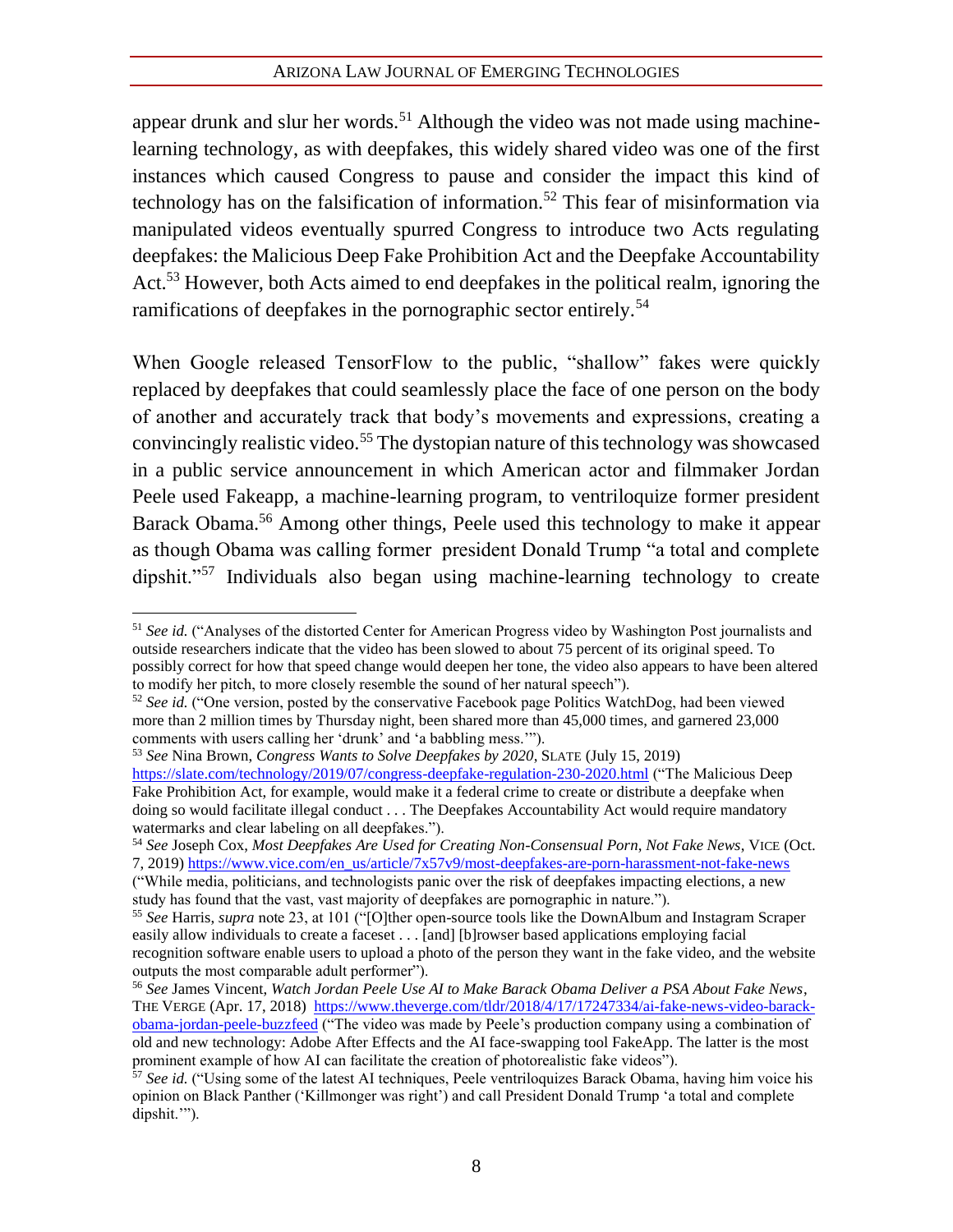humorous deepfakes, including inserting actor Nicholas Cage into a variety of movies such as Indiana Jones, James Bond, and The Terminator, <sup>58</sup>

## **c. The Transition to Deepfake Pornography**

As machine-learning programs developed and became more prevalent in the public sphere, it became easy for anyone with a computer to create a deepfake.<sup>59</sup> Unsurprisingly, it was at this point that machine-learning technology moved from technological altruism, such as cancer detection and cybersecurity, to a more illicit use.<sup>60</sup> The term deepfake was first coined in 2018 when a user by the name of "deepfake" on the social content platform Reddit began using machine-learning technology to insert the faces of celebrities into existing pornographic videos.<sup>61</sup> These videos were published on a subreddit which amassed more than 100,000 followers and exploited celebrities such as Gal Gadot, Scarlett Johannsson, Taylor Swift, and Emma Watson.<sup>62</sup> Celebrities were easy for "deepfakes" to exploit due to the large

<sup>58</sup> *See, e.g.*, *Deepfake Video Of Nic Cage Replacing Other Actors' Faces In Iconic Movie Scenes*,

GEEKOLOGIE (Oct. 29, 2018[\) https://geekologie.com/2018/10/deepfake-video-of-nic-cage-replacing-oth.php](https://geekologie.com/2018/10/deepfake-video-of-nic-cage-replacing-oth.php) (describing the new phenomena of inserting Nicolas Cage into a variety of movies via deepfake technology); Russell Spivak, *"Deepfakes": The Newest Way to Commit One of the Oldest Crimes*, 3 GEO. L. TECH. REV. 339, 346-48 (2019) ("Deepfakers have also focused on generating celebrity videos outside the adult film industry. In a slightly more good-natured use of the technology, the deepfake community turned to one particular movie star for comedic relief — Nicolas Cage. Cage's face was superimposed onto Harrison Ford's Indiana Jones in Raiders of the Lost Ark and onto Amy Adams' Lois Lane in Man of Steel. In one particularly humorous and meta deepfake, Cage's face was superimposed onto Andy Samberg's face in a Saturday Night Live sketch in which Samberg was impersonating Cage").

<sup>59</sup> *See* Harris, *supra* note 23, at 101 ("A Hollywood production budget is not necessary to create deepfakes from home. All one needs is a computer, a decent graphics card, the FakeApp program (which uses the opensource software Google released), hundreds of pictures of the desired person (known as a 'faceset'), and a few hours of time").

 $60$  *See id.* at 100 ("Although . . . machine-learning tools can be used in beneficial ways, like discovering new planets, they can also be used for deviant purposes").

<sup>61</sup> *See* Alex Hern, *AI Used to Face-swap Hollywood Stars into Pornography Films*, THE GUARDIAN (Jan. 25, 2018) [https://www.theguardian.com/technology/2018/jan/25/ai-face-swap-pornography-emma-watson](https://www.theguardian.com/technology/2018/jan/25/ai-face-swap-pornography-emma-watson-scarlett-johansson-taylor-swift-daisy-ridley-sophie-turner-maisie-williams)[scarlett-johansson-taylor-swift-daisy-ridley-sophie-turner-maisie-williams](https://www.theguardian.com/technology/2018/jan/25/ai-face-swap-pornography-emma-watson-scarlett-johansson-taylor-swift-daisy-ridley-sophie-turner-maisie-williams) ("Advanced machine learning technology is being used to create fake pornography featuring real actors and pop stars, pasting their faces over existing performers in explicit movie . . . [a] community on the social news site Reddit has spent months creating and sharing the images, which were initially made by a solo hobbyist who went by the name 'deepfake' . . . [t]he creation of face-swapped pornography rapidly scaled up in late December, when another Reddit user (going by the name 'deepfaceapp') released a desktop app designed to let consumers create their own clips").

<sup>62</sup> *See Definition of Subreddit*, LEXICO <https://www.lexico.com/en/definition/subreddit> (Last Visited Feb. 17, 2020) (defining a subreddit as "[a] forum dedicated to a specific topic on the website Reddit"); *see, e.g.*, Citron, *supra* note 20, at 1921-22 ("A Subreddit (since closed) featured deep-fake sex videos of female celebrities, amassing more than 100,000 users. One such video featured Gal Gadot having sex with her stepbrother - but of course Gadot never made the video. Deep-fake sex videos have also featured the likenesses of Scarlett Johansson, Taylor Swift, and Maisie Williams."); Cole, *supra* note 14 ("In one such hyper realistic video, actress Gal Gadot is depicted as having sexual intercourse with her stepbrother . . . [f]akes posted in the subreddit have already been pitched as real on other websites; a deepfake of Emma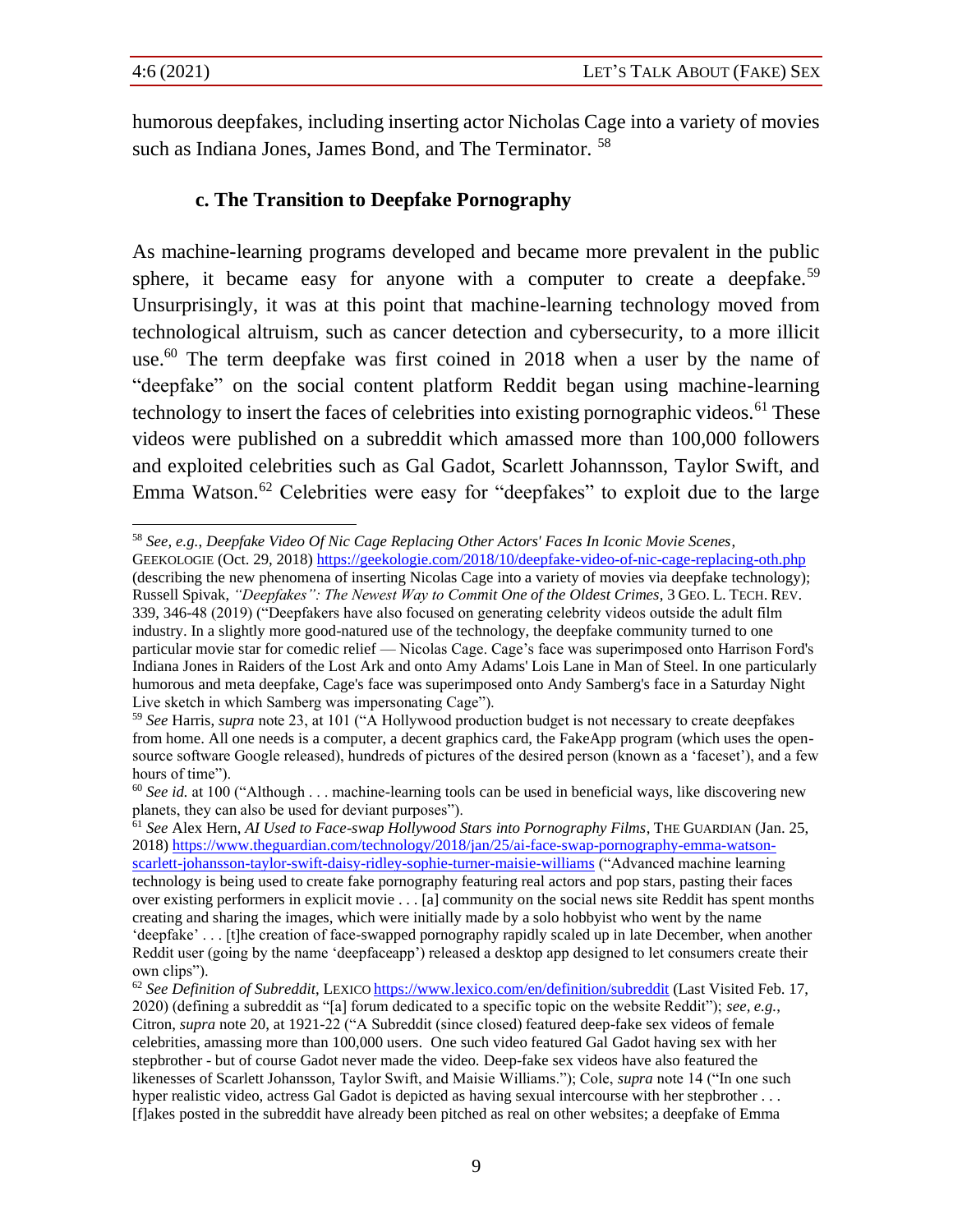#### ARIZONA LAW JOURNAL OF EMERGING TECHNOLOGIES

amounts of downloadable images and videos of celebrities that exist on the internet.<sup>63</sup> Reddit removed the "deepfakes" page from Reddit in 2018, spurring another Reddit user to create an app called Fakeapp, which was specifically designed to allow users without a computer science background to create deepfake pornography.<sup>64</sup> According to the creator, anyone who downloads Fakeapp can create deepfake pornography using only one or two high quality videos of the face of the person they wish to portray in a pornography.<sup>65</sup> This advancement allowed users to bypass using Tensorflow's machine-learning technology and create a deepfake pornography of any individual they desired using tools that were free, readily available, and easy to learn.<sup>66</sup>

As machine-learning programs became more advanced and users began sharing tips, deepfake pornography dramatically shifted from a choppy, unrecognizable video of a person to a seamless and believable portrayal of sex on film.<sup>67</sup> It was this pervasive and easily accessible technology that led to the transition from deepfake pornography

<sup>66</sup> *See id.* ("The subreddit's wiki states that FakeApp is "a community-developed desktop app to run the deepfakes algorithm without installing Python, Tensorflow, etc."); *see, e.g.*, Katayanna Quach, *FYI: There's Now An AI App that Generates Convincing Fake Smut Vids Using Celebs' Faces*, THE REGISTER [https://www.theregister.co.uk/2018/01/25/ai\\_fake\\_skin\\_flicks/](https://www.theregister.co.uk/2018/01/25/ai_fake_skin_flicks/) ("You don't need to be an AI whiz to wield this, since you don't need to mess around with much coding. 'This app is intended to allow users to move through the full deep-fake creation pipeline—creating training data, training a model, and creating fakes with that model—without the need to install Python and other dependencies or parse code,' according to [Fakeapp's] documentation."); Cole, *supra* note 14 (explaining that the creator of fakeapp stated, "I think the current version of the app is a good start, but I hope to streamline it even more in the coming days and weeks . . . [e]ventually, I want to improve it to the point where prospective users can simply select a video on their computer, download a neural network correlated to a certain face from a publicly available library, and swap the video with a different face with the press of one button").

Watson taking a shower was reuploaded by CelebJihad—a celebrity porn site that regularly posts hacked celebrity nudes—as a 'never-before-seen video above is from my private collection,' and appears to feature Emma Watson fully nude and flaunting her naked sex organs while showering with another girl").

<sup>63</sup> *See* Gregory Barber, *Deepfakes Are Getting Better, But They're Still Easy to Spot*, WIRED (May 26, 2019) <https://www.wired.com/story/deepfakes-getting-better-theyre-easy-spot/> ("Celebrities are the easiest targets, with ample public imagery that can be used to train deepfake algorithms; it's relatively easy to make a highfidelity video of Donald Trump, for example, who appears on TV day and night and at all angles"). <sup>64</sup> *See* Spivak, *supra* note 58, at 345 ("Additionally, another Redditor, wanting to break down barriers to entry

for this technology even further, 'created an app specifically designed to allow users without a computer science background to create AI-assisted fake porn' . . . [t]he app[,] appropriately titled 'FakeApp[,]'opened the door to even more deepfake creators").

<sup>65</sup> *See* Cole, *supra* note 14 ("[S]ome users are also creating videos that show the far-reaching implications of a technology that allows anyone with sufficient raw footage to work with to convincingly place any face in any video . . . anyone who can download and run FakeApp can create one of these videos with only one or two high-quality videos of the faces they want to fake").

<sup>67</sup> *See, e.g.*, Quach, *supra* note 66 ("There are countless threads of people posting their results, or asking for advice on how to make the faces less blurry or how to align the eyebrows."); Harris, *supra* note 23, at 101 ("The now-banned Deepfakes subreddit and a now-closed Discord chatroom were hotbeds for users to exchange tips on producing deepfake porn videos of each other's crushes and ex-significant others").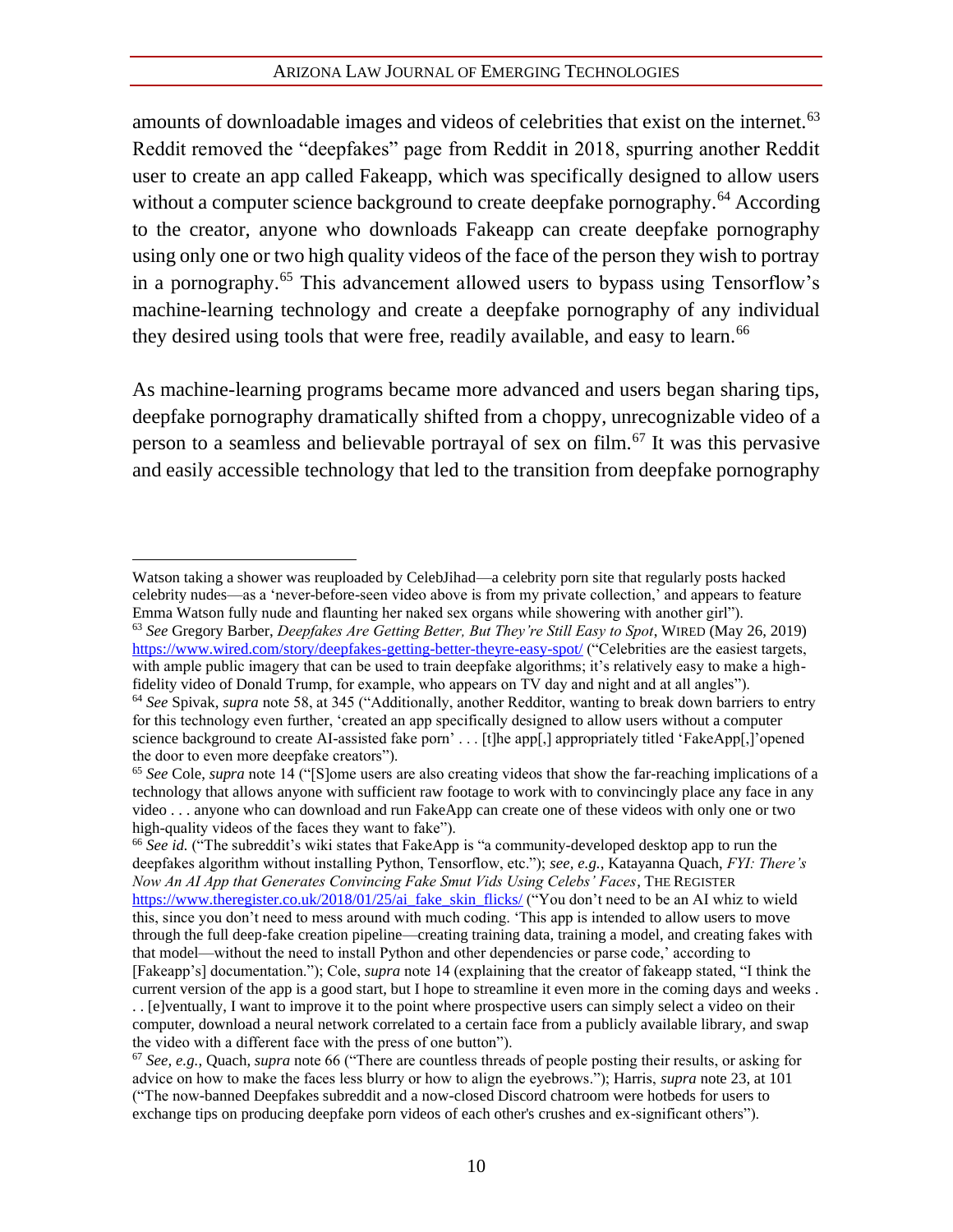featuring celebrities to deepfakes portraying private individuals like Noelle Martin.<sup>68</sup> Creating a deepfake pornography of an unsuspecting classmate, coworker, or exgirlfriend became as simple as collecting a few photos and videos from social media, running them through a machine-learning software that matches their physique to that of a similar pornstar, and using the Fakeapp program to seamlessly blend the unsuspecting individuals face and voice onto the body of that pornstar.<sup>69</sup> If time is an issue, multiple platforms exist that sell services offering the creation of deepfake pornography, often for less than one U.S. dollar.  $\frac{70}{2}$  The time to create these deepfake pornographies can range from a few hours up to a week, but rapidly developing technology continues to decrease the amount of time necessary.<sup>71</sup>

<sup>&</sup>lt;sup>68</sup> See id. (explaining that the Fakeapp creator stated "we should expect such code to emerge in public as powerful AI technology becomes more and more accessible – and this tech will be used for good, and bad . . . [u]ltimately, for better or worse, it's impossible to stop anyone from doing what they want with this tool, and unfortunately that means some will abuse it"); *see, e.g.*, Spivak, *supra* note 58, at 348 ("Deepfakes are also used to superimpose an average member of the public onto a celebrity's body."); Citron, *supra* note 20, at 1922 ("Ex-intimates have seized upon the deep-fake trend. As one Reddit user asked, 'I want to make a porn video with my ex-girlfriend. But I don't have any high-quality video with her, but I have lots of good photos.' A Discord user explained that he made a 'pretty good' video of a girl he went to high school with, using around 380 photos scraped from her Instagram and Facebook accounts ").

<sup>69</sup> *See* Harris, *supra* note 23, at 101 ("Other open-source tools like the DownAlbum and Instagram Scraper easily allow individuals to download all images on a person's social media account to create a faceset. . . . to make a seamless deepfake, the producer needs to find a body that matches the unwary victim's face. Finding the ideal body has also become quasi-automated. Browser-based applications employing facial recognition software enable users to upload a photo of the person they want in the fake video, and the website outputs the most comparable adult performer ").

<sup>70</sup> *See* Laurie Chen*, China's Deepfake Celebrity Porn Culture Stirs Debate About Artificial Intelligence Use*, YAHOO FINANCE (July 20, 2019) [https://finance.yahoo.com/news/chinas-deepfake-celebrity-porn-culture-](https://finance.yahoo.com/news/chinas-deepfake-celebrity-porn-culture-093000173.html)[093000173.html](https://finance.yahoo.com/news/chinas-deepfake-celebrity-porn-culture-093000173.html) ("One discussion named 'Face swap + female celebrity's surname' on Baidu Tieba, one of

China's most popular internet forums, offered to sell face-swapped porn for as little as 4 yuan (less than 60 US cents) per video, while a package of 700 videos cost 158 yuan, the report said. Sellers also listed 'customised face-swap' porn videos on the second-hand e-commerce app Xianyu, with prices starting from 20 yuan per minute of footage. The listing said buyers could provide celebrity or personal photos, according to the report").

<sup>71</sup> *See* Samantha Cole, *This Program Makes It Even Easier to Make Deepfakes*, VICE (Aug. 19, 2019) [https://www.vice.com/en\\_us/article/kz4amx/fsgan-program-makes-it-even-easier-to-make-deepfakes](https://www.vice.com/en_us/article/kz4amx/fsgan-program-makes-it-even-easier-to-make-deepfakes) ("A new method for making deepfakes creates realistic face-swapped videos in real-time, no lengthy training needed. Unlike previous approaches to making deepfakes—algorithmically-generated videos that make it seem like someone is doing or saying something they didn't in real life—this method works on any two people without any specific training on their faces. Most of the deepfakes that are shared online are created by feeding an algorithm hundreds or thousands of images of a specific face. The algorithm 'trains' on that specific face so it can swap it into the target video. This can take hours or days even with access to expensive hardware, and even longer with consumer-grade PC components. A program that doesn't need to be trained on each new target is another leap forward in making realistic deepfakes quicker and easier to create").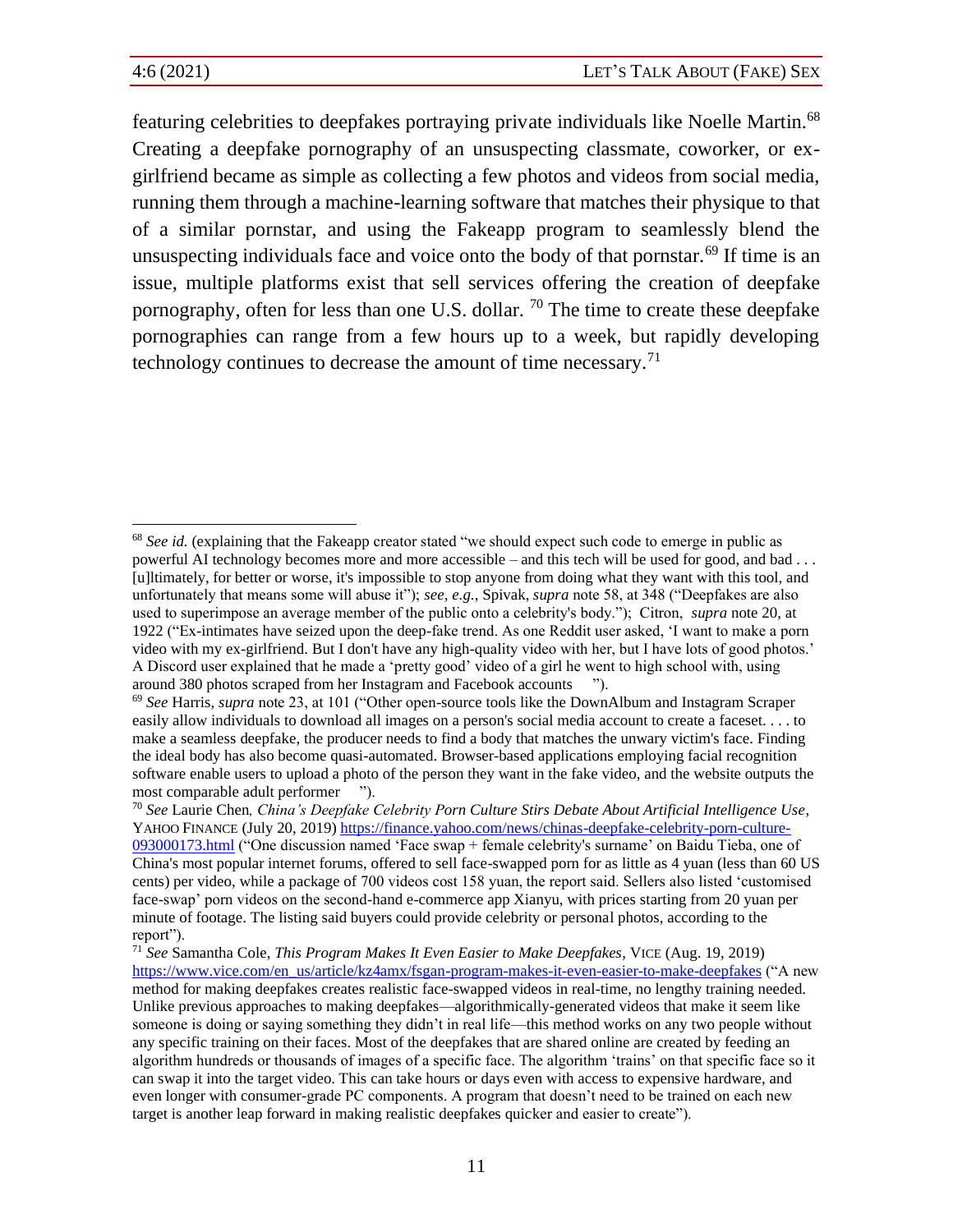## **d. The Difference Between Deepfake Pornography and Revenge Porn**

Because revenge porn and deepfake pornography parallel in many ways, it is important to clarify their crucial differences.<sup>72</sup> Revenge pornography is defined as the online posting of sexually explicit images of a person without their consent, and is often used as a form of harassment against that person.<sup>73</sup> Deepfake pornography is defined as a pornographic video that applies the nonsexual image of an individual onto the body of an existing porn star with the purpose of creating a new, sexually explicit video.<sup>74</sup> The first important distinction between the two is the issue of consent.<sup>75</sup>

The case of *Novak v. Simpson* highlights the typical scenario involving revenge porn.<sup>76</sup> In *Novak*, a college student sent naked photos to her then-boyfriend.<sup>77</sup> The college student sent the photos to her then-boyfriend consensually but did not consent to him sharing the photos with anyone else.<sup>78</sup> The college student was horrified to find that her then-boyfriend had posted her images online.<sup>79</sup> In the case of deepfake

<sup>72</sup> *Compare Action Sheet on Revenge Porn*, MCO LAW [https://www.mcolaw.com/white-papers-](https://www.mcolaw.com/white-papers-research/action-sheet-on-revenge-porn)

[research/action-sheet-on-revenge-porn](https://www.mcolaw.com/white-papers-research/action-sheet-on-revenge-porn) (last visited Feb. 17, 2020) (providing that some "statistics on revenge porn include: 1 out of 10 ex-partners has threatened to post naked images of their exes online. 60% of them carry out the threat. 80-90% of revenge porn victims are women. 93% of victims suffer significant emotional distress. 49% of victims are harassed or stalked online by someone who saw the material. 3,000 pornography websites feature a "revenge porn" genre.); *with* Cox, supra note 54 ("The company found a total of 14,678 deepfake videos online. According to Giorgio Patrini, CEO and chief scientist at Deeptrace, the company then examined the gender of targets in videos from five deepfake porn sites (7,144 videos) and 14 YouTube channels (under 500 videos). Videos on four top, dedicated deepfake pornography websites also had over 134 million views, and all but 1 percent of the subjects featured in deepfake pornography videos were female actors . . . [t]he new report adds, 'Deepfake pornography is a phenomenon that exclusively targets and harms women'").

<sup>73</sup> *See, e.g.*, *Revenge Porn*, MERRIAM-WEBSTER [https://www.merriam-](https://www.merriam-webster.com/dictionary/revenge%20porn)

[webster.com/dictionary/revenge%20porn](https://www.merriam-webster.com/dictionary/revenge%20porn) (last visited Jan. 22, 2020) (defining revenge porn as "sexually explicit images of a person posted online without that person's consent especially as a form of revenge or harassment"); Aine Cain, Former Rep. Katie Hill Says the Wave of Harassment She Faced After Alleged Revenge Porn Leak Left Her Contemplating Suicide, Business Insider (Dec. 7, 2019)

<https://www.businessinsider.com/katie-hill-fallout-revenge-porn-leak-2019-12> ("Since her resignation, Hill has advocated on behalf of victims of revenge porn, an increasingly prevalent issue where perpetrators publish intimate photos of their victims").

<sup>74</sup> *See* Spivak, *supra* note 58, at 339 (defining deepfake pornography).

<sup>75</sup> *See* Delfino, *supra* note 35, at 897 (describing the differences between deepfake pornography and revenge porn).

<sup>76</sup> *See* Complaint 19, Novak v. Simpson, No. 6:18-cv-00922 (M.D. Fla. July 13, 2018) (describing the events leading up to the victim filing suit against the alleged perpetrator of revenge porn).

<sup>77</sup> *See id.* at 23, 25-26 (describing the relationship between the victim and the alleged perpetrator of revenge porn).

<sup>78</sup> *See id.* (describing the actions of the alleged perpetrator, who was accused of sharing sexually explicit materials of the victim on a Facebook group without her permission).

<sup>79</sup> *See id.* (explaining that the victim's then-boyfriend had posted the images to a Facebook page titled "Dog Pound," where members of his fraternity could view the photos as well as share videos and images of their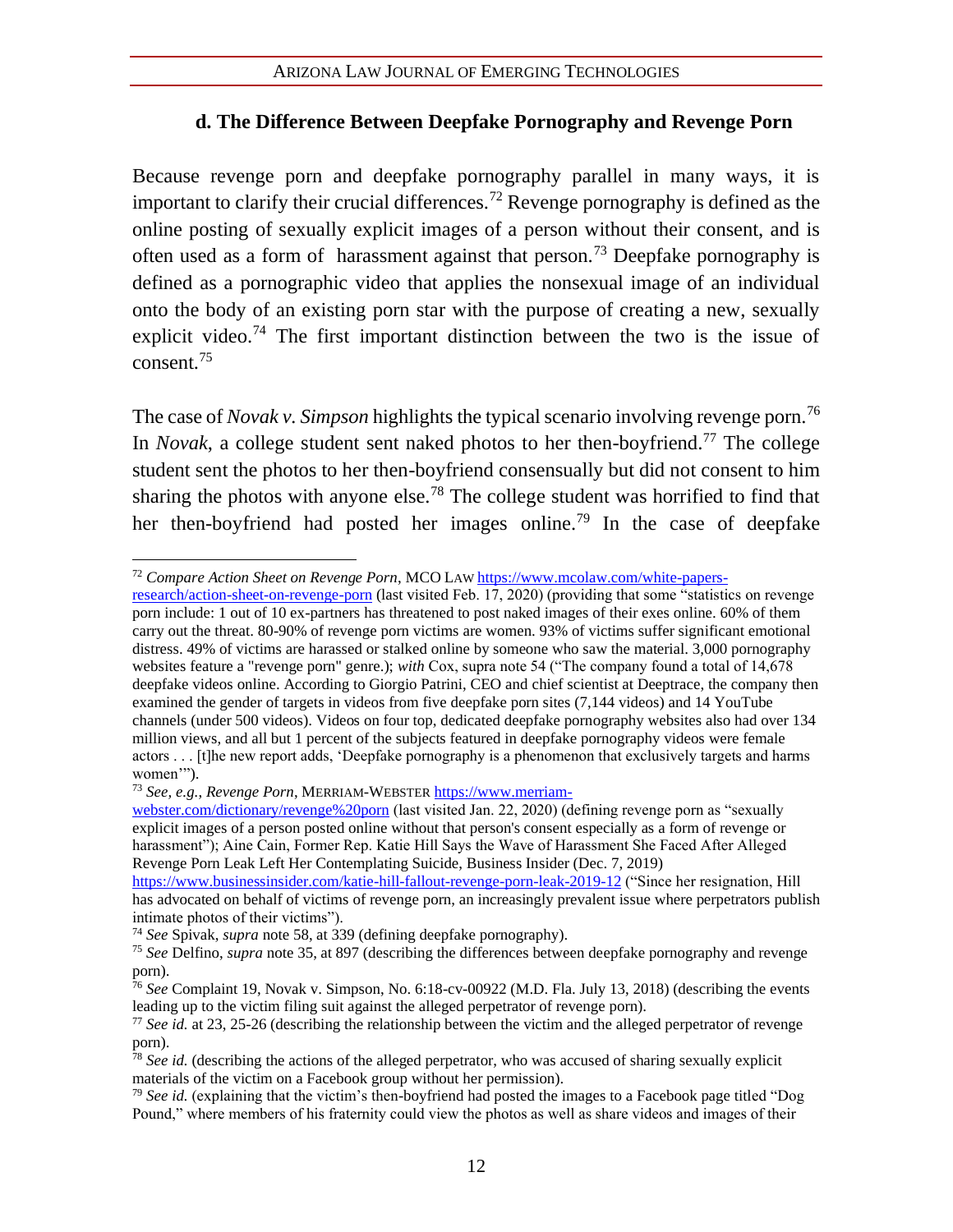pornography, as experienced by Noelle, a stranger stole nonsexual images from Noelle's Facebook profile and manipulated them without her permission to falsely depict her as participating in pornography.<sup>80</sup> In the former, the explicit images were initially shared with consent. $81$  In the latter, the victim never consensually shared explicit photos or videos with the perpetrator.<sup>82</sup>

The second important distinction between revenge porn and deepfake pornography is the medium used and its importance in the language of laws criminalizing revenge porn.<sup>83</sup> Many instances of revenge porn involve still photographs, and the language of state laws criminalizing revenge porn reflect this.<sup>84</sup> As such, although there is a plethora of state laws criminalizing revenge porn, deepfake pornography, which encompasses videos as opposed to still photographs, does not always fall within the parameters of revenge porn laws.<sup>85</sup>

own sexual encounters with women). S*ee also* Citron, *supra* note [20,](#page-8-0) at 1918-19 ("[C]onsider the experience of Holly Jacobs. Jacobs shared sexually explicit images and videos with her boyfriend. The images and videos were for their eyes only. After their break-up, her ex betrayed her trust, posting the photos and videos on hundreds of revenge-porn sites, porn sites, and adult-finder sites. He also sent her nude photos to her boss."). <sup>80</sup> *See supra* Part I (discussing the circumstances under which Noelle Martin came to be depicted in deepfake

pornography).

<sup>81</sup> *See* Novak *supra* note 75, at 23, 25-26 (describing the initial consensual sexual relationship between the victim and the alleged perpetrator).

<sup>82</sup> *See* Sturmer, *supra* not[e 9](#page-7-0) ("Noelle Martin was just 17 years old when predators stole a 'selfie' she posted on her Facebook feed and plastered it over porn websites around the world. Other harmless social photos of the young woman were also copied and pasted onto porn sites.").

<sup>83</sup> *See* Harris, *supra* not[e 23,](#page-9-0) at 120, 122 (explaining that revenge porn laws "feature certain phrases that are inapplicable to deepfakes . . . [s]ixteen states use the phrase 'intimate parts' or 'intimate areas' which are typically defined in statutes as the unclothed genital areas. Some states also use 'engaged in a sexual act' and 'state of nudity.' Given that personal deepfakes often superimpose a Victim's head on the body of another, the central question is: can these terms apply to a Victim whose actual body parts are not visible? Or, can 'intimate body parts' refer to areas that are not the Victim's? The answer to this question may lie in the usage of 'depiction.' Like North Carolina, thirty-one states use the term "depicted person's intimate parts. However, depiction is not usually defined in these statutes.").

<sup>84</sup> *See, e.g.*, N.C. GEN. STAT. § 14-190.5A (defining revenge porn as applied to North Carolina); Harris, *supra* note [23,](#page-9-0) at 120-21 ("For example, North Carolina's revenge porn statute contains 'typical language' of a nonconsensual pornography statute: (1) The person knowingly discloses an image of another person with the intent to do either of the following: a. Coerce, harass, intimidate, demean, humiliate, or cause financial loss to the depicted person. b. Cause others to coerce, harass, intimidate, demean, humiliate, or cause financial loss to the depicted person. (2) The depicted person is identifiable from the disclosed image itself or information offered in connection with the image. (3) The depicted person's intimate parts are exposed or the depicted person is engaged in sexual conduct in the disclosed image. (4) The person discloses the image without the affirmative consent of the depicted person. (5) The person discloses the image under circumstances such that the person knew or should have known that the depicted person had a reasonable expectation of privacy.").

<sup>85</sup> *See* Harris, *supra* not[e 23,](#page-9-0) at 120 ("Statutory language varies widely by jurisdiction with many states targeting 'revenge porn" cases where former sexual partners post sexually explicit photos or videos of a person online to cause distress or embarrassment. These laws feature certain phrases that are both applicable and inapplicable to personal deepfakes.").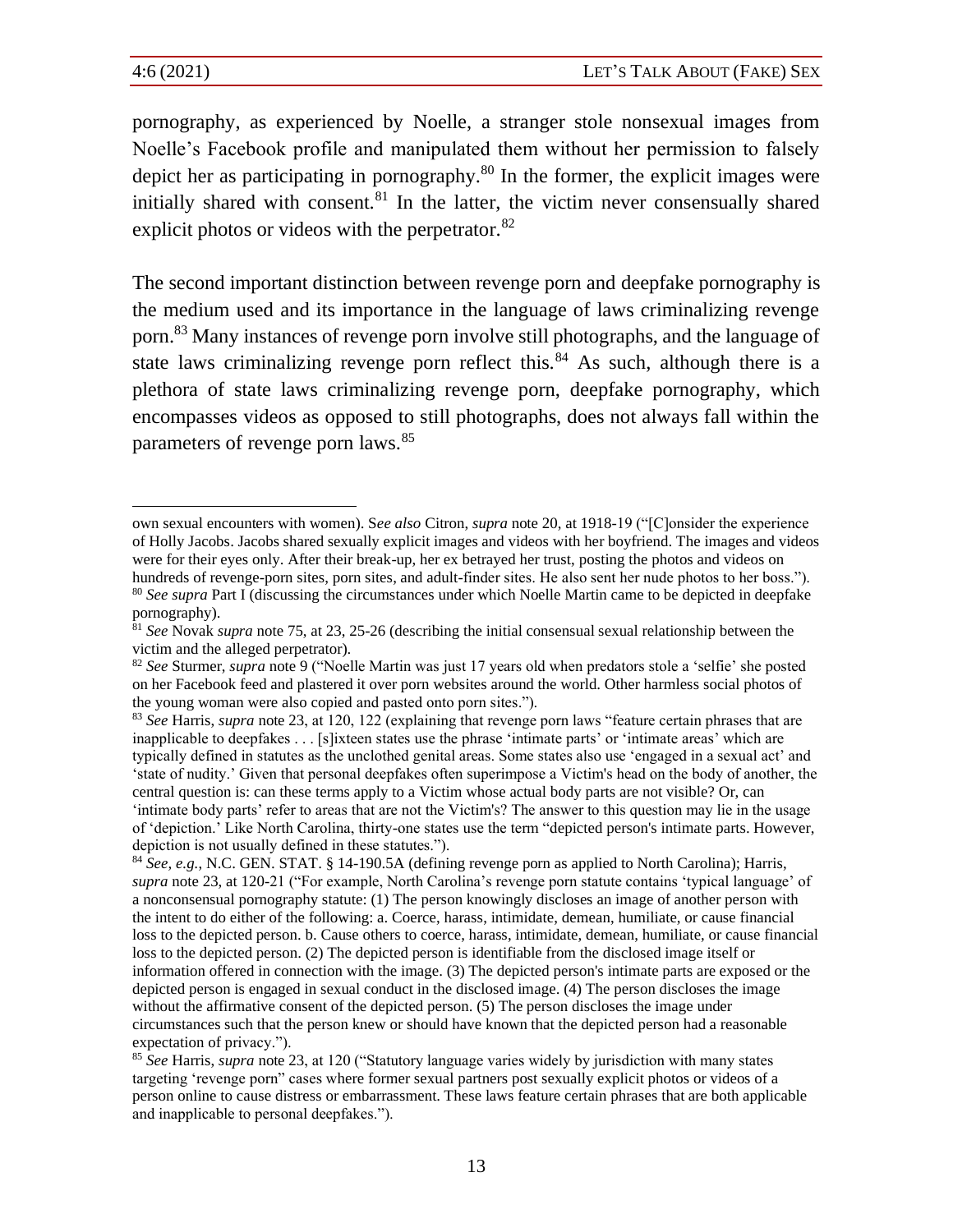Therefore, a victim of revenge porn may pursue a successful criminal claim against a perpetrator, halting distribution and setting a standard of intolerance for such distribution.<sup>86</sup> Victims of deepfake pornography, on the other hand, are subject to legal inconsistencies which allow the continued online distribution of nonconsensual, falsified videos of themselves.<sup>87</sup>

## **III. The Legal Mechanisms Affecting Distribution of Deepfake Pornography**

Deepfake pornography is poised to become a problem for courts, individuals, and internet service providers as advancements in technology and its increasing affordability result in a surge of deepfake pornography appearing on all corners of the internet.<sup>88</sup> Deepfake pornography can now be found in expected places, like Pornhub, as well as large yet less assuming platforms, such as Twitter.<sup>89</sup> As the number of deepfake pornographies continue to rise, so too do questions regarding the legality of the distribution of deepfake pornography, particularly in light of free speech rights, internet service provider immunity, and federal regulation.<sup>90</sup>

## **a. The First Amendment: Protection of Pornography**

The First Amendment's protection of free speech is the starting point for the discussion of legal mechanisms affecting the distribution of deepfake pornography.<sup>91</sup> While First Amendment protections do not extend to obscenity, pornography is

<sup>86</sup> *See id.* at 119-20 ("Thirty-eight states and the District of Columbia have nonconsensual pornography laws.").

<sup>&</sup>lt;sup>87</sup> *See id.* at 128 ("Tort doctrines and revenge porn statutes were not intended to tackle the consequences of a technology that transforms a person's sexual fantasy into reality.").

<sup>88</sup> *See* Cole, *supra* not[e 14](#page-7-2) ("The practice of producing AI-assisted fake porn has exploded. More people are creating fake celebrity porn using machine learning, and the results have become increasingly convincing . . . [a]ll the tools one needs to make these videos are free, readily available, and accompanied with instructions that walk novices through the process.").

<sup>89</sup> *See* Harris, *supra* not[e 23,](#page-9-0) at 101-02 ("Some websites have taken marginal steps to ensure that deepfakes are not being created with the photos of non-consenting individuals. Reddit has banned the deepfakes subreddit that had a hundred thousand members. Discord has shut down two servers where the chats centered on deepfakes, and has banned several users. Pornhub and Twitter have also banned deepfake videos. However, the websites hosting these videos are shielded by a 1996 statute, the Communications Decency Act, which immunizes them from being legally responsible for user-generated content. The webpages are not incentivized to take swift action to fight these uploads, and many videos are still online.").

<sup>90</sup> *See* Citron, *supra* note [20,](#page-8-0) at 1936 ("First Amendment objections from perpetrators are most likely to arise in cases involving the nonconsensual disclosure of real or deep-fake nude images or sex video.").

<sup>91</sup> *See* Delfino, *supra* note [35,](#page-10-0) at 925 ("Immediately after celebrity-based pornographic deepfakes emerged in late 2017 and went viral on the internet, legal scholars and journalists raised the alarm that this conduct implicated the First Amendment protections afforded to online content.").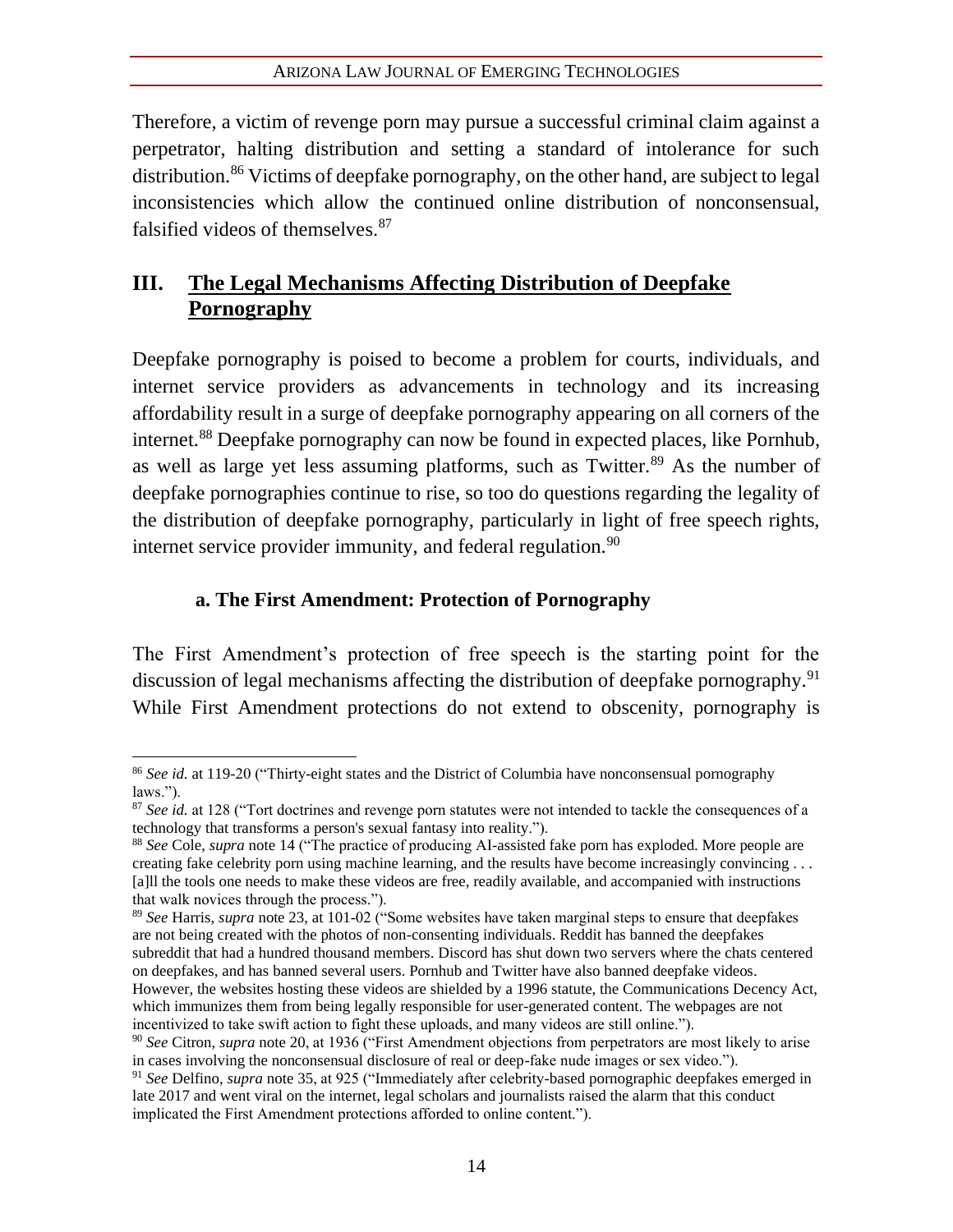generally not considered obscene under the Supreme Court's test for obscenity.<sup>92</sup> However, the issue of whether deepfake pornography can be categorized as obscene has never been answered by courts.<sup>93</sup> Therefore, deepfake pornography currently remains protected speech.<sup>94</sup>

## *i. The Importance of Free Speech Rights*

The right to the freedom of speech is a hallmark of the fundamental rights bestowed to citizens of the United States under the First Amendment to its Constitution.<sup>95</sup> First Amendment rights are lauded as essential human rights which allow progress, change in a free society, and the right to express opinion, art, and passion.<sup>96</sup> While the United States is known for its proclivity to uphold free speech protection, those protections are limited and aim to strike a balance between fundamental rights and preserving a dignified society. $97$  Perhaps the most restricted free speech on the internet is obscenity.<sup>98</sup>

<sup>92</sup> *See* David Hudson, *Pornography and Obscenity*, FREEDOM FORUM INST. (July 2009) [https://www.freedomforuminstitute.org/first-amendment-center/topics/freedom-of-speech-2/adult](https://www.freedomforuminstitute.org/first-amendment-center/topics/freedom-of-speech-2/adult-entertainment/pornography-obscenity/)[entertainment/pornography-obscenity/](https://www.freedomforuminstitute.org/first-amendment-center/topics/freedom-of-speech-2/adult-entertainment/pornography-obscenity/) ("There are two types of pornography that receive no First Amendment protection — obscenity and child pornography. The First Amendment generally protects pornography that does not fall into one of these two categories.").

<sup>93</sup> *See* Harris, *supra* not[e 23,](#page-9-0) at 106-07 ("[N]o court has ruled on the constitutionality of banning personal deepfakes.").

<sup>94</sup> *See id.* at 119 ("[C]ourts must decide how to balance free speech rights and the harm that personal deepfakes can cause.").

<sup>95</sup> *See* U.S. Const. amend. I ("Congress shall make no law respecting an establishment of religion, or prohibiting the free exercise thereof; or abridging the freedom of speech, or of the press; or the right of the people peaceably to assemble, and to petition the Government for a redress of grievances.").

<sup>96</sup> *See* Danielle Citron, *Cyber Civil Rights*, 89 B.U. L. REV. 61, 97, 98 (2009) ("One of free speech's most important functions is promoting individual autonomy. This view urges that people be free to choose their own path. Free speech facilitates self-mastery, allowing people to author their own narratives. Commentators characterize respect for autonomy of speech and thought as necessary for legitimate government. For some, freedom from any form of coercion is paramount for autonomy and dignity.").

<sup>97</sup> *See, e.g.*, Elise Gabrielle Sweeney, *Freedom of Speech: Protections and Limitations*, 5 GEO. J. GENDER & L. 77 (2004) ("Although the First Amendment provides broad protections to ensure an individual's right to freedom of speech, these protections are not absolute."); Kathleen Ann Ruane, *Freedom of Speech and Press: Exceptions to the First Amendment*, CONG. RESEARCH SERV. (Sept. 8, 2014[\) https://fas.org/sgp/crs/misc/95-](https://fas.org/sgp/crs/misc/95-815.pdf)

[<sup>815.</sup>pdf](https://fas.org/sgp/crs/misc/95-815.pdf) ("Even speech that enjoys the most extensive First Amendment protection may be subject to 'regulations of the time, place, and manner of expression which are content-neutral, are narrowly tailored to serve a significant government interest, and leave open ample alternative channels of communication.'"). <sup>98</sup> *See* C. Richard Martin, *Censorship in Cyberspace*, 34 HOUS. L. REV. 45 ("Censorship of 'obscene' and 'indecent' material in cyberspace raises several interesting issues.").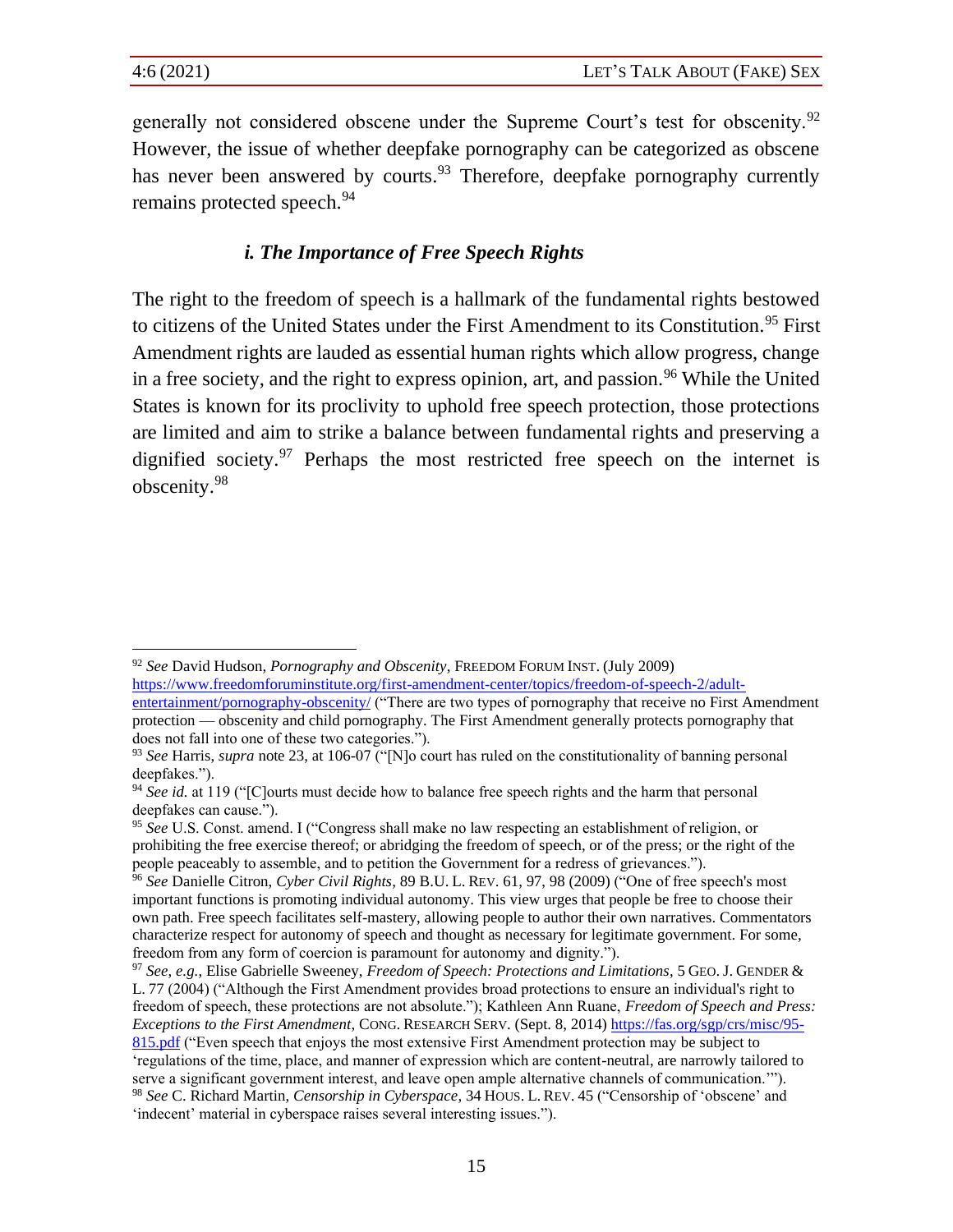## <span id="page-21-0"></span>*ii. Limitations to Free Speech: Obscenity and the Miller Test*

While obscenity is not protected by the First Amendment, courts have difficulty articulating why.<sup>99</sup> The inability to form this conclusion likely stems from the trouble of defining obscenity in the first place.<sup>100</sup> Courts agree that the interest in limiting free expression in obscenity cases is that such protections should not apply to speech that is without any redeeming societal value.<sup>101</sup> But what does it mean for speech to be valueless? Perhaps Justice Stewart said it best when asked to define obscenity in *Jacobellis v. Ohio* – "I know it when I see it."<sup>102</sup>

The generalized approach of Justice Stewart was not always the case.<sup>103</sup> From 1879 to 1930, courts used the *Hicklin* test to determine obscenity.<sup>104</sup> This test hinged on whether the material had a tendency to corrupt the minds of those who were open to immoral influences.<sup>105</sup> The *Hicklin* test was ultimately replaced in 1933 by *United States v. One Book Called Ulyssses*, in which a federal district court defined obscenity as material that tended to lead to sexually impure thoughts.<sup>106</sup> In 1959, *Roth v. United* 

<sup>99</sup> *Obscenity*, CORNELL LAW SCHOOL <https://www.law.cornell.edu/wex/obscenity> (last visited Jan. 24, 2020) ("The Supreme Court has repeatedly grappled with problematic elements of the Miller test for obscenity.

However, to date, no standard has replaced it.").

<sup>&</sup>lt;sup>100</sup> *See id.* ("A comprehensive, legal definition of obscenity has been difficult to establish.").

<sup>&</sup>lt;sup>101</sup> See Modern Concept of Obscenity, 5 A.L.R. 3d 1158, ("Questions concerning the concept of obscenity are of great importance in view of the fact that Congress has passed 20 obscenity laws between 1942 and 1956, and there are similar laws in force in practically all the states and supported by international agreements of over 50 nations. All the authorities agree that obscene matters are not protected by constitutional guaranties of free speech and press.").

<sup>&</sup>lt;sup>102</sup> Jacobellis v. Ohio, 378 U.S. 184, 197 (1964) ("I know it when I see it, and the motion picture involved in this case is not that.") (Stewart, J., concurring).

<sup>103</sup> *See* Joey Senat, *An Overview of How Courts Have Defined Obscenity*, UNIV. OF N.C.SEMINAR ON INTERNET POLICY AND FUTURE INITIATIVES ("From 1879 until the early 1930s, American courts followed the Hicklin test.").

<sup>104</sup> *See id.* (describing the previously applied Hicklin test); *See also Anthony Comstock's "Chastity" Laws*, PBS<https://www.pbs.org/wgbh/americanexperience/features/pill-anthony-comstocks-chastity-laws/> (last accessed Jan. 24, 2020) ("In 1872 Comstock set off for Washington with an anti-obscenity bill, including a ban on contraceptives, that he had drafted himself. On March 3, 1873, Congress passed the new law, later known as the Comstock Act. The statute defined contraceptives as obscene and illicit, making it a federal offense to disseminate birth control through the mail or across state lines.").

<sup>105</sup> *See* Senat, *supra* note [103](#page-21-0) ("Under the Hicklin test, judges considered a work to be obscene if any portion of the material had a tendency 'to deprave or corrupt those whose minds are open to such immoral influences, and into whose hands a publication of this sort may fall.'").

<sup>106</sup> *See, e.g.*, Senat, *supra* not[e 103](#page-21-0) ("In 1933, the Hicklin test was toppled in United States v. One Book Called Ulysses, in which a federal district judge decided to allow James Joyce's 'Ulysses' to be imported and sold in America. Judge John M. Woolsey focused on the literary value of the entire work and its effect on a person with average sex instincts. He defined obscene as 'tending to stir the sex impulses or to lead to sexually impure and lustful thoughts."); *U.S. v. One Book Entitled Ulysses by James Joyce*, 72 F.2d 705, 706 (1934) (explaining that on appeal, the court noted that "[t]hough the depiction happily is not of the 'stream of consciousness' of all men and perhaps of only those of a morbid type, it seems to be sincere, truthful, relevant to the subject, and executed with real art").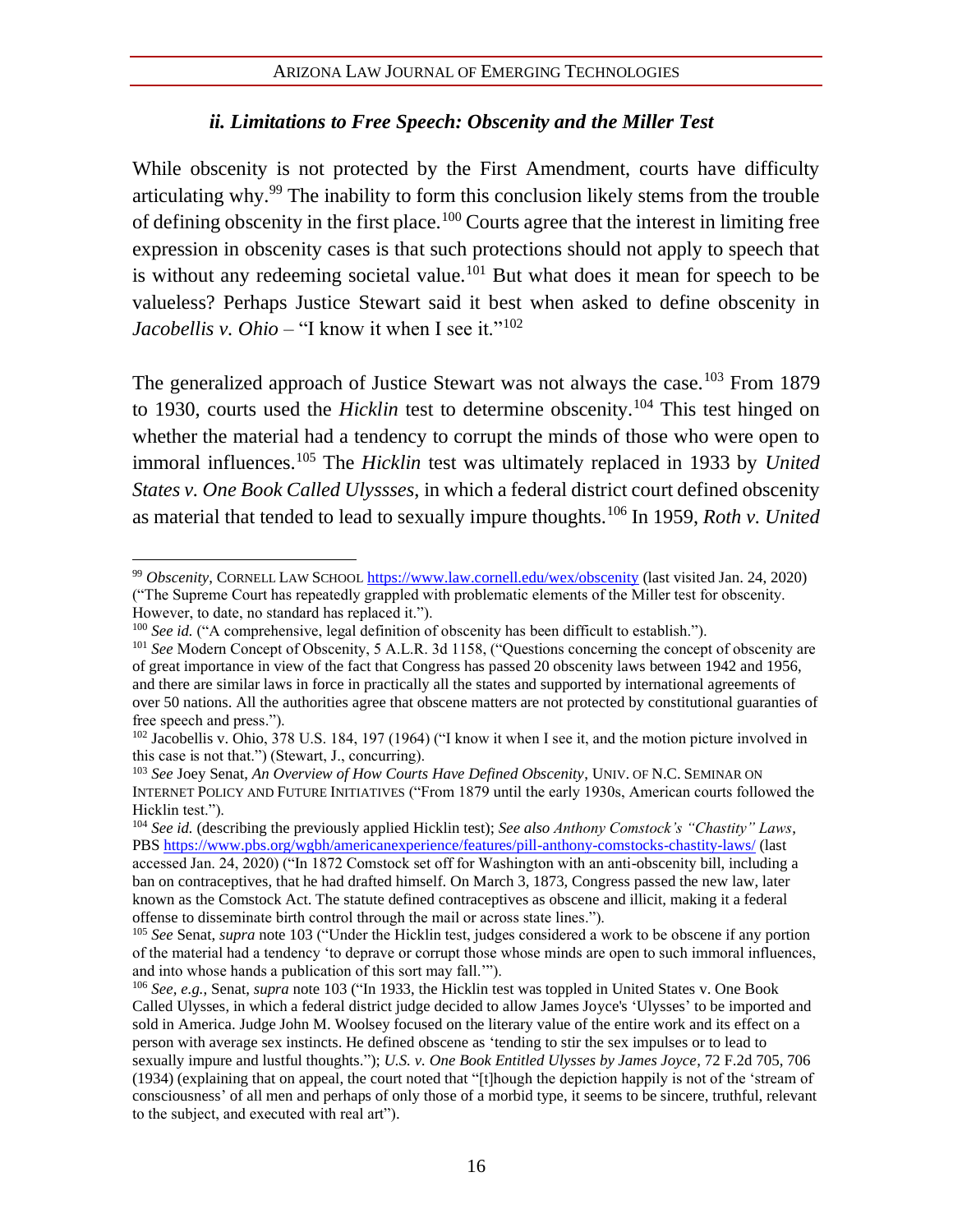*States* entered as the first constitutional challenge to obscenity law.<sup>107</sup> *Roth* affirmed the view that obscenity was not protected speech and ruled the appropriate test for obscenity was whether the average person, applying community standards, would find that the work appealed to prurient interest.<sup>108</sup> Seven years later, in *Jacobellis v. Ohio*, the Supreme Court held that under the First Amendment, criminal laws in the area of obscenity violations were limited to "hard core" pornography, but was unable to deliver a definitive definition of the term.<sup>109</sup>

The current obscenity standard stems from a three-prong test developed by the Supreme Court in *Miller v. California*. <sup>110</sup> In this 1973 case, Marvin Miller violated a statute prohibiting the distribution of obscene material when he mailed advertisements involving sexually explicit material.<sup>111</sup> The Supreme Court ruled the material could be found obscene when the average person would find the work to: 1) appeal to prurient interest based on contemporary community standards, 2) depict sexual conduct in a patently offensive way, and 3) lack serious literary, artistic, political, or scientific value.<sup>112</sup> Under the *Miller* test, material must satisfy all three prongs before it can be considered obscene and outside the bounds of First Amendment protection.<sup>113</sup> The *Miller* test served to balance the competing interests of First

<sup>107</sup> *See, e.g.*, Senat, *supra* not[e 103](#page-21-0) (explaining that "Roth was the first constitutional challenge to obscenity law" and that "before *Roth*, obscenity cases did not implicate the First Amendment because it was understood that obscenity was prima facie unprotected by freedom of expression"); SUSAN DWYER, THE PROBLEM OF PORNOGRAPHY (1995) (explaining that the court in Roth "ruled that both state and federal provisions concerning obscenity were constitutional").

*<sup>108</sup> See* Roth v. United States, 354 U.S. 476, 487 (1957) ("Obscene material is material which deals with sex in a manner appealing to prurient interest.").

<sup>109</sup> *See Jacobellis*, *supra* note 102 (providing Justice Stewart's opinion that states "I have reached the conclusion, which I think is confirmed at least by negative implication in the Court's decisions since Roth and Alberts, that under the First and Fourteenth Amendments criminal laws in this area are constitutionally limited to hard-core pornography. I shall not today attempt further to define the kinds of material I understand to be embraced within that shorthand description; and perhaps I could never succeed in intelligibly doing so"). <sup>110</sup> *See* Miller v. California, 413 U.S. 15, 19-20 (1973) ("It is in this context that we are called on to define the standards which must be used to identify obscene material that a State may regulate without infringing on the First Amendment as applicable to the States through the Fourteenth Amendment.").

<sup>&</sup>lt;sup>111</sup> *See id.* at 18 ("This case involves the application of a State's criminal obscenity statute to a situation in which sexually explicit materials have been thrust by aggressive sales action upon unwilling recipients who had in no way indicated any desire to receive such materials.").

<sup>&</sup>lt;sup>112</sup> *See id.* at 24 ("The basic guidelines for the trier of fact must be: (a) whether 'the average person, applying contemporary community standards' would find that the work, taken as a whole, appeals to the prurient interest, (b) whether the work depicts or describes, in a patently offensive way, sexual conduct specifically defined by the applicable state law, and (c) whether the work, taken as a whole, lacks serious literary, artistic, political, or scientific value. If a state obscenity law is thus limited, First Amendment values are adequately protected by ultimate independent appellate review of constitutional claims when necessary.").

<sup>113</sup> *See* Senat, *supra* note [103](#page-21-0) ("Material must meet all three parts if it is to be ruled obscene and outside of First Amendment protection.").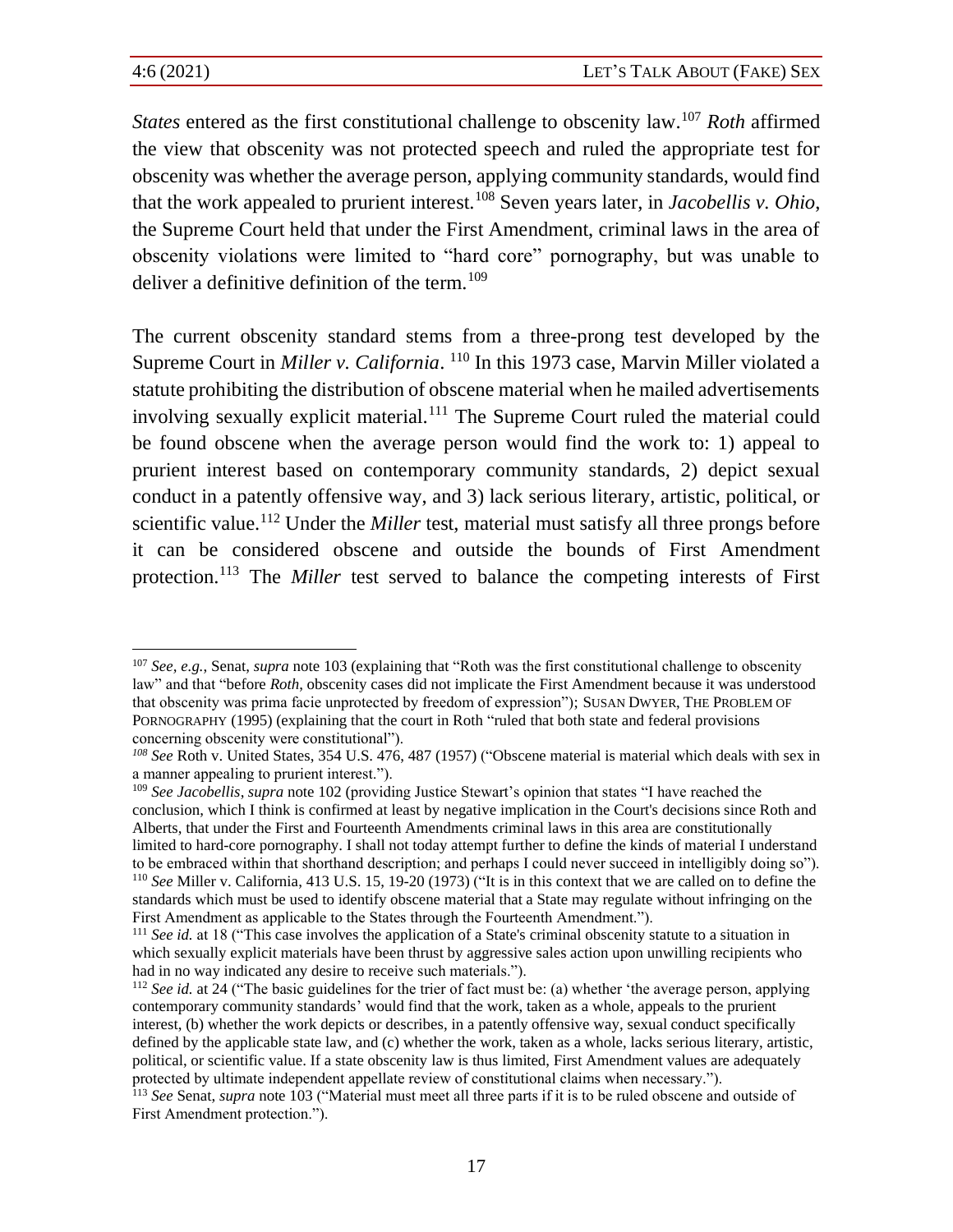Amendment protections and the State's interest in protecting citizens from exposure to obscene pornographic materials. $^{114}$ 

Although *Miller* sought to clarify obscenity, its resulting test was not without gaps.<sup>115</sup> Particularly, scholars debate the implications of balancing community and national standards.<sup>116</sup> The first two prongs of the Miller test involve community standards, while the third is held to the standard of a reasonable person of the United States as a whole.<sup>117</sup> The idea behind this standard is to protect works that may have societal value, despite being considered obscene in a certain community.<sup>118</sup> Scholars argue the first Miller prong does not define the relevant community to be used in its application.<sup>119</sup> Further, questions arise regarding the lack of cohesiveness of the second Miller prong, which leaves the issue of obscenity up to each state.<sup>120</sup> Finally, the Miller test has been subject to strict scrutiny as the digital age has emerged.<sup>121</sup> The advent of the internet has caused even more confusion when applying the community standards of the first two prongs, which permits a different standard of obscenity in New York than Mississippi.<sup>122</sup> In *United States v. Kilbride*, the State Court of Appeals

<sup>114</sup> *See* Spivak, *supra* note 58, at 360 ("The Miller standard . . . was an accommodation between the State's interests in protecting the 'sensibilities of unwilling recipients' from exposure to pornographic material and the dangers of censorship inherent in unabashedly content-based laws.").

<sup>115</sup> *See* Bradley Shafer, *Sex, Lies, and Videotape: In Critique of the Miller Test of Obscenit*y, 70 MICH. B.J. 1038, 1041 (1991) (describing the confusing nature of Miller's three-part test).

<sup>116</sup> See E. Morgan Laird, The Internet and the Fall of the Miller Obscenity Standard: Reexamining the Problem of Applying Local Community Standards in Light of a Recent Circuit Split, 52 SANTA CLARA L. REV. 1503, 1514 (2012) ("In explaining the test, the Court rejected the proposition that 'contemporary community standards' should be a national standard, but rather held that the community in which the material was found should judge the material.").

<sup>&</sup>lt;sup>117</sup> *See* Pope v. Illinois, 481 U.S. 497, 500-01 (1987) ("The proper inquiry is . . . whether a reasonable person would find [serious literary, artistic, political, or scientific] value in the material, taken as a whole.").

<sup>118</sup> *See* Shafer, *supra* note 115, at 1041 ("Interestingly, the [Miller] Court concluded that serious value could not be evaluated pursuant to community standards since the value of material does not vary from community to community.").

<sup>119</sup> *See* Robin Whitehead, *"Carnal Knowledge" is the Key: A Discussion of How Non-Geographic Miller Standards Apply to the Internet*, 10 NEXUS 49, 51 (2005) ("In Miller, the Court approved of the instruction of a "statewide" community standard but did not mandate any precise geographic yardstick.").

<sup>120</sup> *See* Spivak, *supra* note *58*, at 360 ("For example, the District of Columbia has determined that under the District's statute barring obscenity, materials depicting or live performances of oral sex are per se obscene, meaning the Government need not proffer any evidence of national community standards. Similarly, the Court of Appeals of South Carolina has determined '[n]ude dancing per se is not illegal.'"). *See also Miller*, 413 U.S. at 32 (1973) ("It is neither realistic nor constitutionally sound to read the First Amendment as requiring that the people of Maine or Mississippi accept public depiction of conduct found tolerable in Las Vegas, or New York City.").

<sup>121</sup> *See* Sarah Kagan, *Obscenity on the Internet: Nationalizing the Standard to Protect Individual Rights*, 38 HASTINGS CONST. L.Q. 223, 242 (2010) ("The problem we encounter today is due in part to the fact that the Court in the time of Miller could not envision the amorphous and viral nature of the Internet.").

<sup>122</sup> *See id.* at 241 ("The notion of a designated community seems antiquated in the digital era, particularly when material can be produced in one part of the world or nation and then, in the blink of an eye, be sold and transferred automatically, from one site to another, finally ending up in a third locale.").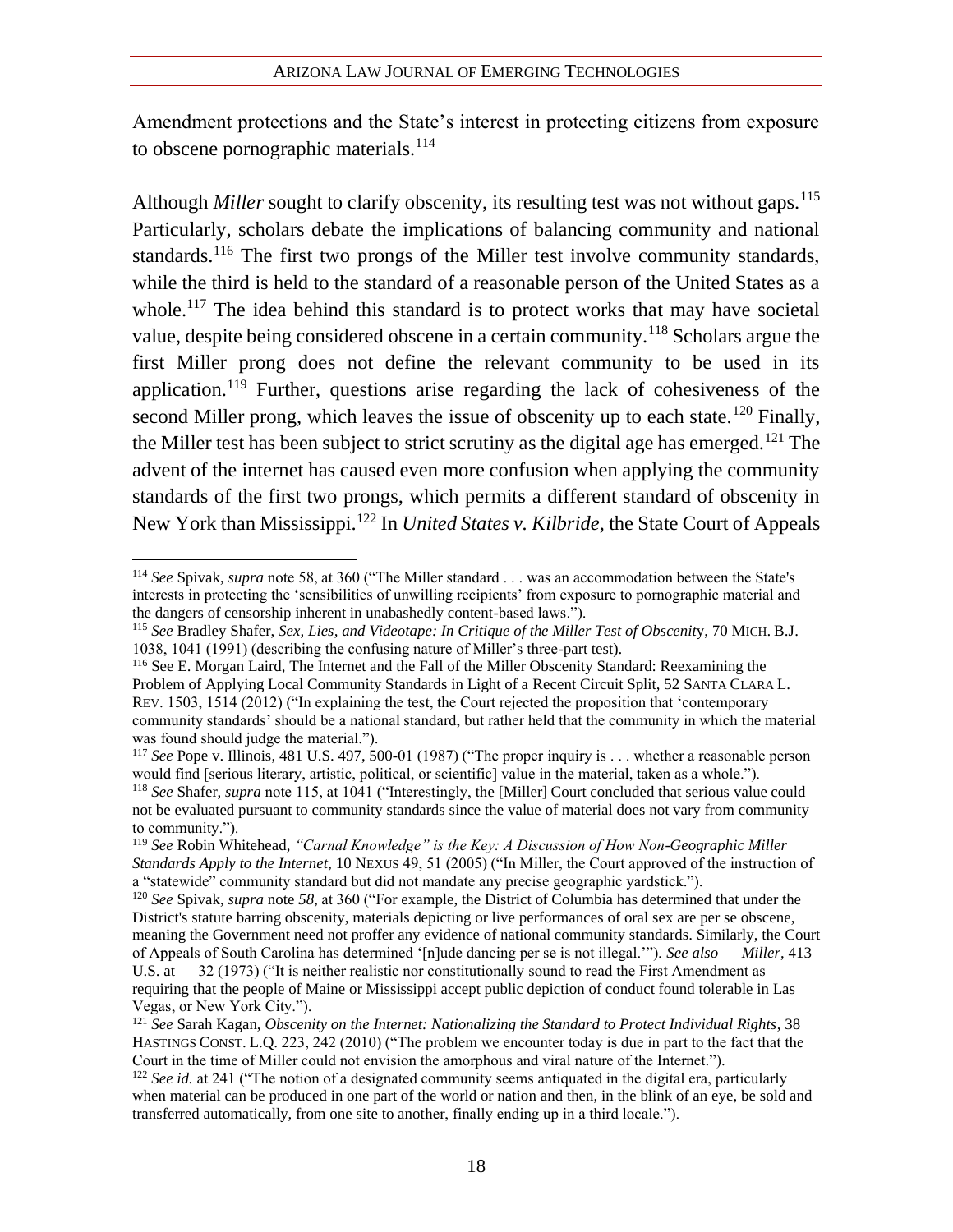for the Ninth Circuit ruled that a national community standard should be implemented when evaluating obscenity on the internet, but such a ruling has yet to be solidified at a national level. $123$ 

## *iii. The legality of Pornography Under the Miller Test*

The legality of pornography and its distribution on the internet has had just as tumultuous a relationship with the courts as the definition of obscenity.<sup>124</sup> Importantly, the way in which both interact paves the way for First Amendment protection of pornography.<sup>125</sup> Under the *Miller* obscenity test, pornography can be protected by the First Amendment.<sup>126</sup> A common argument regarding First Amendment protection of pornography is its failure to satisfy the third Miller prong, which asks if the work has any societal value.<sup>127</sup> In many cases, pornography can be considered artistic expression due to its use of actors.<sup>128</sup> Further, pornography has been argued to provide other societal benefits such as therapeutic purposes involving sexual impotence, or educational purposes involving sexuality and sexual intercourse.<sup>129</sup> Therefore, the

<sup>&</sup>lt;sup>123</sup> United States v. Kilbride, 584 F.3d 1240, 1250 (9th Cir. 2009) (describing the Ninth Circuit's holding that courts should apply a national community standard when evaluating the obscenity of online speech). <sup>124</sup> *Pornography*, US LEGAL (last visited Feb. 17, 2020), [https://internetlaw.uslegal.com/pornography/.](https://internetlaw.uslegal.com/pornography/)

<sup>(&</sup>quot;Internet Pornography is a battlefield in U.S. law.").

<sup>&</sup>lt;sup>125</sup> *See, e.g., id.* ("Internet pornography is a battlefield in U.S. law. Since the explosion of public interest in the Net in the 1990s, the public, lawmakers, and the courts have argued over how to control online porn."); *Why is Pornography Legal and Prostitution is Not*, HG.ORG (last visited Feb. 17, 2020), [https://www.hg.org/legal](https://www.hg.org/legal-articles/why-is-pornography-legal-and-prostitution-is-not-31164)[articles/why-is-pornography-legal-and-prostitution-is-not-31164.](https://www.hg.org/legal-articles/why-is-pornography-legal-and-prostitution-is-not-31164) ("Pornography has had a contentious relationship with the law since the middle of the Twentieth Century.").

<sup>126</sup> *See* Shafer, *supra* note 115, at 1043 ("Sex and obscenity are simply not synonymous. Yet, even the Supreme Court has noted that the two are separated only by a 'dim and uncertain line.' In addition, courts agree that, merely because materials are erotic, sexually explicit, or even 'hard core,' those characteristics by themselves do not necessarily render the materials 'obscene' or mean that they are anything other than fully protected expression under the First Amendment.").

<sup>127</sup> *See Miller*, 413 U.S. at 24-25 (describing the third prong of the Miller test).

<sup>128</sup> *See Why is Pornography Legal and Prostitution is Not*, *supra* note 125 ("[A] string of cases find that porn performances actually constitute acting subject to the artistic expression protections of the First Amendment to the United States Constitution.").

<sup>129</sup> *See, e.g.*, Jeneanne Orlowski, *Beyond Gratification: The Benefits of Pornography and the* 

*Demedicalization of Female Sexuality*, 8 MOD. AM. 53, 54, 64 (2012) ("Proponents for the protection of pornography argue that pornography can be a release of sexual tension that contributes to a decrease in sexual violence . . . [p]ornography has given women an outlet to express themselves, a form of literature to educate themselves, and a tool with which to communicate their feelings and lack of fulfillment."); Emily Rothman, *Domestic Violence – What's Porn Got to Do With It?*, B.U.SCH.PUB. HEALTH (Oct. 20, 2015), [https://www.bu.edu/sph/news/articles/2015/viewpoint-domestic-violence-whats-porn-got-to-do-with-it/.](https://www.bu.edu/sph/news/articles/2015/viewpoint-domestic-violence-whats-porn-got-to-do-with-it/) 

<sup>(&</sup>quot;The results of multiple studies suggest that pornography can help some individuals realize or negotiate their sexual identity, improve couples' sexual satisfaction, provide helpful information about the mechanics of sex, promote safer sex practices, and improve sexual response for individuals suffering from dysfunction disorders.").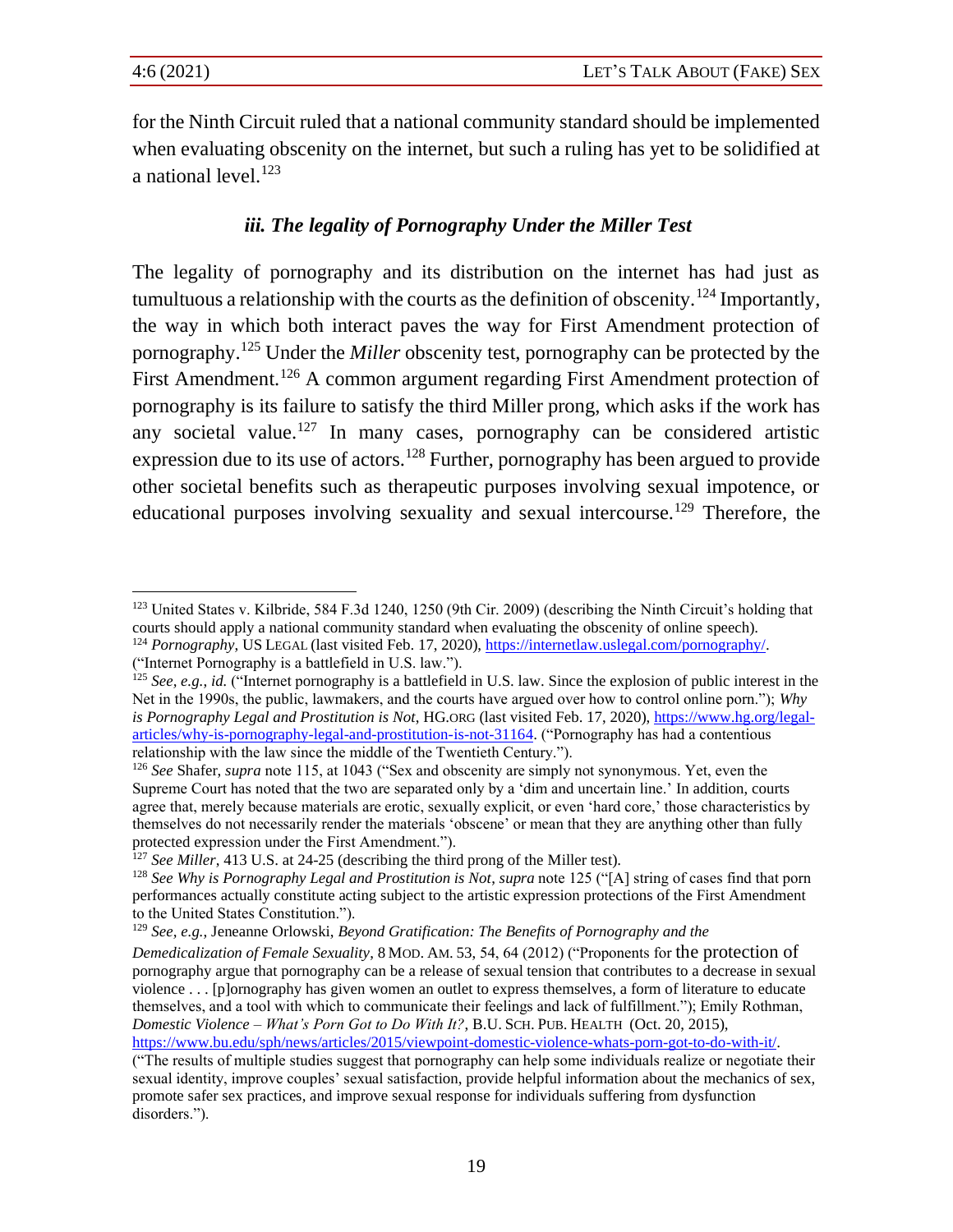First Amendment protects all pornography so long as it is not considered obscene.<sup>130</sup> However, even obscene pornography can legally be possessed in the privacy of one's home, a distinction the Supreme Court made clear in the 1969 case *Stanley v. Georgia*. 131

The legality of pornography and the internet's ability to mass distribute copious amounts of it led to difficulties policing pornography when applying the *Miller* test.<sup>132</sup> If the *Miller* test were to be applied to the internet, it's community standards provisions would be based on the most conservative community in the United States, drastically restricting free speech.<sup>133</sup> Attempts then to limit obscene pornography on the internet moved from judicial to legislative action.<sup>134</sup>

## **b. Section 230: Protection of Internet Service Providers**

In 1996, Congress enacted the Communication Decency Act (CDA). <sup>135</sup> This Act aimed to change the internet in two significant ways.<sup>136</sup> First, the CDA attempted to regulate indecency and obscenity on the internet.<sup>137</sup> Second, the CDA included a provision holding Internet Service Providers (ISPs) immune from liability for the

<sup>130</sup> *See* Orlowski, *supra* note 129, at 53 ("Under the First Amendment, there is a presumptive protection of all speech. In order for sexual speech to fall beyond that protection, there must essentially be a showing that the speech is obscene.").

<sup>&</sup>lt;sup>131</sup> See Stanley v. Georgia, 394 U.S. 557, 568 (1969) ("We hold that the First and Fourteenth Amendments prohibit making mere private possession of obscene material a crime.").

<sup>132</sup> *See* Stephanie Morrow*, How is Obscenity Regulated on the Internet*, LEGAL ZOOM (last visited Feb. 17, 2020),<https://www.legalzoom.com/articles/how-is-obscenity-regulated-on-the-internet> ("The Internet has made the law of obscenity much more convoluted. Federal obscenity laws apply to interstate and foreign issues, such as distribution; intrastate issues are mostly governed by state law. Today, materials considered 'obscene' can be sent from a computer in California to someone across the U.S. as fast as a click of a button. The question is: What state governs the issue of obscenity when the Internet can reach multiple areas? Interestingly, the Miller Test is based on what is offensive in a certain 'community,' not the United States as a whole. For example, what's offensive to someone from New York City may differ from what offends a person in Topeka, Kansas. But, the Miller Test's basis of 'community' becomes blurred with the advent of the Internet; a state can define a community as the state as a whole, a county, a city or another geographic area."). <sup>133</sup> *See id.* ("The geographic area of the Internet, however, is nonexistent, and geographic boundaries are essential to the 'community' definition for the Supreme Court's Miller Test.").

<sup>134</sup> *See Pornography*, US LEGAL (last visited Feb. 17, 2020) ("Seeking to control Internet porn, Congress first passed legislation in 1996. The Communications Decency Act (CDA) criminalized the dissemination over computer networks of obscene or indecent material to children.").

<sup>135</sup> *See* Mary Leary, *The Indecency and Injustice of Section 230 of the Communications Decency Act*, 41 HARV. J.L. & PUB. POL'Y 553, 554 (2018) ("Passed in 1996, the CDA was an attempt by Congress to accommodate competing values and facilitate an uncertain but promising future digital world."). <sup>136</sup> See id. at 559 ("Section 230 was a component of a broader effort to limit access to explicit material through the Internet. The CDA intended to limit such access and was attached to Title V of the Telecommunications Act of 1996.").

<sup>137</sup> *See id.* at 558-59 ("Congress acknowledged and expressed concern about the potential of the Internet to spread or expose children to obscene material.").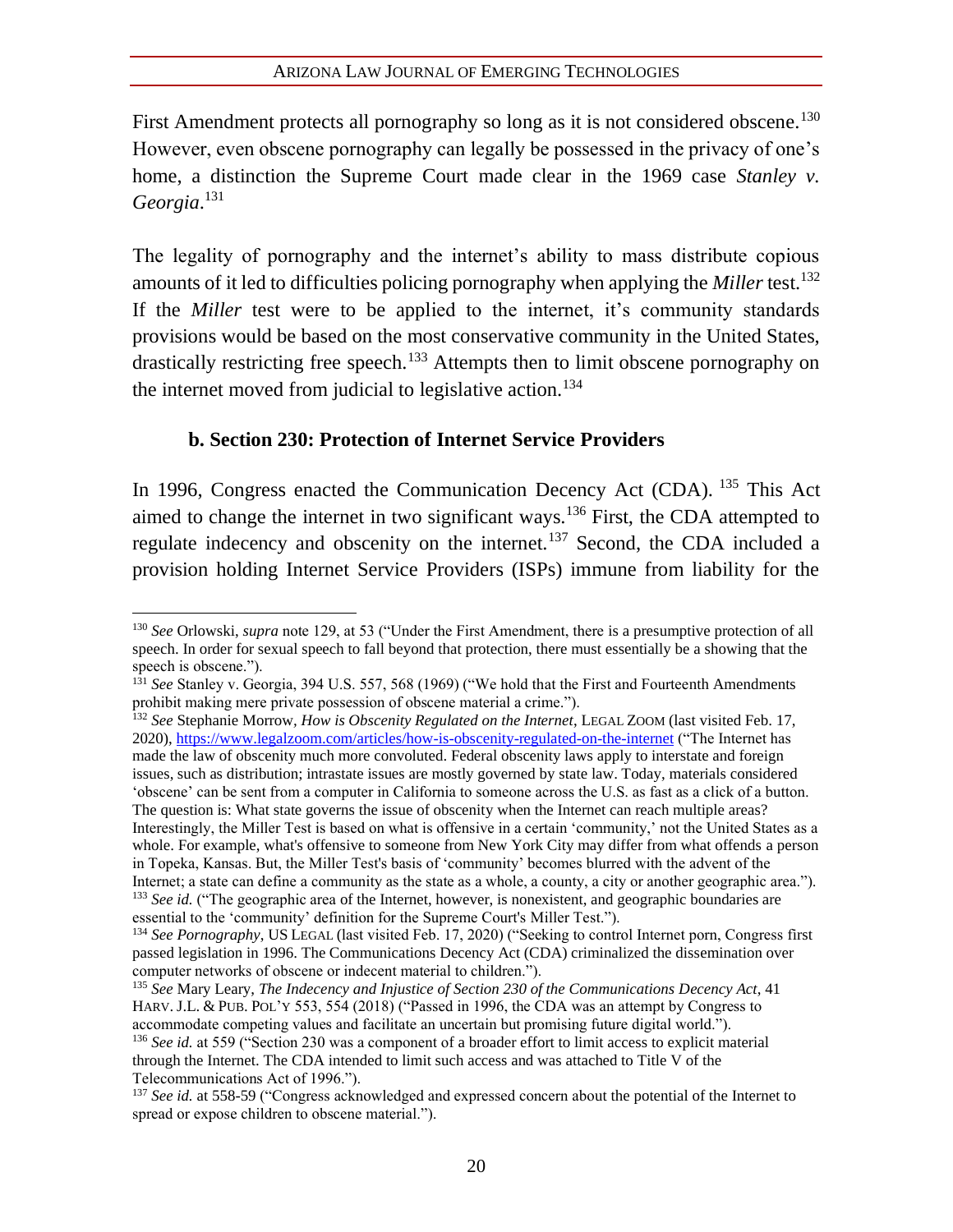postings of third parties.<sup>138</sup> This provision, known as Section 230, is the only surviving portion of the CDA and is heralded as the communication law that established the modern internet.<sup>139</sup> However, as illicit materials including obscenity and deepfake pornography continue to multiply on the internet, questions arise as to whether ISP immunity promotes free speech or encourages the distribution of unprotected speech.<sup>140</sup>

## *i. Policing Porn: The CDA and Section 230*

The CDA was created in response to heightened fear that children would be exposed to obscene pornography as the internet moved from its infancy into a more accessible, widely used medium.<sup>141</sup> Language of the statute prohibited knowingly disseminating obscene materials to children and encouraged telecommunication companies to block explicit content from reaching impressionable minors.<sup>142</sup> As part of its mission, the CDA included Section 230, which served two purposes within the statute. <sup>143</sup> First, Section 230 allowed ISPs to police content on servers by permitting the removal or restriction of material the ISP deemed lewd, harassing, obscene, violent, or otherwise objectionable.<sup>144</sup> Second, Section 230 sought to encourage free speech by holding

<sup>138</sup> *See id.* at 559 ("Section 230 was added to the CDA to protect tech companies.").

<sup>139</sup> *See CDA 230: The Most Important Law Protecting Internet Speech*, EFF.org (last visited Feb. 17, 2020), <https://www.eff.org/issues/cda230> ("This legal and policy framework has allowed for YouTube and Vimeo users to upload their own videos, Amazon and Yelp to offer countless user reviews, craigslist to host classified ads, and Facebook and Twitter to offer social networking to hundreds of millions of Internet users.").

<sup>140</sup> *See* Haley Halverson, *Ending Immunity of Internet-Facilitated Commercial Sexual Exploitation Through Amending the Communications Decency Act*, 21 NO. 12 J. INTERNET L. 3, 5 (2018) ("Legal interpretation of section 230 of the CDA sparked controversy from its inception and laid the groundwork for on-going debates regarding the tension between unfettered free speech and online safety.").

<sup>141</sup> *See id.* at 4 ("The CDA was passed when public use of the Internet was growing in leaps and bounds; and not surprisingly, it contained sections that relate to the Internet, including section 223, which attempted to regulate sexually explicit content on the Internet.").

<sup>&</sup>lt;sup>142</sup> See Leary, *supra* note 135, at 558-59 ("[C]ongress recogniz[ed] a concern about online exploitation . . . [t]he CDA prohibited the knowing dissemination of obscene material to children, and sought to incentivize telecommunication companies to participate in blocking explicit material from reaching children.").

<sup>143</sup> *See* Julio Sharp-Wasserman, *Section 230(c)(1) of the Communications Act and the Common Law of Defamation: A Convergence Thesis*, 20 COLUM.SCI. & TECH. L. REV. 195, 197 (2018) ("Section 230(c)(1) of the CDA states, '[n]o provider or user of an interactive computer service shall be treated as the publisher or speaker of any information provided by another information content provider.' Section 230(f) defines 'interactive computer service' as 'any information service, system, or access software provider that provides or enables computer access by multiple users to a computer server;' and defines 'information content provider' as 'any person or entity that is responsible, in whole or in part, for the creation or development of information'").

<sup>144</sup> *See* Leary, *supra* note 135, at 561 ("Congress . . . sought to address two goals with § 230. First, consistent with the CDA's effort to protect children from access to obscene or explicit materials, Congress sought to 'encourage telecommunications and information service providers to deploy new technologies and policies' to block or filter offensive material.").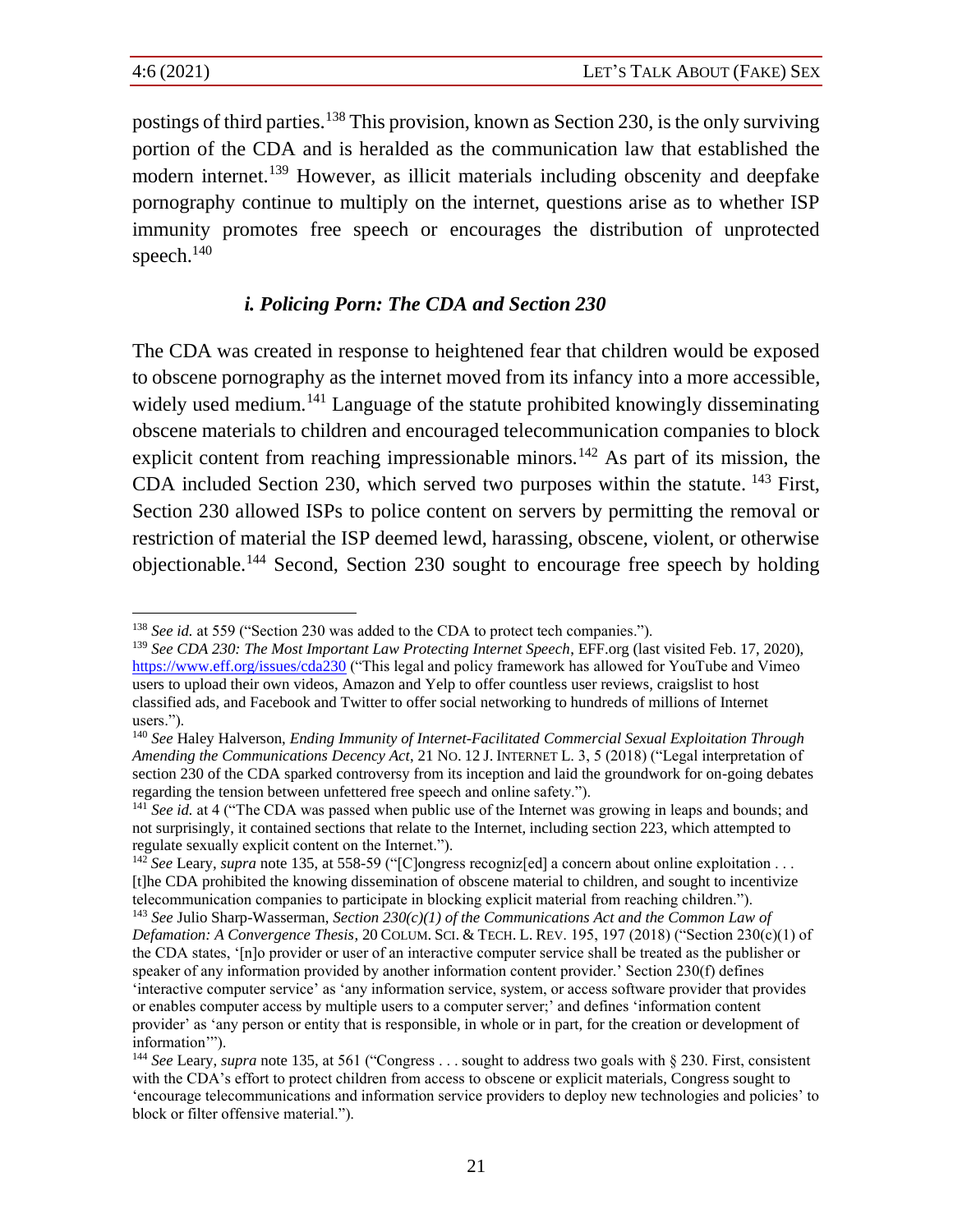ISPs harmless from liability for the postings of third parties.<sup>145</sup> As a result, a third party who posts a Facebook status could be held liable for its defamatory language, whereas Facebook, as an ISP, could not.<sup>146</sup>

The CDA became law on February 8, 1996 and was met with severe backlash from the American Civil Liberties Union (ACLU) and the online community.<sup>147</sup> The ACLU argued the portion of the law regulating obscenity was too broad and, therefore, too constricting of free speech rights.<sup>148</sup> In protest, several websites chose to black out their webpages, and the ACLU joined several civil liberties organizations in a suit against the overbroad provisions.<sup>149</sup> The case eventually reached the Supreme Court in *Reno v. American Civil Liberties Union*, where the anti-indecency sections of the Act were struck down in the name of protecting First Amendment rights.<sup>150</sup> However, Section 230, which promoted free speech by holding ISPs immune from liability for the posting of third parties, survived.<sup>151</sup>

## *ii. Section 230: Shifting Liability*

Section 230 was created with the intent to protect internet speech by reducing overzealous policing by ISPs who would otherwise be held liable for content posted by third parties.<sup>152</sup> However, as the internet progressed and its content grew exponentially, scholars began to question whether the immunity provisions of Section

<sup>&</sup>lt;sup>145</sup> *See id.* ("On the other hand, it did not want companies to over-screen, as Congress recognized the desire for the Internet to reach its full potential as "a forum for a true diversity of political discourse, unique opportunities for cultural development, and myriad of avenues for intellectual activity.").

<sup>146</sup> *See* Wasserman, *supra* note 143, at 197 ("[F]or instance, while one could hold a YouTube video uploader (an information content provider) liable for defamation, one could not hold YouTube (an interactive computer service) liable as a 'publisher or speaker' of that video, because, under CDA § 230(c)(1) the video is 'information provided by another information content provider.'").

<sup>147</sup> *See CDA 230 The Most Important Law Protecting Internet Speech*, EFF (last visited Feb. 17, 2020), <https://www.eff.org/issues/cda230/legislative-history> ("With Section 230 in the bill, the Telecommunications Act was signed into law on February 8, 1996. That same day, the ACLU filed a legal challenge for a temporary restraining order on the bill's indecency provisions. The online community was outraged by the passage of the bill.").

<sup>&</sup>lt;sup>148</sup> *See id.* ("EFF decried CDA's overly broad language.").

<sup>149</sup> *See id.* ("Several sites chose to black out their websites in protest."). *See also* Leary, *supra* note 135, at 562 ("In Reno v. ACLU, the Supreme Court struck down as vague some of the more controversial criminal provisions of the CDA, such as the prohibition on the transmission of 'indecent material.' However, § 230 was not challenged, and this protection remains effective law to this day.").

<sup>&</sup>lt;sup>150</sup> See id. ("The ACLU's case, which several civil liberties organizations like the EFF as well as other industry groups joined, reached the Supreme Court. On June 26, 1997, in a 9-0 decision, the Supreme Court applied the First Amendment by striking down the anti-indecency sections of the CDA.").

<sup>&</sup>lt;sup>151</sup> See id. ("Section 230, the amendment that promoted free speech, survived.").

<sup>152</sup> *See Fair Housing Council of San Francisco v. Roommates*, 521 F.3d 1157, 1163 (9th Cir. 2008) ( Congress enacted § 230 to remove the disincentives to self-regulation).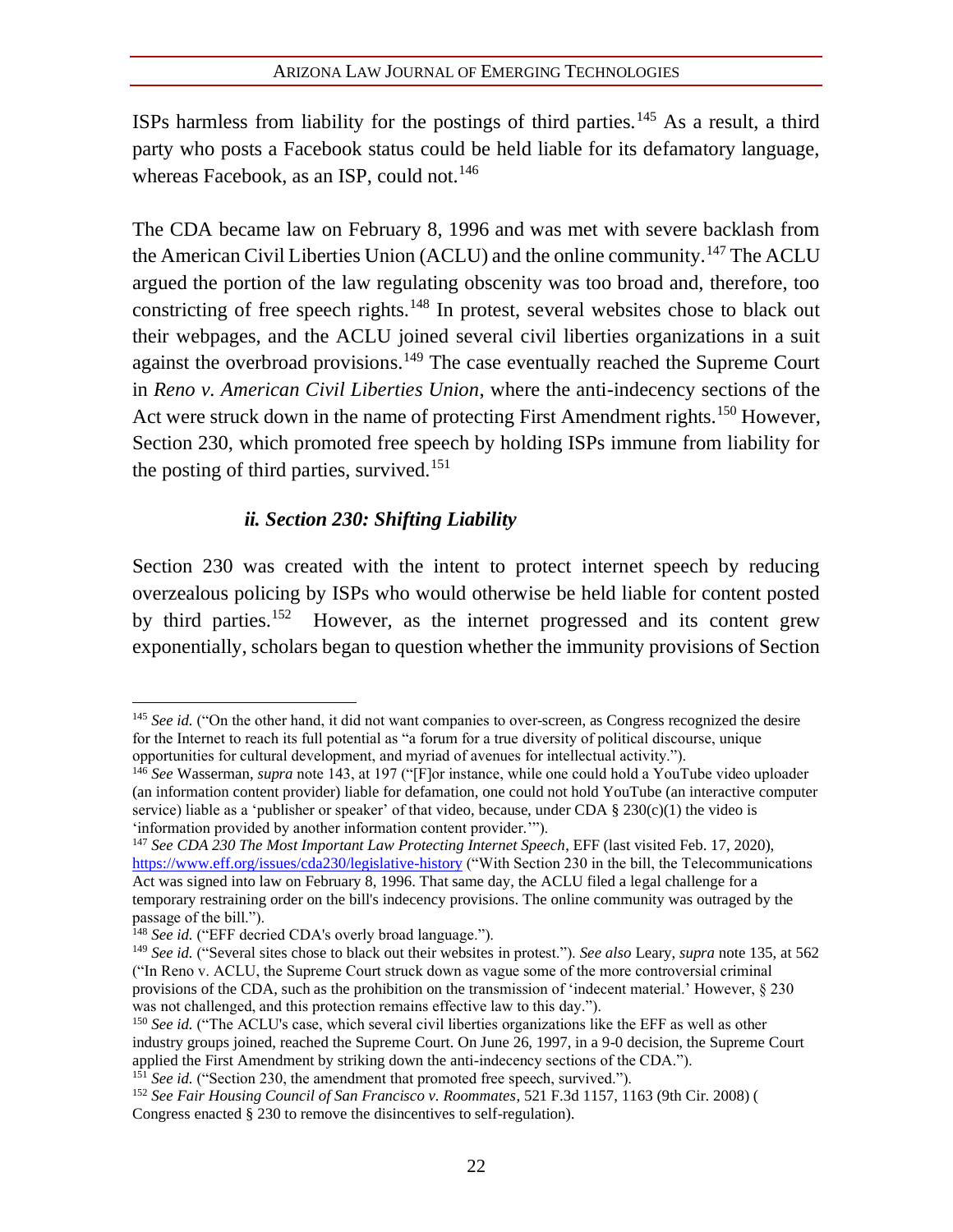230 still made sense.<sup>153</sup> Proponents argue that the expansion of the internet is an even more compelling reason to uphold Section 230 because an ISP is unable to review every posting by a third party.<sup>154</sup> This argument was the basis for the holding in *Zeran v. American Online, Inc*, in which the Fourth Circuit Court of Appeals ruled that Section 230 created federal immunity against any cause of action that would hold ISPs liable for information posted by third parties.<sup>155</sup> Zeran's interpretation was followed by many future court decisions and cemented Section 230 as a check against an impermissible restriction of free speech rights.<sup>156</sup>

Opponents of Section 230, however, argue that the advancement of the internet warrants more responsibility from ISPs because at the time Section 230 was enacted, the internet was in its infancy.<sup>157</sup> In 1996, artificial intelligence was nearly nonexistent, standards of obscenity were drastically different, and monolithic ISPs were not the norm.<sup>158</sup> Now, the world is at the fingertips of any individual. Artificial intelligence has exploded, constant exposure to sexual materials has changed standards of obscenity, and large ISPs are pervasive.<sup>159</sup> There now exists a fine line between constitutionally protected and valuable speech as opposed to speech that is obscene, illicit, or otherwise valueless – and there is little way to police it.<sup>160</sup> While this line becomes finer, opponents of Section 230 argue that the immunity afforded

<sup>153</sup> Halverson, *supra* note 140, at 5 ("Legal interpretation of section 230 of the CDA sparked controversy from its inception and laid the groundwork for on-going debates regarding the tension between unfettered free speech and online safety.").

<sup>&</sup>lt;sup>154</sup> *Id.* at 6 ("On the one hand, some scholars embrace court decisions that interpret section 230 of the CDA to effectively instill immutable immunity regarding third-party postings.").

<sup>155</sup> *See* Zeran v. American Online, Inc., 129 F.3d 327, 331 (4th Cir. 1997) ("§ 230 forbids the imposition of publisher liability on a service provider for the exercise of its editorial and self-regulatory functions."). <sup>156</sup> Halverson, *supra* note 140, at 6 (describing *Zeran v. American Online, Inc.* as a "hallmark case [that] paved the way for many other similar court decisions").

<sup>&</sup>lt;sup>157</sup> Citron, *supra* note 20, at 1934 ("We find ourselves in a very different moment now than we were in five or ten years ago, let alone twenty years ago when § 230 was passed.")

<sup>&</sup>lt;sup>158</sup> Leary, *supra* note 135, at 556 ("In 1996 the Internet was in its infancy and Congress was struggling with the implications of its development. The Internet of 1996 is unrecognizable today. That 'new' 'dial up' Internet engine connected people through a novel and experimental 'bulletin board' through which events could be organized. Newspapers were just considering having an online presence. 'Google' was not a verb, and online research was described as 'tough for the amateur researcher.' Congressional debate discussed floppy disk drives, usenet groups, and message boards over telephone lines. In this climate, Congress could not have imagined what the Internet would look like two decades into the twenty-first century.").

<sup>159</sup> Halverson, *supra* note 140, at 5-6 ("It is important to recognize that the CDA came on the scene in the mid-1990s, nearly simultaneous with the widespread use of the Internet. Although the Internet evolved over time, it was not until around 1993 that laymen usership spiked.").

<sup>&</sup>lt;sup>160</sup> Harris, *supra* note 23, at 102 ("Unfortunately, as with many new technologies, the law is unequipped to handle these impending issues. Courts must answer questions like: should state tort doctrines or involuntary porn statutes be interpreted to encompass fictitious fabricated videos? Does Congress need to pass a law to handle these types of cases? Or, does the First Amendment completely immunize the publication and creation of deepfakes as a form of protected speech?").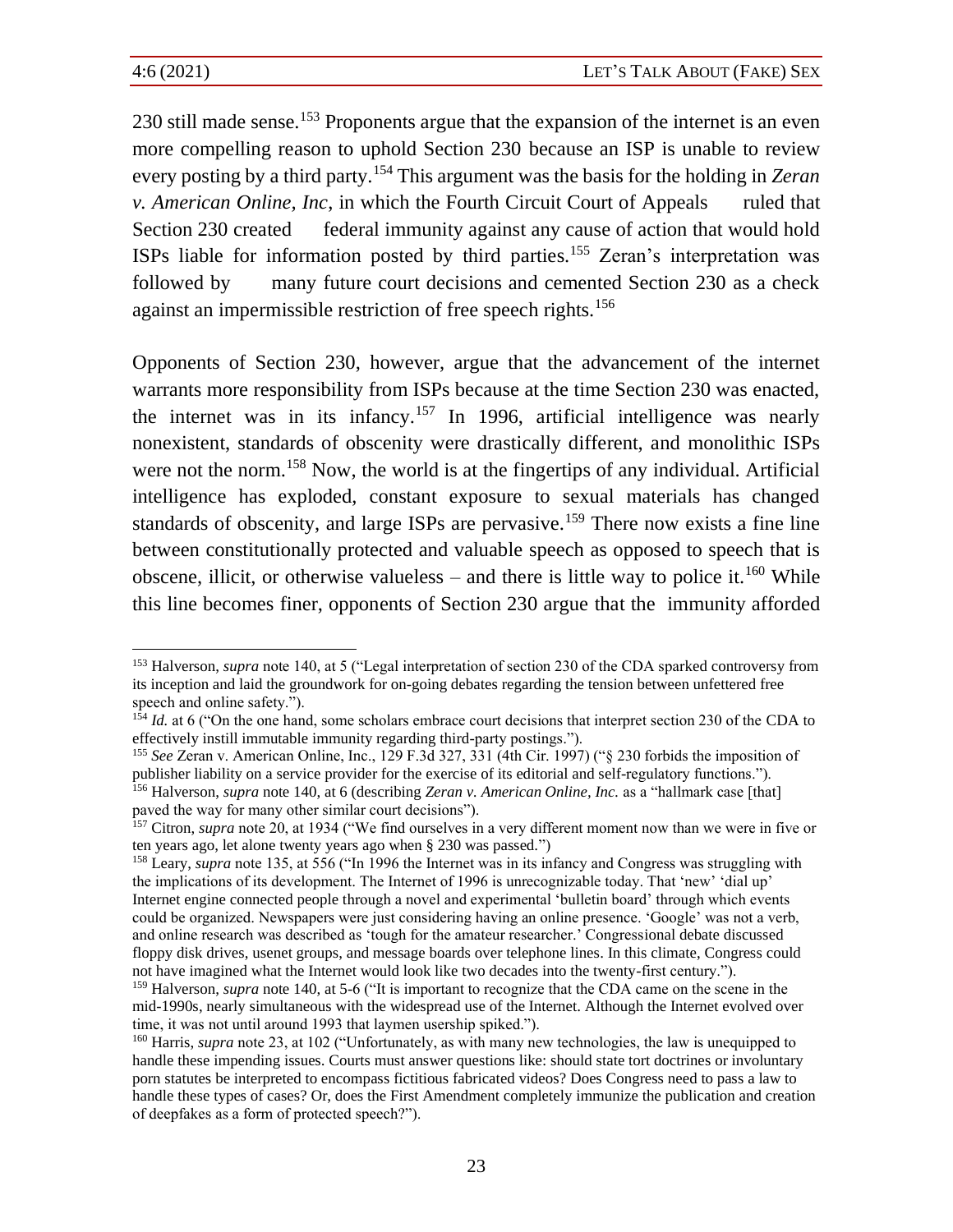to ISP creates no incentive to remove harmful materials, even though ISP are granted broad deference to do so.<sup>161</sup> This argument was raised in *Blumenthal v*. *Drudge* when a federal district judge questioned whether granting immunity to ISP as an incentive to police the internet for obscenity and other offensive material was logical when self-policing by ISPs was rarely attempted if at all.<sup>162</sup>

As the internet technically advances and is a platform for more illicit content, the resulting struggle to distinguish when or whether an ISP should step in to prevent the distribution of such content remains constant, particularly in the case of deepfake pornography.<sup>163</sup> This is because the technology used to create deepfake pornography is also used to create constitutionally protected speech. For example, deepfakes can be used to communicate humor, such as placing friends' faces in popular movies, or facilitate discussion in the form of politically satirical videos.<sup>164</sup> Deepfakes can be used for innocent purposes, as in the case of one deepfake creator who used the software to place his wife on the body of Anne Hathaway in an interview with David Letterman.<sup>165</sup> Even more problematic is the fact that deepfakes can also be used to create protected pornography, such as recreations of intimate movie scenes by consenting adults.<sup>166</sup> A conflict therefore arises as to the extent to which ISPs can or should police deepfake pornography.<sup>167</sup>

<sup>161</sup> Halverson, *supra* note 140, at 6 ("On the other hand, some scholars question the broad interpretation of section 230, arguing for some level of further responsibility for interactive computer services.").

<sup>162</sup> *See* Blumenthal v. Drudge, 992 F. Supp 44, 51-52 (D.D.C. 1998) (describing Judge Paul Friedman's disagreement with the common interpretation of Section 230 because immunity is granted to ISP "even where the self-policing is unsuccessful or not even attempted").

<sup>163</sup> Halverson, *supra* note 140, at 7 ("This broad interpretation of section 230 has increasingly apparent negative consequences 'as more and more criminal activity migrates to the Internet, and the online intermediaries that knowingly host such activity are held immune from traditional modes of checking such lawlessness.'").

<sup>164</sup> Caldera, *supra* note 17, at 179 ("Examples of deepfakes range from the silly to the sinister. Some of the lighter applications of deepfakes include videos putting Nicholas Cage into famous scenes from movies such as Raiders of the Lost Ark or videos of a Wall Street Journal reporter performing Bruno Mars's dance moves.").

<sup>165</sup> Spivak, *supra* note 58, at 348 ("Deepfakes are also used to superimpose an average member of the public onto a celebrity's body. As one blogger wrote, 'we can leverage these celebrities for other things, such as inserting your friends and family into blockbuster movies and shows!' That blogger then turned his wife's likeness[,] on the body of Anne Hathaway[,] into an interviewee opposite David Letterman and a film star opposite Steve Carrell. In his words: I personally think it's fun, can be innocent, and even makes for a nice surprise/gift . . . [n]ow you can put your best friend into his favorite movie: have her dance with Patrick Swayze and have the time of her life, or have an alien burst out of his stomach.")

<sup>&</sup>lt;sup>166</sup> Harris, *supra* note 23, at 105 ("If the deepfake does not violate community standards (e.g., a non-graphic pornographic deepfake) or has some artistic value (e.g., a deepfake featuring a unique blend of colors) then a state or federal law prohibiting deepfakes would be unconstitutional.").

<sup>&</sup>lt;sup>167</sup> Halverson, *supra* note 140, at 6 (describing the conflicting views of proponents and opponents of Section 230 immunity for ISP).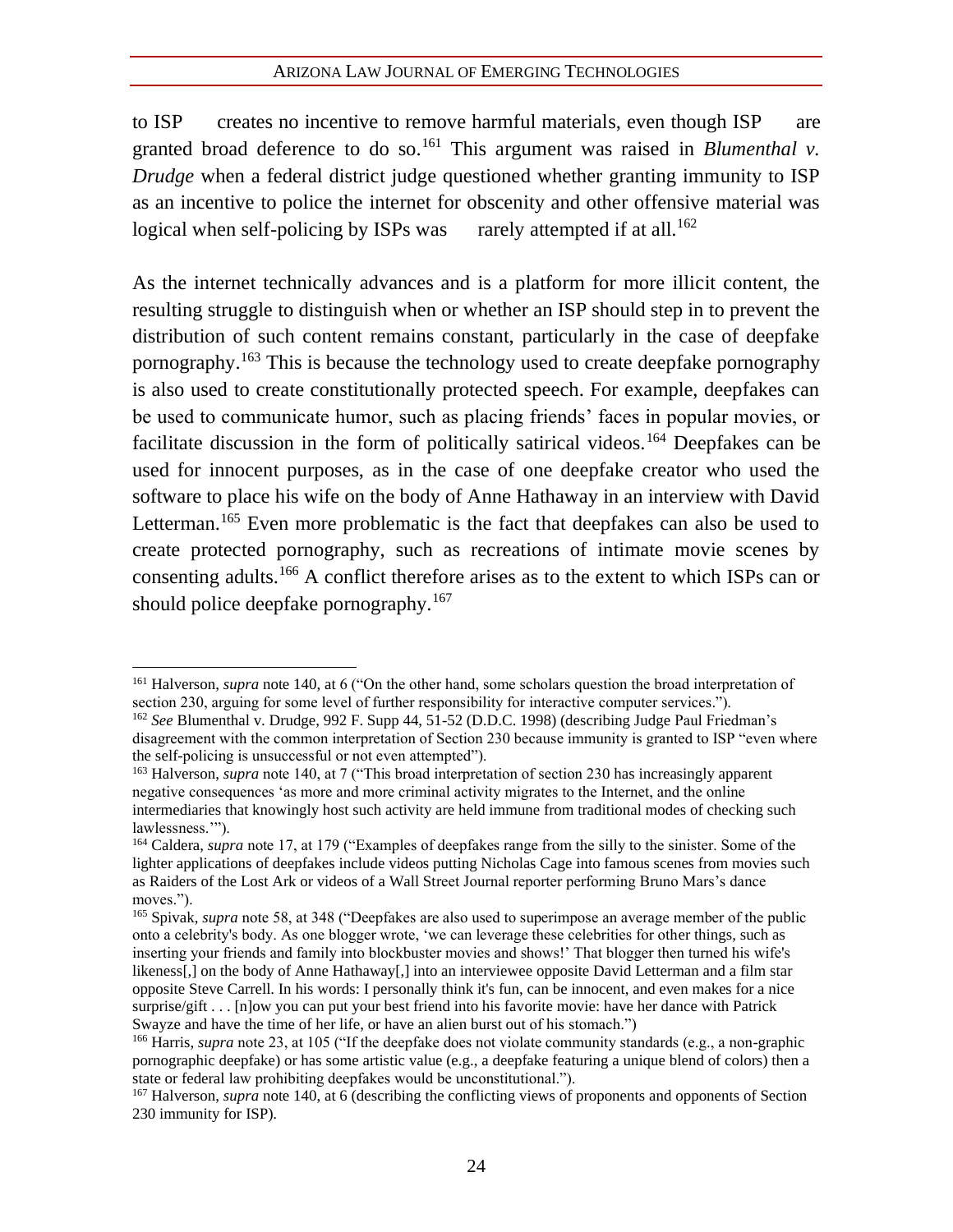Because of the conflicts in determining what should be policed by an ISP, a middle ground between opponents and proponents of Section 230 advocates specific exceptions to ISP immunity through legislative amendments.<sup>168</sup> Since its inception, however, Section 230 has only been amended once with the implementation of the Stop Enabling Sex Traffickers Act (SESTA), which excludes ISP immunity from the enforcement of federal or state sex trafficking laws.<sup>169</sup> Besides amendments like SESTA, Section 230 does not contain a force of law which compels an ISP to remove harmful content.<sup>170</sup> Without a compelling force of law, deepfake pornography can be distributed on the internet and platforms like Pornhub have no incentive to ensure the pornography is "real" or respond to removal requests from individuals like Noelle Martin.<sup>171</sup>

## **c. Lack of Federal Regulation: Protection of Distribution of Deepfake Pornography**

No existing federal criminal law prohibits the broad umbrella of nonconsensual pornography, let alone the specific sector of deepfake pornography.<sup>172</sup> However, legislative attempts to federally regulate nonconsensual pornography and deepfake pornography have begun to gain traction.<sup>173</sup> In 2016, Congresswomen Jackie Spier proposed the Intimate Privacy Protection Act (IPPA) in an attempt to deliver justice to victims of revenge porn who were unprotected by state criminal laws and unable to afford civil suits.<sup>174</sup> IPPA makes it a crime to distribute sexually intimate images despite having knowledge that the victim did not consent to their distribution.<sup>175</sup> However, the bill expired at the culmination of the  $114<sup>th</sup>$  Congress.<sup>176</sup> Following IPPA in 2017 was the Ending Nonconsensual Online User Graphic Harassment (ENOUGH)

<sup>169</sup> *See* Mark Sullivan, *The 1996 Law That Made the Web is in the Crosshairs*, FAST COMPANY (Nov. 29, 2018) [https://www.fastcompany.com/90273352/maybe-its-time-to-take-away-the-outdated-loophole-that-big](https://www.fastcompany.com/90273352/maybe-its-time-to-take-away-the-outdated-loophole-that-big-tech-exploits)[tech-exploits](https://www.fastcompany.com/90273352/maybe-its-time-to-take-away-the-outdated-loophole-that-big-tech-exploits) (stating Section 230 doesn't "contain the force of law to compel" ISP to remove content).

<sup>173</sup> *Id.* (describing the proposed criminal federal laws used to punish nonconsensual pornography).

<sup>&</sup>lt;sup>168</sup>*Id.* at 13 (describing the necessity of legal deterrents to Section 230, such as the FOSTA-SESTA amendment which holds ISP's liable for facilitating sex-trafficking).

<sup>&</sup>lt;sup>170</sup> *Id.* ("There's no language saying, 'Get that garbage off your site within 24 hours or else!' So, for the tech companies, it remains a largely PR and public policy issue, not something that directly affects their bottom line. The big platform companies have been doing just enough content takedowns and bad-actor ejections to keep new regulations at bay.").

<sup>171</sup> Harris, *supra* note 23, at 105 ("The publication of all pornographic . . . deepfakes cannot be deemed obscene under the Miller test.")

<sup>172</sup> Delfino, *supra* note 35, at 904 ("No specific federal law criminalizes deepfakes or revenge porn.").

<sup>174</sup> *Id.* at 906 ("In 2016, Congresswoman Jackie Speier (D-CA) introduced the Intimate Privacy Protection Act (IPPA) . . . IPPA was a response to the fact that most revenge porn victims do not have the resources to seek civil remedies.").

<sup>&</sup>lt;sup>175</sup> *Id.* (discussing IPPA's criminalization of the distribution of deepfake pornography).

<sup>&</sup>lt;sup>176</sup> *Id.* at 907 ("The bill expired at the end of the 114th Congress.").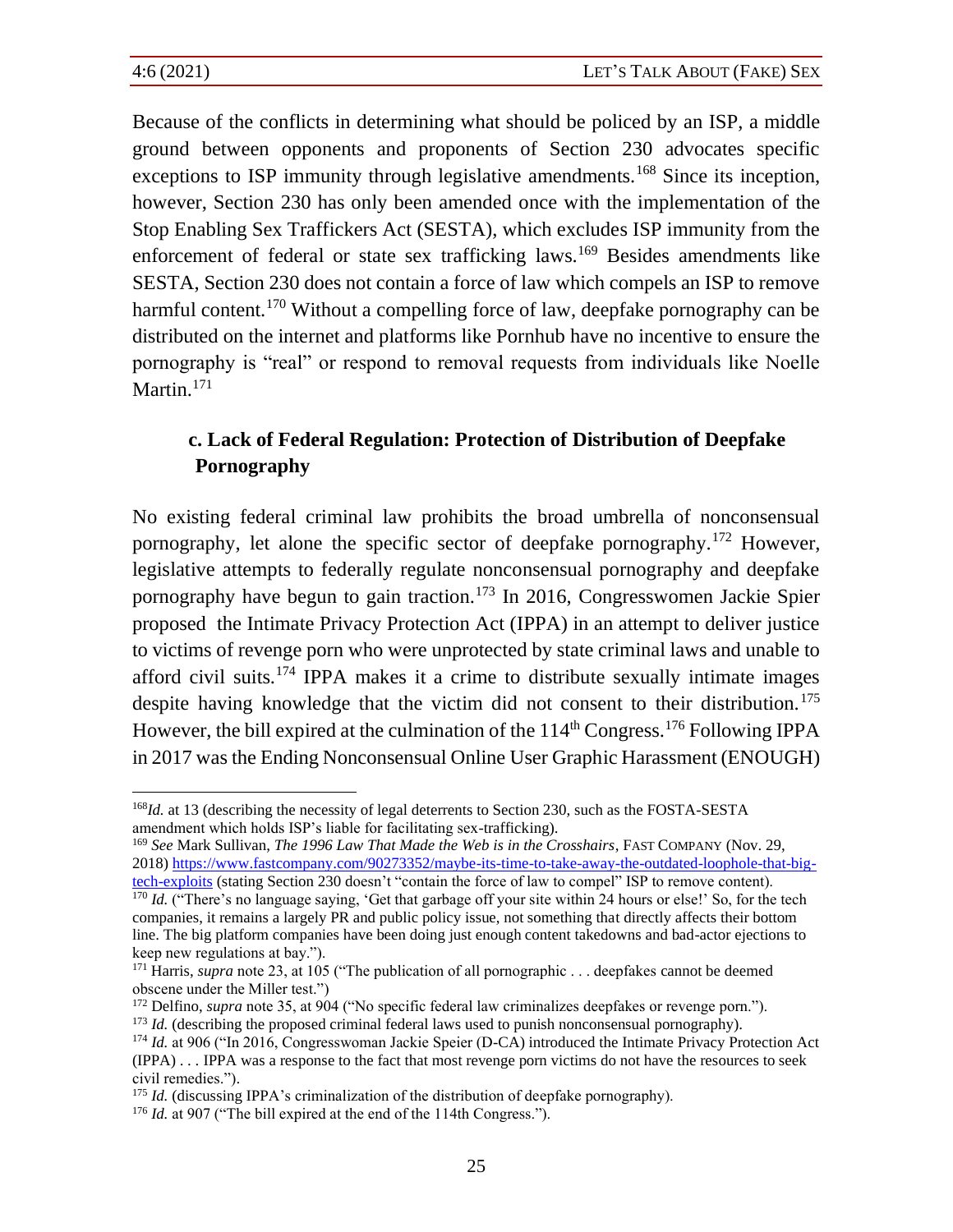Act.<sup>177</sup> The ENOUGH Act was a revised version of IPPA and criminalized the distribution of nonconsensual pornography done with knowledge or reckless disregard for both consent and harm caused by distribution.<sup>178</sup> Despite bipartisan support for the Act, it was never brought to fruition and expired with the  $115<sup>th</sup>$ Congress.<sup>179</sup> The first federal bill criminalizing deepfakes was introduced in  $2018$ .<sup>180</sup> Known as the Malicious Deep Fake Prohibition (MDFP) Act, the bill prohibited the use of interstate commerce to either create, with the intent to distribute, a deepfake with the intent that such distribution would facilitate illegal conduct or distribute an audiovisual record despite knowing such record was a deepfake.<sup>181</sup> The bill was introduced just days before the December 2018 government shut down and expired as a result.<sup>182</sup>

Absent a federal law prohibiting the distribution of deepfake pornography, victims like Noelle Martin must look to state criminal and civil law to achieve redress.<sup>183</sup> However, while many states enforce some type of law prohibiting revenge porn, very few states specifically prohibit deepfake pornography.<sup>184</sup> California is one of few states which has enacted deepfake pornography legislation.<sup>185</sup> In 2019, AB-602 was passed by the California State Senate.<sup>186</sup> The bill created a private right of action

<sup>181</sup> *Id.* ("The MDFPA prohibited using any means or facility of interstate commerce to (1) create, with the intent to distribute, a deep fake with the intent that the distribution of the deep fake would facilitate criminal or tortious conduct under Federal, State, local, or Tribal law; or (2) distribute an audiovisual record with--(A) actual knowledge that the audiovisual record is a deep fake; and (B) the intent that the distribution of the audiovisual record would facilitate criminal or tortious conduct under Federal, State, local, or Tribal law."). <sup>182</sup> *Id.* at 909 ("Senator Sasse introduced the MDFPA the day before the December 2018 government

<sup>177</sup> Jessica Magaldi, *Revenge Porn: The Name Doesn't Do Nonconsensual Pornography Justice and the Remedies Don't Offer the Victim's Enough Justice*, 98 OR. L. REV. 197, 226 (2020) ("In November 2017, another federal nonconsensual pornography law was proposed contemporaneously in the Senate and the House.This bill is known as the ENOUGH Act.").

<sup>&</sup>lt;sup>178</sup> *Id.* (describing the criminalization of distribution of nonconsensual pornography under the ENOUGH Act). <sup>179</sup> *Id.* ("The bill was referred to the Senate Committee on the Judiciary in November 2017 . . . [i]t has not progressed to the floor.").

<sup>180</sup> Delfino, *supra* note 35, at 908 ("In late December 2018, Senator Ben Sasse (R-NE) introduced a bill to criminalize the malicious creation and distribution of deepfakes, the Malicious Deep Fake Prohibition Act of 2018.").

shutdown; the bill was sent to the Senate Judiciary Committee and expired at the end of 2018."). <sup>183</sup> *Id.* ("In the absence of federal laws outlawing nonconsensual pornography, victims are left with a

<sup>&</sup>quot;patchwork of state criminal laws [that] is often inadequate.").

<sup>&</sup>lt;sup>184</sup> *Id.* ("[V]ictims of pornographic deepfakes who want to seek redress under state law must look to laws that criminalize related crimes, such as revenge porn.")

<sup>&</sup>lt;sup>185</sup> *Id.* at 912 ("In an effort to address the problem of deepfakes, the California legislature has quickly introduced bills over the last year that apply criminal and civil penalties to the phenomenon.")

<sup>186</sup> Kamran Salour et al., If Signed by Governor, California Bill AB-602 Will Provide Private Right of Action for Victims of Sexually Explicit 'Deepfakes,' BAKER HOSTETLER (Sept. 26, 2019)

[https://www.dataprivacymonitor.com/state-legislation/if-signed-by-governor-california-bill-ab-602-will](https://www.dataprivacymonitor.com/state-legislation/if-signed-by-governor-california-bill-ab-602-will-provide-private-right-of-action-for-victims-of-sexually-explicit-deepfakes/)[provide-private-right-of-action-for-victims-of-sexually-explicit-deepfakes/](https://www.dataprivacymonitor.com/state-legislation/if-signed-by-governor-california-bill-ab-602-will-provide-private-right-of-action-for-victims-of-sexually-explicit-deepfakes/) ("AB-602, [was] passed by the California State Senate on September 12, 2019.").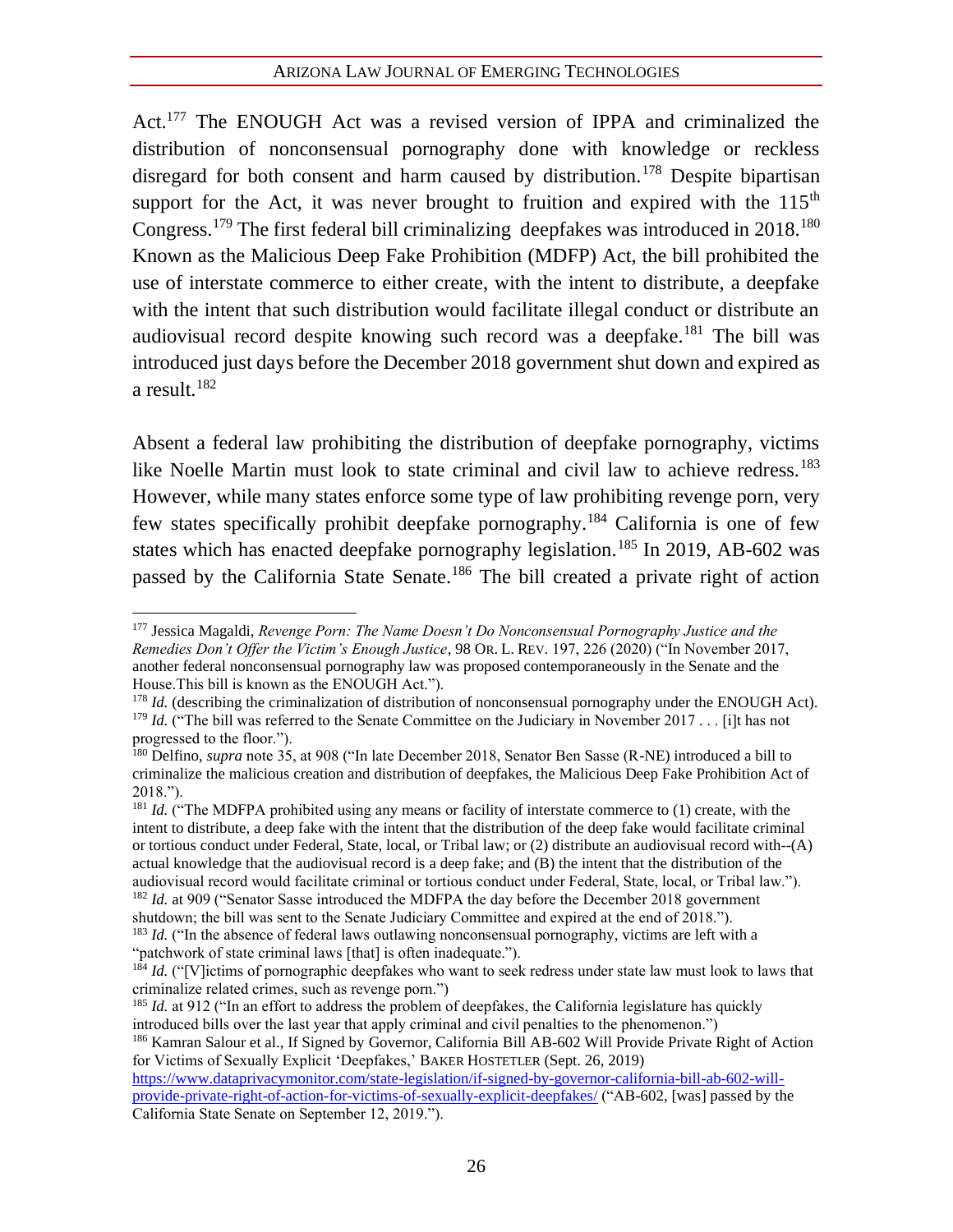against a person who creates and knowingly discloses sexually explicit material despite knowing the individual depicted in the material did not consent or against a person who does not create the material but intentionally distributes it despite having knowledge of a lack of consent.<sup>187</sup> If a state lacks laws prohibiting the distribution of deepfakes pornography, or if that state's revenge porn statute's language excludes the unique medium of deepfake pornography, victims like Noelle must attempt to fit the unique circumstances of deepfake pornography within the walls of state criminal and civil laws.<sup>188</sup> However, it is unclear whether either applies to deepfake pornography or will prevent the rampant dissemination of the falsified sexual videos.<sup>189</sup>

Accordingly, the protection of pornography on the internet, lack of incentive for an ISP to police deepfake pornography, and absence of a federal law prohibiting the distribution of deepfake pornography all contribute to the current legal environment, which allows the distribution of deepfake pornography to multiply on the internet.<sup>190</sup> As such, victims like Noelle Martin are left with few options to stop the online proliferation of their forged sex lives and the irreparable personal harm that will result.<sup>191</sup>

## **IV. The Distribution of Deepfake Pornography and Its Disproportionate Effect on Women**

<span id="page-32-0"></span>Over the last decade, several studies have concluded that a significant correlation exists between pornography and violent behavior and attitudes towards women.<sup>192</sup>

<sup>&</sup>lt;sup>187</sup> *Id.* (stating AB-602 will "create a private right of action against persons who create or disclose another's sexually explicit content through use of 'deepfake' technology. Specifically, the cause of action may be brought against a person who creates and intentionally discloses sexually explicit material where the person knows, or reasonably should know, that such creation or disclosure was not consented to by the depicted individual, or where such person did not create but intentionally discloses such material knowing that the depicted individual did not consent to its creation").

<sup>&</sup>lt;sup>188</sup> Delfino, *supra* note [35,](#page-10-0) at 901 ("The same distortion and anonymity issues involved in deepfakes' creation make it difficult to naturally fit these doctored videos into existing laws, which does not settle the question of who should be held responsible for acts involving deepfakes.").

<sup>&</sup>lt;sup>189</sup> *Id.* (describing the differences between the focus of various deepfake remedies and how the lack of cohesiveness contributes to ineffective recourse for victims).

<sup>&</sup>lt;sup>190</sup> *Id.* at 898 (explaining the legal challenges of deepfakes, including the lack of a criminal solution and the difficulties of convincing internet platforms to remove deepfake pornography).

<sup>&</sup>lt;sup>191</sup> *Id.* at 918 (describing the "shortcoming and limitations" of current solutions to deepfake pornography and arguing that "neither can fully remedy the harms created by nonconsensual deepfake pornography").

<sup>&</sup>lt;sup>192</sup> Kiel Brown, *How Pornography Impacts Violence Against Women and Child Sex Abuse*, Focus FOR

HEALTH , [https://www.focusforhealth.org/how-pornography-impacts-violence-against-women-and-child-sex](https://www.focusforhealth.org/how-pornography-impacts-violence-against-women-and-child-sex-abuse/)[abuse/](https://www.focusforhealth.org/how-pornography-impacts-violence-against-women-and-child-sex-abuse/) (last visited Aug. 6, 2019) ("According to a 2010 study that analyzed 304 scenes from best-selling pornography videos, almost 90% of scenes contained physical aggression, while nearly 50% contained verbal aggression, primarily in the form of name-calling. Targets of these displays of aggression were

overwhelmingly women and either showed pleasure or neutrality in response to the aggression. Some studies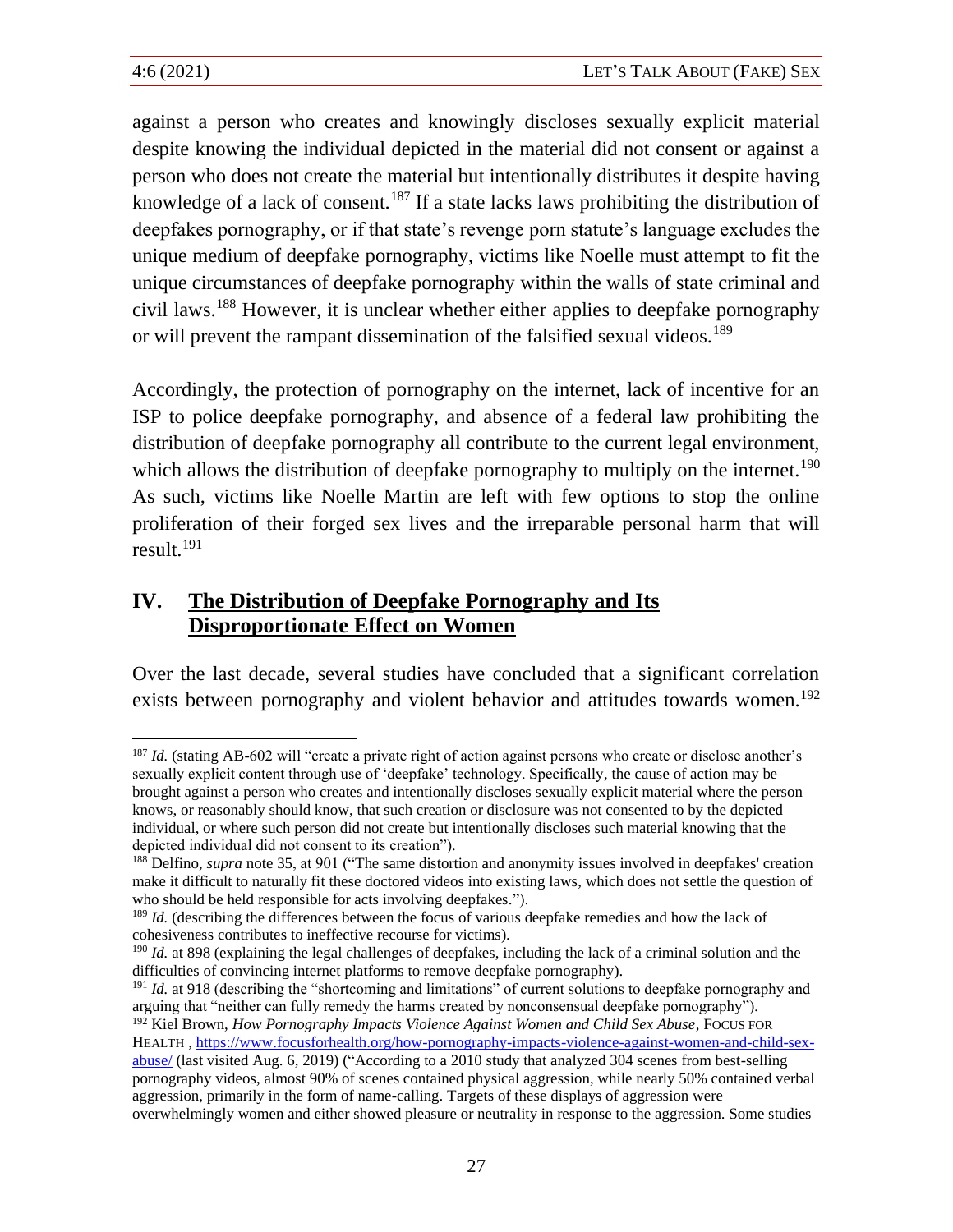#### <span id="page-33-0"></span>ARIZONA LAW JOURNAL OF EMERGING TECHNOLOGIES

These studies concluded that the prevalence of violence in nearly all pornography has an influence on non-conscious and conscious stimuli, meaning those who watch violent pornography are being conditioned to be desensitized not only to the pornography itself but the violent behavior toward women in general.<sup>193</sup> Further, studies find the vast majority of pornography includes misguided and harmful behavior-teaching and permission-giving experiences. <sup>194</sup> These experiences include the absence of consent, the encouragement to induce violence upon women, and the pleasure or nonchalance women exhibit in response to that violence.<sup>195</sup> Even worse, pornography creates a scene in which viewers can place themselves, and often takes place in familiar settings, such as work, school, social events, even medical appointments.<sup>196</sup> In these scenes, consent is disregarded, and female actors treated violently respond with pleasure.<sup>197</sup>

This constant flux of familiarity and aggression as well as the lack of consent makes the ability to distinguish reality from fictional pornography increasingly difficult and is thought to be a reason for increasing manifestations of violence against real women.<sup>198</sup> This correlation is increasingly true as pornography is viewed at a younger

that have shown nearly 90% of pornography depicts violence while other studies have placed the prevalence at only 2%. One of the most disturbing facts about the prevalence of violence in porn is that nobody can agree on what they consider to be violent content. What can be proven rather definitively is the association between pornography use in general and violence against women.").

<sup>&</sup>lt;sup>193</sup> *Id.* ("A meta-analysis published in Aggressive Behavior confirmed this link, and went on further to state that there was a significant correlation between sexually violent pornography and attitudes supporting violence against women. This correlation supports findings suggesting that increased pornography use has an influence on non-conscious responses to stimuli, meaning that we are both consciously and unconsciously being conditioned by pornography in a negative way. Consuming any content on a consistent basis has a way of altering our perceptions about that content, and pornography is no different. If one were to watch violent pornography frequently, it would desensitize them to both pornography and violence, specifically towards women.").

<sup>194</sup> Patrick Hough, *The Social Costs of Pornography: A Statement of Findings and Recommendations*, J. OF THE WEATHERSPOON INST. (Mar. 23, 2010), (finding that "much of the social harm associated with pornography consumption seems to spring from its psychological nature as an intense behavior-teaching and permission-giving experience within the highly effective teaching context of sexual arousal, where actions are demonstrated, repeated, encouraged and/or proscribed via information-rich images.").

<sup>&</sup>lt;sup>195</sup> Brown, *supra* not[e 192](#page-32-0) ("If most porn was teaching respect, consent, and healthy sexual expectations, this conscious and unconscious conditioning might be a boon. As it stands, porn serves to build and reinforce dangerous perceptions.").

<sup>&</sup>lt;sup>196</sup> *Id.* ("Many production studios run series sexualizing women at work, at school, and even at the doctor, often with female participants shown as either enjoying or being victimized by violent sexual acts.").

<sup>&</sup>lt;sup>197</sup> *Id.* ("Targets of these displays of aggression were overwhelmingly women and either showed pleasure or neutrality in response to the aggression.").

<sup>198</sup> *11 To 14-Year-Olds Want To Mimic Sex Acts Shown In Porn, Survey Find*s, FIGHT THE NEW DRUG (Dec. 7, 2020) [https://fightthenewdrug.org/massive-study-reveals-what-kids-are-watching-learning-from-online](https://fightthenewdrug.org/massive-study-reveals-what-kids-are-watching-learning-from-online-porn/)[porn/](https://fightthenewdrug.org/massive-study-reveals-what-kids-are-watching-learning-from-online-porn/) ("The National Society for the Prevention of Cruelty to Children (NSPCC) conducted a survey of more than 1,000 children aged 11-16, and found that at least half had been exposed to online porn . . . [o]ne of the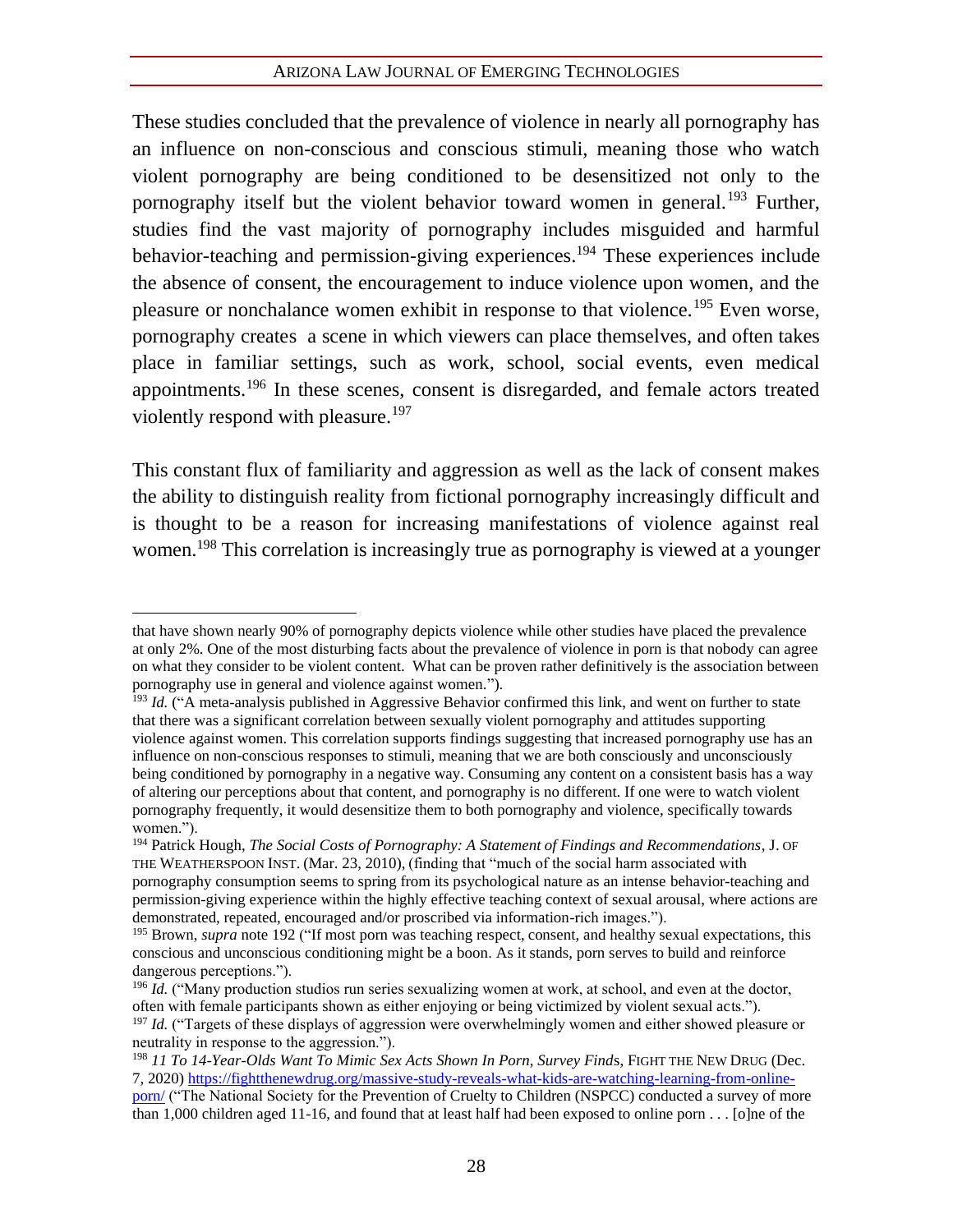<span id="page-34-0"></span>age than ever before.<sup>199</sup> Studies revealed that boys who view pornography at a young age are more prone to sexual aggression and coercion.<sup>200</sup> Conversely, females who view pornography at a young age are prone to tolerate emotional and sexual abuse.<sup>201</sup> Further, the internet has increased accessibility to pornography and, therefore, consumption.<sup>202</sup> As tens of thousands of online sexual images replace the occasional glance at the Playboy magazines of the past, pornography is now consumed at higher rates than ever before.<sup>203</sup> A 2015 study confirmed that over thirty-five percent of men viewed pornography at least once a year.<sup>204</sup> That same study found that by the age of fourteen, sixty six percent of males had viewed pornography in the last year.<sup>205</sup> Along with the increase in the consumption of pornography is the increase in murder, rape, sexual assault, and sexual harassment of women.<sup>206</sup>

most unsettling findings was that over half of the boys (53%) believed that the porn they had seen was realistic. They believed that what they saw in porn was an accurate depiction of sex and sexuality."). <sup>199</sup> *What's the Average Age of a Child's First Exposure to Porn?* FIGHT THE NEW DRUG (Nov. 23, 2020) <https://fightthenewdrug.org/real-average-age-of-first-exposure/> ("An estimated 93% of young men under the age of 18 have seen porn.").

<sup>200</sup> Rostad et al., *The Association Between Exposure to Violent Pornography and Teen Dating Violence in Grade 10 High School Students*, 48 ARCH.SEX. BEHAV. 2137-47 ("The confluence model suggests that for boys and men who are high in both hostile masculinity (e.g., domineering attitude toward women) and sexual promiscuity (i.e., engaging in impersonal sex acts), pornography consumption may intensify the risk of sexual violence).)".

<sup>201</sup> Brown, *supra* not[e 192](#page-32-0) ("[T]he age at which males are first exposed to porn shapes their sexual behavior and tendency to seek power over women. Conversely, adolescent girls are more likely to tolerate emotional, physical, and sexual abuse as a result.").

<sup>&</sup>lt;sup>202</sup> Hough, *supra* not[e 194](#page-33-0) ("With the arrival of the internet age, people of all ages, genders, and classes now have an almost unlimited access to pornographic content that is tailored to every acquired taste and fantasy. The material's immediate accessibility is enhanced by seemingly endless development of more vivid, more realistic digital media.").

<sup>&</sup>lt;sup>203</sup> *What's the Average Age of a Child's First Exposure to Porn? supra note [199](#page-34-0)* ("[W]hat is clear is that exposure to porn is happening earlier than it ever used to, and it's more hardcore and accessible than it ever used to be.").

<sup>&</sup>lt;sup>204</sup> Rothman, *supra* note 129 ("Approximately 36 percent of US men age 18 years old and older . . . view pornography at least once per year.").

<sup>&</sup>lt;sup>205</sup> *Id.* ("By the time US youth are 14 years old, 66 percent of males . . . have viewed print, film, or internet pornography at least once in the past year, either on purpose or accidentally.").

<sup>206</sup>Wasiq Agha, *How Porn is Contributing to the Rape Culture*, BINGE DAILY (Oct. 14, 2019) <https://www.bingedaily.in/how-porn-promotes-rape> ("The Michigan State Police Department found that pornography is used or imitated in 41% of the sex crimes they have investigated"); *Report of the Attorney General's Commission on Pornography: Section 5.2.1 Sexually Violent Material*, Berkman Center for Internet and Society,<https://cyber.harvard.edu/vaw00/module5.html> (last visited Feb. 17, 2020) ("The evidence also strongly supports the conclusion that substantial exposure to violent sexually explicit material leads to a greater acceptance of the 'rape myth' in its broader sense – that women enjoy being coerced into sexual activity, that they enjoy being physically hurt in sexual context, and that as a result a man who forces himself on a woman sexually is in fact merely acceding to the 'real' wishes of the woman, regardless of the extent to which she seems to be resisting.").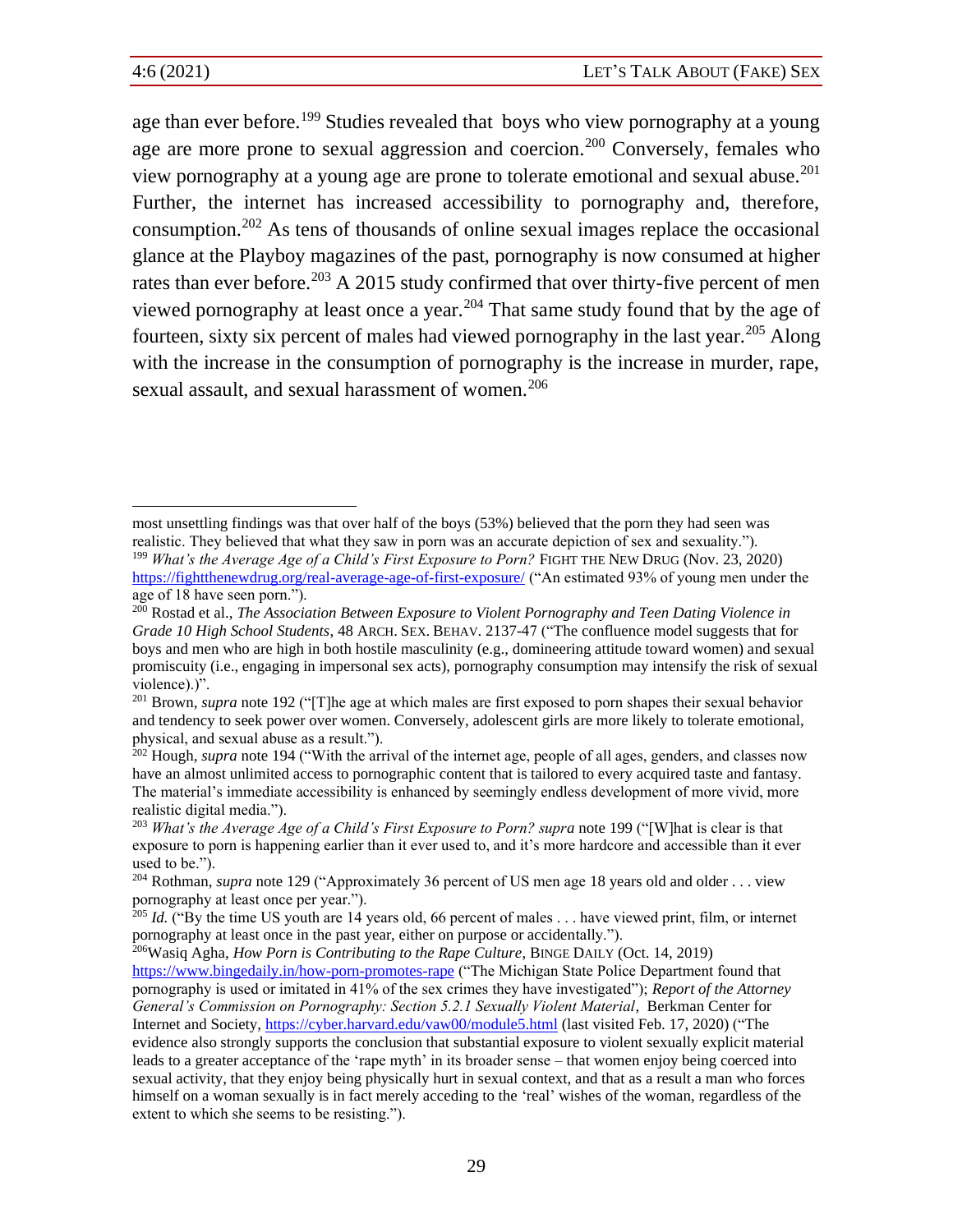Deepfake pornography is no different in the danger it poses to women, and yet is entirely unique in the way that it cultivates danger<sup>207</sup> Deepfakes use existing pornography, with all of its portrayals of harm against women, and throw in a heightened non-consensual factor.<sup>208</sup> While legal pornographies depict sexual violence against women, they do so through the use of consensual actors.<sup>209</sup> Although fantasy pornography and reality are increasingly difficult to separate, viewers of pornography are aware the films participants are acting out roles and that pornographies are not the bedroom films of real people's lives.<sup>210</sup> This is not the case with deepfake pornography, which is created using digitally manipulated images and videos that make a nonconsenting individual look as though they are participating in hard core pornographies.<sup>211</sup> The result is that deepfakes makes it appear as though real people with real names and identities, not actors, are participating in the violent and sexually degrading acts.<sup>212</sup> This creates many problems when considering almost all deepfake pornographies involve women.<sup>213</sup>

Consequently, deepfake pornography is an increasingly prevalent phenomenon that exclusively targets real, identifiable, and nonconsenting women.<sup>214</sup> The women who

<https://www.bbc.com/news/technology-42912529> ("As these tools have become more powerful and easier to use, it has enabled the transfer of sexual fantasies from people's imaginations to the internet. It flies past not only the boundaries of human decency, but also our sense of believing what we see and hear.").

<sup>209</sup> Cory Silverberg, *This is How Real the Sex You See in Pornography is*, MY DOMAINE (Nov. 19, 2019) <https://www.mydomaine.com/how-real-is-the-sex-you-see-in-pornography-2982550> ("However, there's one thing that everyone should agree on when it comes to pornography: It's recorded and—to some extent staged. Like other kinds of movies, porn bears about as much similarity to our real sex lives as a [romantic](https://www.mydomaine.com/self-care-4628450)  [comedy](https://www.mydomaine.com/self-care-4628450) does to our daily lives."). <sup>210</sup> Id.

<sup>207</sup> Dave Lee, *Deepfake Porn Has Serious Consequences*, BBC (Feb. 3, 2018)

<sup>208</sup> Citron, *supra* note [20,](#page-8-0) at 1921 ("Much like nonconsensual pornography, deep-fake sex videos exercise dominion over people's sexuality, exhibiting it to others without consent.").

<sup>&</sup>lt;sup>211</sup> Citron, *supra* note 20, at 1921 ("Machine-learning technologies are being used to create "deep-fake" sex videos--where people's faces and voices are inserted into real pornography. Deep-fake technology enables the creation of impersonations out of digital whole cloth. The end result is realistic-looking video or audio that is increasingly difficult to debunk.").

<sup>&</sup>lt;sup>212</sup> *Id.* ("Deep-fake sex videos are different from the nonconsensual disclosure of intimate images because they do not actually depict a victim's naked body. Yet even though deep-fake sex videos do not depict featured individuals' actual genitals, breasts, buttocks, and anuses, they hijack people's sexual and intimate identities.").

<sup>213</sup> Ivan Mehta, *A New Study Says Nearly 96% of Deepfake Videos are Porn*, NEXT WEB (Oct. 7, 2019) <https://thenextweb.com/apps/2019/10/07/a-new-study-says-nearly-96-of-deepfake-videos-are-porn/> ("A study from Deeptrace, a Netherland based cybersecurity company, has published a new report stating 96 percent of deepfake videos online are porn, and they received over 134 million views. What important to note is that all porn videos feature female subjects.").

<sup>&</sup>lt;sup>214</sup> *Id.* ("Danielle Citron, Professor of Law, Boston University, and author of Hate Crimes in Cyberspace, told the company that deepfakes are being used as a weapon against women, [stating] '[d]eepfake technology is being weaponized against women by inserting their faces into porn. It is terrifying, embarrassing, demeaning,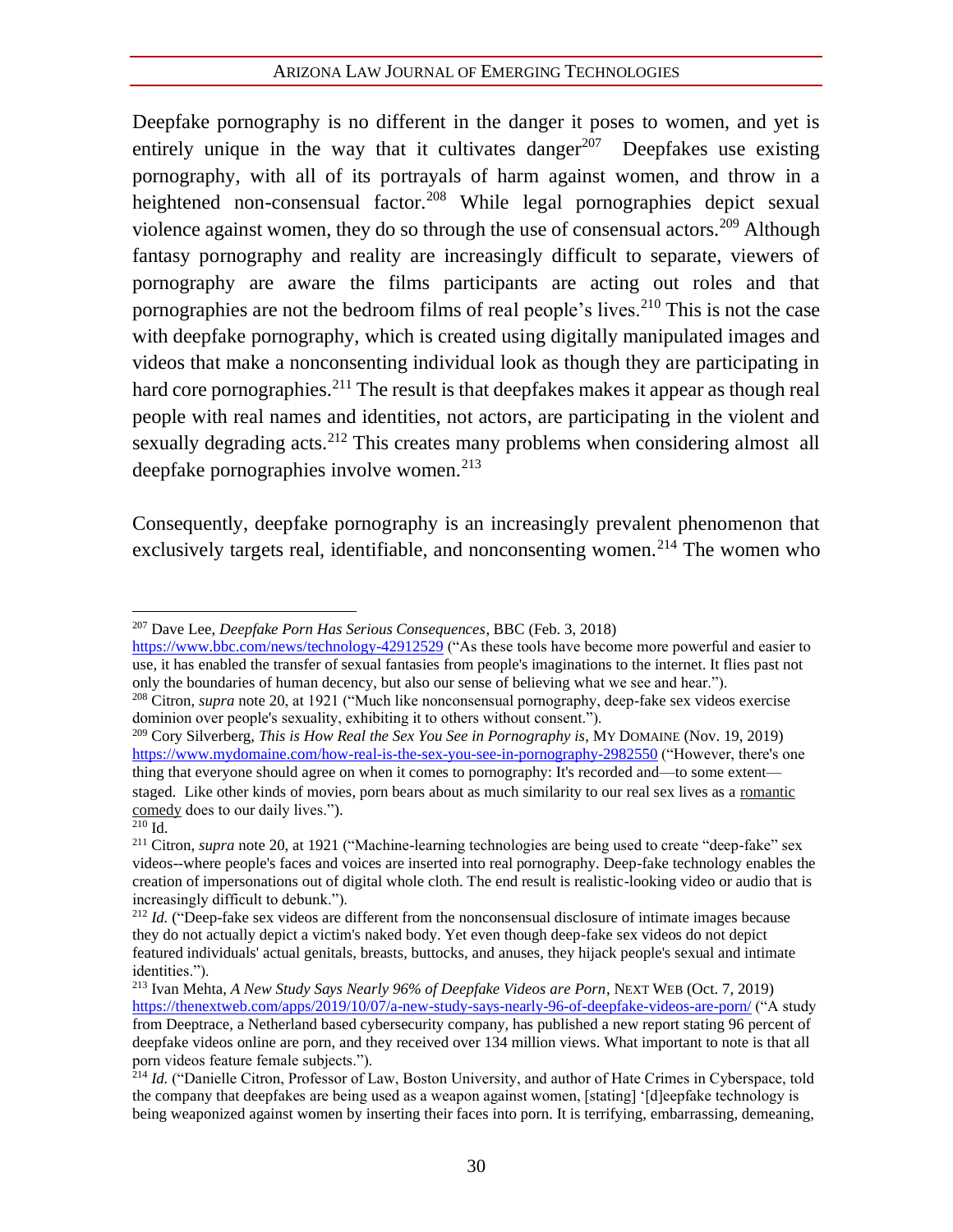become victims of deepfake pornography suffer damaging consequences when their images are falsified in a sexual way and distributed publicly.<sup>215</sup> Current victims of deepfake pornography, ranging from celebrities to investigative journalists to ordinary individuals like Noelle Martin, suffer from constant fear of re-exposure, humiliation, blackmail, and stifling of their own First Amendment rights<sup>216</sup> They report feelings of shame, an inability to return to previous lifestyles, and increasing sexual aggression from males. $217$ 

## **V. Distribution by ISP's Cause the Harm of Deepfake Pornography and Necessitates Changes to the Legal Landscape**

Despite the serious harm inflicted on women by the distribution of deepfake pornography, a solution has yet to be found to prevent its online dissemination.<sup>218</sup> First, absent a court holding that identifies deepfake pornography as obscene, the doctored, nonconsensual video is arguably protected speech.<sup>219</sup> Second, without any legal or civil means to halt distribution, victims of deepfake pornography will be forced to watch as their fake sexual depiction is irretrievably dispersed throughout the internet.<sup>220</sup> Further, without any incentive for an ISP to remove deepfake pornography, victims will be left hopelessly submitting removal petitions as their fabricated sex lives multiply in cyberspace. $221$ 

and silencing. Deepfake sex videos say to individuals that their bodies are not their own and can make it difficult to stay online, get or keep a job, and feel safe.'").

<sup>215</sup> Victoria Turk, *Deepfakes Are Already Breaking Democracy. Just Ask Any Women*, WIRED (Nov. 18, 2019) <https://www.wired.co.uk/article/deepfakes-pornography> ("[D]eepfake pornography is used as a tool to humiliate, demean and silence women.").

<sup>&</sup>lt;sup>216</sup> *Id.* (describing the effects that the distribution of deepfake pornography and nonconsensual pornography have had on investigative reporter Rana Ayyub and Democrat Representative Katie Hill).

<sup>&</sup>lt;sup>217</sup> *Id.* ("As law professor Danielle Citron has pointed out, it's not difficult to imagine a woman attempting to run for political office in the future and finding herself the target of a deepfake video intended to undermine her to her supporters, or shame her so much that she feels compelled to give up – even though the content is entirely fake.").

<sup>218</sup> Delfino, *supra* note [35,](#page-10-0) at 904 ("No specific federal law criminalizes deepfakes or revenge porn. Therefore, federal legislators and federal prosecutors continue to grapple with the criminalization of nonconsensual pornography posted on the internet.")

<sup>219</sup> Spivak, *supra* note 58, at 360 ("[W]hether deepfakes, or computer-generated pornography, are obscene is not easily answered.").

<sup>220</sup> Magaldi, *supra* note 177, at 225 ("The absence of nonconsensual pornography criminal statutes in four states and the variance of the conduct legally prescribed by the forty-six different state nonconsensual pornography criminal statutes leaves substantial nonconsensual pornography conduct unrestricted."). <sup>221</sup> *Id.* at 209 ("The Communications Decency Act deprives victims of a bona fide remedy by providing a sort

of immunity to ISPs for nonconsensual pornography posted through or on their internet services.").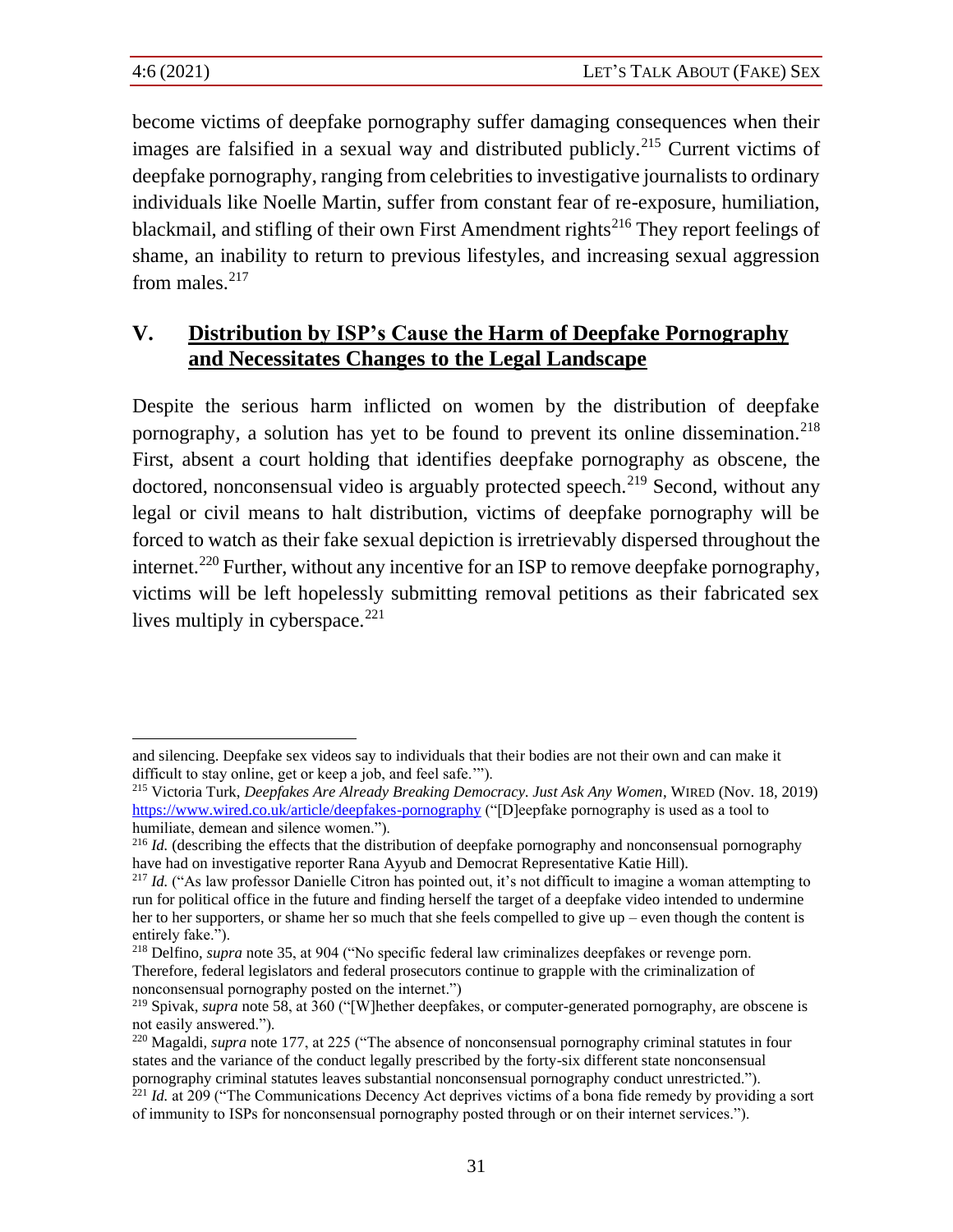#### **a. Creation: The Red Herring of Distribution**

While the law's focus has largely been on the creation of deepfake pornography, it is actually the distribution that produces harmful effects on society and women.<sup>222</sup> A man who creates a deepfake pornography of his classmate and uses it in the privacy of his own home steps into unethical but protected territory.<sup>223</sup> Conversely, a man who creates a deepfake pornography of a classmate and distributes it to the world does not merely step, but leaps into territory that is unethical, unprotected, and irreparably harmful to both the society he lives in and the individual he has victimized.<sup>224</sup> History has narrowed the issue of deepfake pornography to reflect a presumption that it is distribution, not creation, of explicit materials which has given courts reason to stifle First Amendment protections.<sup>225</sup> In 1857, the court in *Regina v. Hicks* found the distribution of an anti-Catholic pamphlet obscene due to fear the material would fall into the wrong hands.<sup>226</sup> In 1873, Anthony Comstock successfully persuaded Congress to pass the Comstock Act which, among other things, defined contraceptives as obscene and made it a federal offense to distribute them through mail or across

<sup>&</sup>lt;sup>222</sup> Roffer, *supra* not[e 21,](#page-9-1) at 950-51 ("The harm experienced by victims of nonconsensual pornography is exacerbated by the unique nature of the Internet (including social media) because it facilitates an exponential growth in publication. Mary Anne Franks, who a leader in the fight against nonconsensual pornography, outlined four reasons why cyber harassment can be more damaging than real-life harassment: (1) the veil of anonymity, (2) amplification, (3) permanence, and (4) virtual captivity and publicity.").

<sup>223</sup> Henry Cohen, *Obscenity and Indecency: Constitutional Principle and Federal Statutes*, Congressional Research Service (2013) ("The Supreme Court has allowed one exception to the rule that obscenity, as defined by *Miller*, is not protected under the First Amendment. In *Stanley v. Georgia*, the Court held that 'mere private possession of obscene material' is protected. The Court wrote: Whatever may be the justifications for other statutes regulating obscenity, we do not think they reach into the privacy of one's own home. If the First Amendment means anything, it means that a State has no business telling a man, sitting alone in his house, what books he may read or what films he may watch.").

<sup>&</sup>lt;sup>224</sup> Roffer, *supra* not[e 21,](#page-9-1) at 948 ("A recent Cyber Civil Rights Initiative ('CCRI') survey revealed that ninety-three percent of victims suffered 'significant emotional distress' and forty-two percent 'sought out psychological services.' In addition, because personal information like names and contact information frequently accompany the images posted online, victims are at a higher risk of stalking and physical attacks. The same CCRI survey reported that fifty-nine percent of victims had their full name posted and forty-nine percent had their social network information or a 'screenshot' of their social network profile included. By including such personal information, perpetrators essentially invite others to contact the victim, instilling fear in the victim of additional contact or confrontation from others, both online and offline.").

<sup>225</sup> *See, e.g.*, Regina v. Hicklin, L.R. 3 Q.B. 360 (1868) (discussing the fear that obscene material would fall into the wrong hands); Roth v. U.S*.,* 354 U.S. 476 (1957) (discussing the distribution of sexually explicit circulars); *Miller v. California,* 413 U.S. 15 (1973) (discussing the distribution of sexually explicit mail campaign materials).

<sup>&</sup>lt;sup>226</sup> See Gretchen Brooke Gould, Obscenity and pornography: A historical look at the American Library Association, the Commission on Obscenity and Pornography, and the Supreme Court (2010) ("Lord Cockburn, the judge in the case, stated that material was considered obscene . . . 'whether the tendency of the matter charged as obscenity is to deprave and corrupt those whose minds are open to such immoral influences, and into whose hands a publication of this sort may fall.'").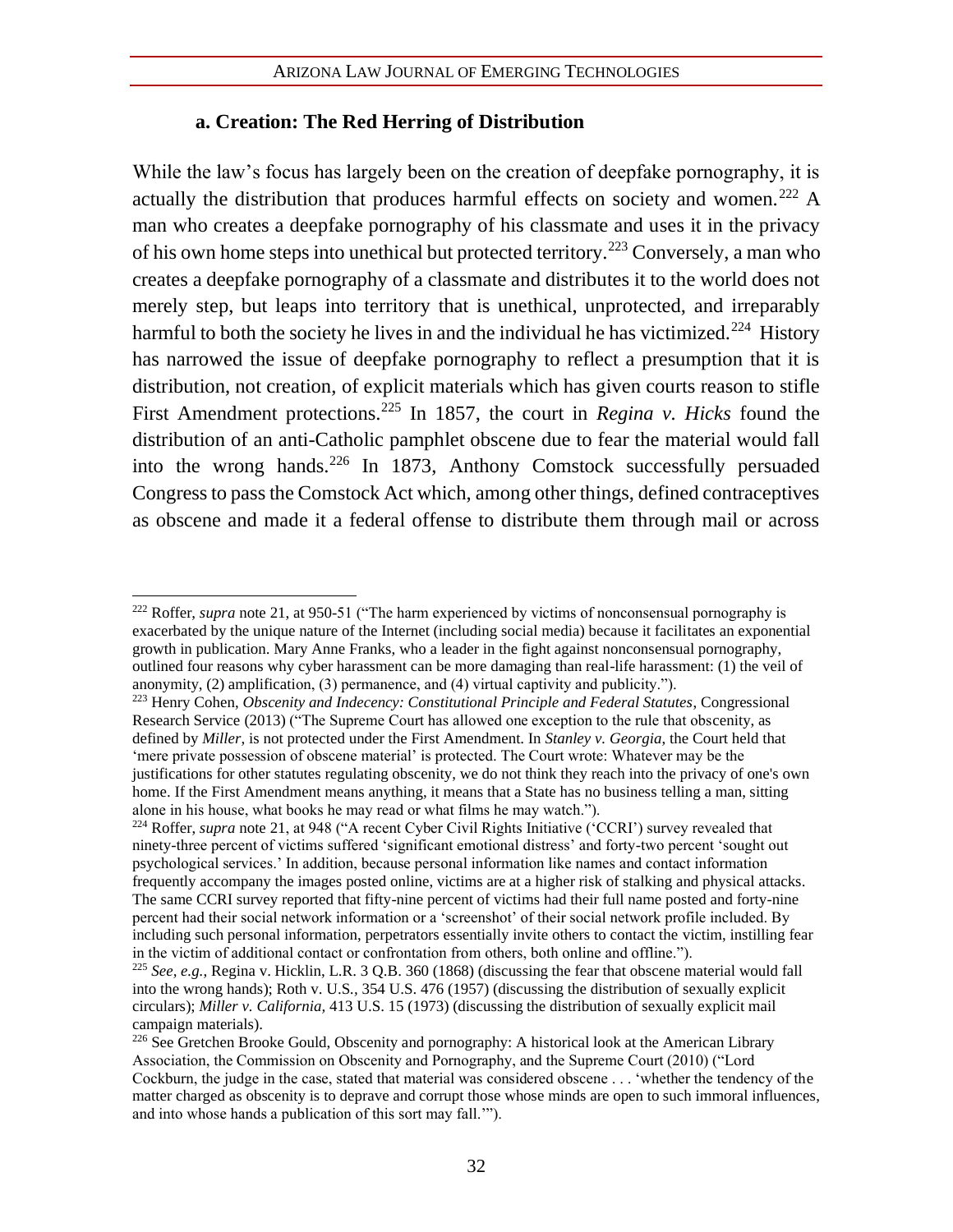state lines.<sup>227</sup> In 1957, the Supreme Court held in *Roth v. United States* that the distribution, not the creation, of sexually explicit circulars violated federal obscenity statutes.<sup>228</sup> The current test within the Supreme Court for obscenity was developed in 1973 by *Miller v. California* after a mass mail campaign advertising the sale of sexually explicit materials was found to violate a California statute prohibiting the distribution, not creation, of obscene materials.<sup>229</sup>

The history of policing obscenity makes it possible to identify the harm caused by distributing deepfake pornography, but there are modern harms experienced by victims that support this theory as well.<sup>230</sup> The serious consequences of the distribution of deepfake pornography has already been established in the case of Noelle Martin, who described the public dissemination of the forged videos as humiliating and the proliferation as beyond her control.<sup>231</sup> When Noelle attempted to fight the distribution of the deepfake pornography by distributing her own narrative of their invalidity, the abuse magnified.<sup>232</sup> Noelle was doxxed, slut shamed, and blackmailed.<sup>233</sup>

<sup>&</sup>lt;sup>227</sup> *See id.* ("In 1873, Anthony Comstock, a private citizen with a great deal of influence, succeeded in persuading Congress to pass an 'Act for the Suppression of Trade in, and Circulation of, Obscene Literature and Articles of lmmoral Use (17 Stat. 598 (1873)),' more popularly known as the Comstock Act."). <sup>228</sup> *See* Roth v. U.S., 354 U.S. at 493 ("We therefore hold that the federal obscenity statute punishing the use of the mails for obscene material is a proper exercise of the postal power delegated to Congress by Art I, s 8, cl. 7.").

<sup>229</sup> *See* Miller v. California, 413 U.S. at 24 ("Appellant was convicted of mailing unsolicited sexually explicit material in violation of a California statute. . .").

<sup>230</sup> *See* Roffer, *supra* note 21, at 951 ("For example, one victim said: 'I am victimized every time someone types my name into the computer.' Another victim stated: 'It just makes me feel like a piece of meat [that is] being passed around for a profit.' When an image is posted online, the viewer gains complete control of the image and the amount of time they spend viewing the image. Moreover, the images 'often dominate Internet searches for victims' names' and are 'easily accessible to everyone a victim knows.' With the click of a button, the image can be shared again and again as it continues to be seen by users further down the chain. The journey an image takes online can be summarized as 'unchartered, unpredictable, and uncontrollable.'"). <sup>231</sup> *See, e.g.*, Melville, *supra* note 5 ("'The helplessness and powerlessness of tackling something that was proliferating beyond my control … I didn't cope,' [said Martin]."); Harris, *supra* note 2 ("It just was a neverending battle as well because the more I'd try and get the sites deleted the more sites were popping up, and the more people had been seeing the photos, and the more it was just getting out of my control. It was proliferating to the point where I would never, ever, even to this day, be able to fully get the pictures deleted.").

<sup>232</sup> *See* Melville, *supra* note 5 ("As soon as I started speaking out I got a different kind of abuse, which was all the trolling and hate comments. 'She's fat,' 'she's a whore,' 'she's a slut,' 'she's attention-seeking,' 'look at the way she dresses,' Noelle says. 'I was blamed for the conduct of the perpetrators.'").

<sup>233</sup> *See Definion of Dox*, MERIAM WEBSTER <https://www.merriam-webster.com/dictionary/dox> (last visited Feb. 17, 2020) (defining dox as "publicly identify[ing] or publish[ing] private information about (someone) especially as a form of punishment or revenge"). *See also* Harris, *supra* note 2 ("One webmaster told me he would only delete the site if I sent him nude photos of myself within 24 hours.").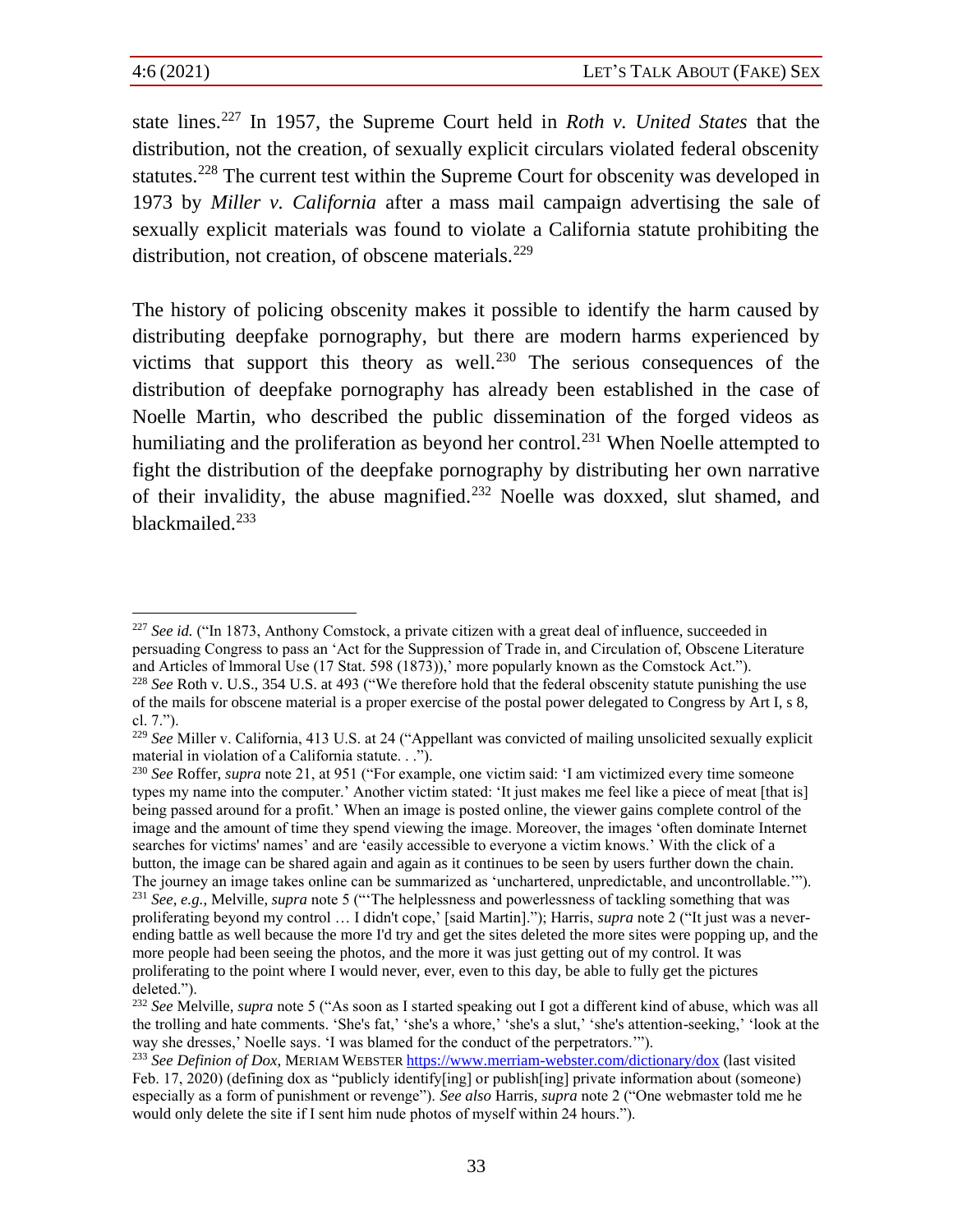Similarly, investigative journalist Rana Ayyub experienced firsthand the ramifications caused by the distribution of deepfake pornography.<sup>234</sup> After an eightyear-old Kashmiri girl had been raped, Rana spoke out against her home country of India and it's practice of sweeping child sexual abuse under the rug.<sup>235</sup> A misinformation campaign quickly took form, culminating in a deepfake pornography portraying Rana that was widely circulated on Whatsapp.<sup>236</sup> Rana had a visceral reaction to the video, which was shared more than  $40,000$  times.<sup>237</sup> In addition to the physical reaction, Rana was doxxed, forced to delete her social media accounts, subjected to male harassment, ignored by police, and stifled.<sup>238</sup> The ordeal caused Rana to self-censor and has effected the credibility she needs to perform her job as an investigative reporter. $^{239}$ 

In a related matter, Democrat Representative Katie Hill stepped down from her congressional position in 2019 after a conservative news site published nude images of Katie without her consent.<sup>240</sup> Katie, a rising star within her party who had just

<sup>234</sup> *See* Rana Ayyub, *I Was the Victim of a Deepfake Porn Plot Intended to Silence Me*, HUFFINGTON POST (Nov. 21, 2018) [https://www.huffingtonpost.co.uk/entry/deepfake-porn\\_uk\\_5bf2c126e4b0f32bd58ba316](https://www.huffingtonpost.co.uk/entry/deepfake-porn_uk_5bf2c126e4b0f32bd58ba316) ("[T]he effects have stayed with me. From the day the video was published, I have not been the same person.").

<sup>&</sup>lt;sup>235</sup> See id. ("An eight-year-old Kashmiri girl had been raped and there was outrage across the country. The nationalist Bharatiya Janata Party (BJP) was marching to support the accused. I had been invited to speak on the BBC and Al Jazeera about how India was bringing shame on itself by protecting child sex abusers."). <sup>236</sup> See id. ("It started with a misinformation campaign to discredit me as an investigative journalist. Then my face was edited into a porn video.").

<sup>&</sup>lt;sup>237</sup> See id. ("I started throwing up. I just didn't know what to do. In a country like India, I knew this was a big deal. I didn't know how to react, I just started crying . . . [t]hen, the fanpage of the BJP's leader shared the video and the whole thing snowballed. The video was shared 40,000 more times.").

<sup>&</sup>lt;sup>238</sup> See id. ("[T]hey doxxed me. Another tweet was circulated on social media with a screenshot of the video and my number alongside, saying 'Hi, this is my number and I'm available here'. People started sending me WhatsApp messages asking me for my rates for sex . . . I deleted my Facebook, I just couldn't take it. But on Instagram, under every single one of my posts, the comments were filling with screenshots of the video. . . [e]very other person was harassing me with comments like 'I never knew you had such a stunning body' . . . [w]hen we went to the station, the police wouldn't file a report. The people who were sharing this video were political and the officers weren't prepared to take on the powerful. There were about six men in the police station, they started watching the video in front of me. You could see the smirks on their faces . . . [f]rom the day the video was published, I have not been the same person. I used to be very opinionated, now I'm much more cautious about what I post online.").

<sup>&</sup>lt;sup>239</sup> *See id.* ("I've self-censored quite a bit out of necessity. Now I don't post anything on Facebook. I'm constantly thinking what if someone does something to me again . . . [w]hen I exposed a scandal around a high-profile murder investigation, people started putting photoshopped images of me online in sexualised positions. When my book was published, a police officer wrote on social media I had been sleeping with my sources and using unethical methods to get information . . . [i]t was devastating. I just couldn't show my face. You can call yourself a journalist, you can call yourself a feminist but in that moment I just couldn't see through the humiliation. It had exposed me to a lynch mob in India. People were thinking they could now do whatever they wanted to me.").

<sup>240</sup> *See* Jessica Bennett, *The Complicated Case of Katie Hill*, N.Y. TIMES (Nov. 1, 2019) <https://www.nytimes.com/2019/11/01/us/katie-hill-photos-relationship.html> (*"'*I am leaving because of a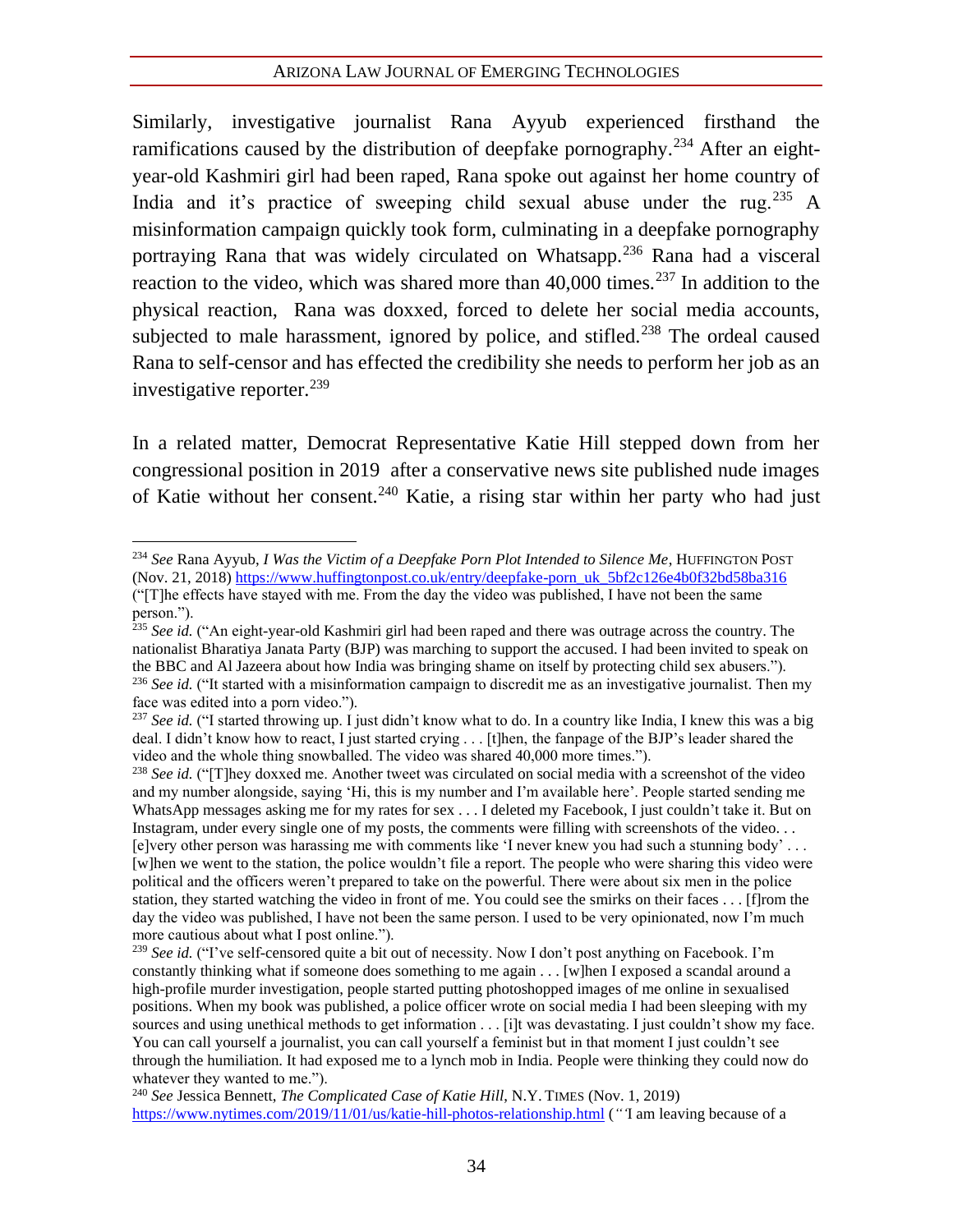usurped a Republican incumbent, was the victim of revenge porn when her nude images were posted online and distributed through various  $ISP's$ <sup>241</sup>. The distribution, while not involving deepfake pornography, involved irreparable harm to Katie including her resignation after just ten months in office and a pervasive feeling of fear which she attributed to the cyber exploitation that too commonly targets women.<sup>242</sup> Similar to Noelle and Rana, the distribution of Katie's sexually explicit images caused shame, oppression, and censorship of a woman poised to contribute meaningful change in the world. $243$ 

#### **b. Distribution: The Law and Its Limitations**

While the forged, nonconsensual, and explicit nature of deepfake pornography arguably warrants classification as obscenity, this distinction is yet to be made by courts.<sup>244</sup> Currently, no federal criminal law exists that provides redress for victims or halts the distribution of deepfake pornography.<sup>245</sup> Further, even if a comprehensive federal regulation did exist, it would likely only be construed against the third-party poster of the deepfake pornography.<sup>246</sup> Section 230 would still shield ISP's, the true mechanisms of distribution, from liability.<sup>247</sup> Victims of deepfake pornography are

misogynistic culture that gleefully consumed my naked pictures, capitalized on my sexuality and enabled my abusive ex to continue that abuse, this time with the entire country watching.'").

<sup>241</sup> *See* Marsha Gessen, *The Terrorization of Katie Hill*, THE NEW YORKER (Nov. 5, 2019) <https://www.newyorker.com/news/our-columnists/the-terrorization-of-katie-hill> (stating Hill "served just ten months in office, after unseating a Republican incumbent. She resigned after the right-wing Web site RedState, and later the British tabloid the *Daily Mail*, published intimate photos of her with a female former campaign staffer").

<sup>242</sup> *See* Maureen Down, *Now Comes the Naked Truth*, N.Y. TIMES (Nov. 2, 2019)

<https://www.nytimes.com/2019/11/02/opinion/sunday/katie-hill-resigns-millennials-boomers.html> (stating Hill's resignation stemmed from "[t]he forces of revenge by a bitter, jealous man, cyber exploitation and sexual shaming that target our gender, and a large segment of society that fears and hates powerful women"). <sup>243</sup> *See* Bennett, *supra* note 240 ("Duncan Hunter, a Republican congressman from California, allegedly had 'intimate relationships' with staffers and faces criminal charges for using campaign funds to pay for dates with them. President Trump has more than a dozen allegations of sexual misconduct against him. Both men remain in office. Katie Hill, a Democratic congresswoman who was once considered a rising star in her party, meanwhile, resigned this week after her own affair was revealed in sensational fashion: when her nude photographs were published by a conservative website, Red State, whose main authors were later revealed to have worked for the Republican congressman she ousted a year ago.").

<sup>244</sup> *See* Spivak, *supra* note 58, at 361 ("[D]eepfakes are not on their face obscene speech.").

<sup>245</sup> *See* Delfino, *supra* note 35, at 922 ("[R]evenge porn laws[,] both current state laws and the proposed federal ENOUGH Act[,] will not assist in the case of deepfakes.").

<sup>246</sup> *See* Magaldi, *supra* note 177, at 209 ("Section 230 . . . provides that an ISP that simply serves as a digital bulletin board is not liable for content created, developed, or posted on or through the ISP's site, unless the ISP somehow curated the content.").

<sup>&</sup>lt;sup>247</sup> See id. (explaining that Section 230 "deprives victims of a bona fide remedy by providing a sort of immunity to ISPs for nonconsensual pornography posted through or on their internet services").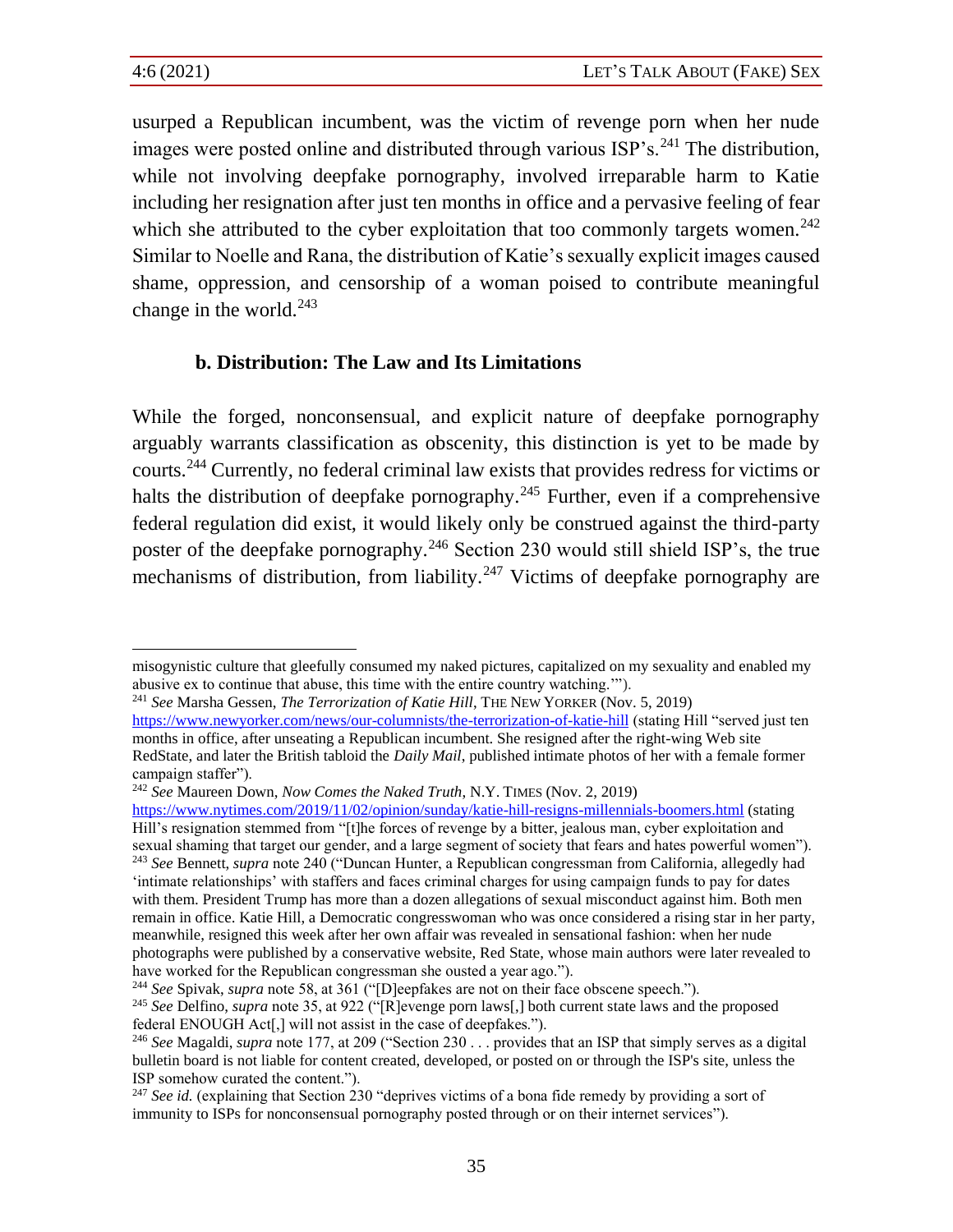thus left to rely on a piecemealing of related remedies in hopes of obtaining justice.<sup>248</sup> However, such remedies as applied to deepfake pornography yield inconsistent and ineffective results.<sup>249</sup> It is unsurprising then, that when Noelle Martin found deepfake videos of herself being ejaculated on, she was confronted by the same harsh reality many private victims of deepfake pornography will undoubtedly face: the law could not help her. $250$ 

## *ii. The First Amendment's Failure to Prevent Distribution of Deepfake Pornography*

An ideal first line of defense to prevent the distribution of deepfake pornography would be a judicial holding that deepfake pornography is obscene.<sup>251</sup> Under the Miller test, this seems feasible on its face.<sup>252</sup> The first prong of Miller - which asks whether the material appeals to a prurient interest - could certainly be found in the case of deepfake pornography, whose illicit depictions of nonconsenting women appeal to an unhealthy, erotic, or degrading interest in nudity or sex.<sup>253</sup> Further, the second prong of Miller, which asks whether the work is patently offensive, easily applies to deepfake pornography.<sup>254</sup> The patently offensive element's focus is not whether the material depicts an offensive act, but whether the act is depicted in a patently offensive way.<sup>255</sup> Deepfake pornography, by using machine learning to collect hundreds of images of a woman for the purpose of placing her face in a pornography without her

<sup>&</sup>lt;sup>248</sup> *See id.* (discussing the shortcomings of the current legal mechanisms in place to prevent the distribution of deepfake pornography).

<sup>249</sup> *See* Roffer, *supra* note 21, at 957 (discussing the differing approaches to criminalizing nonconsensual pornography between states).

<sup>250</sup> *See* Citron, *supra* note 20, at 1923 ("Martin went to law enforcement and was told that nothing could be done.").

<sup>251</sup> *See* Danielle Keats Citron et al., *Criminalizing Revenge Porn*, 49 WAKE FOREST L. REV. 345, 384 (2014) ("Although the Court's obscenity doctrine has developed along different lines with distinct justifications,

nonconsensual pornography can be seen as part of obscenity's long tradition of proscription."). <sup>252</sup> *See id.* ("Noted First Amendment scholar Eugene Volokh argues that sexually intimate images of

individuals disclosed without consent belong to the category of 'obscenity,' which the Supreme Court has determined does not receive First Amendment protection.").

<sup>253</sup> *See* Whitehead, *supra* note 119, at 50 ("Obscene material appeals to a 'prurient interest' when it is directed or makes its appeal to an unhealthy or abnormally lustful or erotic interest, or to a lascivious or degrading interest, or to a shameful or morbid interest in nudity, sex, or excretion.").

<sup>254</sup> *See* Citron, *supra* note 251, at 385 ("Disclosing pictures and videos that expose an individual's genitals or reveal an individual engaging in a sexual act without that individual's consent could qualify as a 'patently offensive representation' of sexual conduct.").

<sup>&</sup>lt;sup>255</sup> See Whitehead, *supra* note 119, at 50 (explaining that "is not on whether the matter depicts offensive sex acts, but rather, on whether the sex acts are depicted in a patently offensive manner").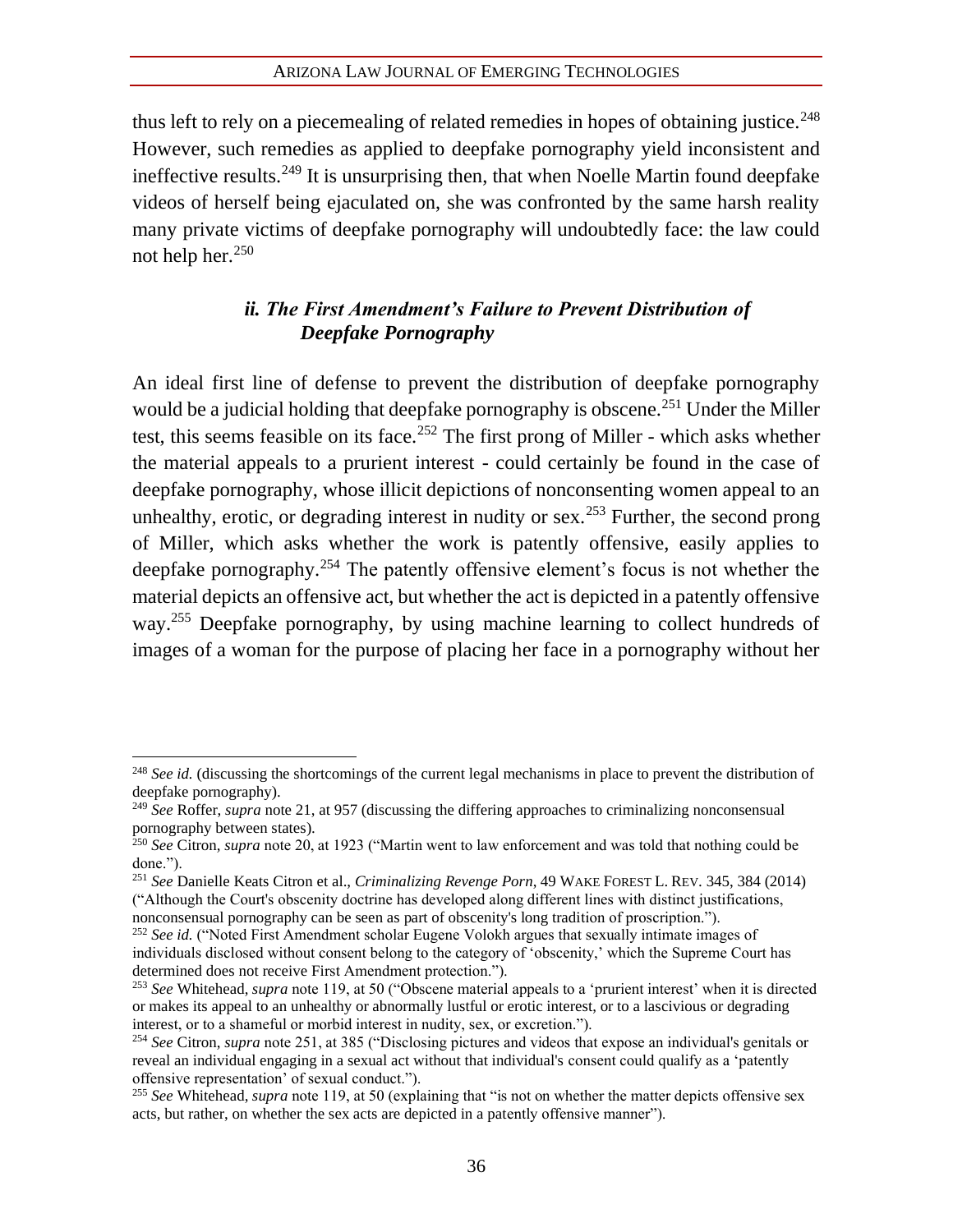consent, would certainly be found patently offensive by the average person.<sup>256</sup> Finally, because deepfake pornography is falsified imagery, nonconsensual, and illicit, it is highly unlikely that it could ever be classified as having some sort of societal value whether it be scientific, literary, artistic, or political. $257$ 

However, the Miller test has limitations in defining deepfake pornography as obscene.<sup>258</sup> Difficulty arises in the community and national standards used in the Miller test when applied to the internet.<sup>259</sup> With no inherent community standard to apply to the internet, which crosses all state borders, the issue of whether deepfake pornography is obscene may vary from state to state.<sup>260</sup> More importantly, an obscenity remedy serves as a band-aid solution because it will hold third party posters liable but will do little to stop distribution.<sup>261</sup> While third party posters may initiate distribution, it is the continued passive distribution by ISP's protected by Section 230 immunity that causes the real harm of deepfake pornography.<sup>262</sup> A more likely solution would involve the creation of a federal criminal law prohibiting the distribution of deepfake pornography.<sup>263</sup> However, this federal statute must be narrow enough in scope that it does not offend the First Amendment requirement that the government may not restrict expression because of its message, ideas, subject matter, or content.<sup>264</sup>

<sup>&</sup>lt;sup>256</sup> See id. ("[W]hen determining whether visual or written works are obscene, juries must avoid applying community standards . . . [i]nstead, they must determine the judgment that would be made by a hypothetical 'average person' applying the standards of the community as a whole.").

<sup>257</sup> *See* Citron, *supra* note 251, at 385 (arguing that deepfake pornography offers no "serious literary, artistic, political, or scientific value").

<sup>258</sup> *See* Spivak, *supra* note 58, at 358 (explaining that deepfake regulation hinges on whether deepfakes fall into the obscenity exception to free speech, but "whether it in fact does so, however, is dubious at best"). <sup>259</sup> *See* Whitehead, *supra* note 119, at 51 ("The Court has faced the issues of obscenity and indecency in several different mediums: print, broadcast television and radio, cable television, telephone, and most recently, the Internet. In doing so, it has applied differing standards of First Amendment protection."). <sup>260</sup> *See id.* ("[E]ven with the uniform standard of applying community standards (or even if a 'national'

standard were employed), the types of material that may be found obscene may vary from trial to trial."). <sup>261</sup> *See* Delfino, *supra* not[e 35,](#page-10-0) at 900 (quoting Rachel Budde Patton, *Taking the Sting Out of Revenge Porn: Using Criminal Statutes to Safeguard Sexual Autonomy in the Digital Age*, 16 Geo. J. Gender & L. 407, 423 (2015)) ("Section 230 immunity makes it difficult for deepfake victims to sue internet platforms for hosting deepfakes. Victims of revenge porn and deepfakes are unlikely to pierce CDA immunity because 'courts give a high degree of deference to website hosts under Section 230.'").

<sup>&</sup>lt;sup>262</sup> *See* Roffer, *supra* not[e 21,](#page-9-1) at 950 ("The harm experienced by victims of nonconsensual pornography is exacerbated by the unique nature of the Internet . . . because it facilitates an exponential growth in publication.").

<sup>263</sup> *See* Delfino, *supra* not[e 35,](#page-10-0) at 906 ("Legal scholars . . . have coalesced around the cause of victims of nonconsensual pornography advocating for the adoption of a federal statute expressly criminalizing this conduct. These groups have proposed federal legislation to outlaw revenge porn and deepfakes.").

<sup>264</sup> *See* Police Dep't of Chi. v. Mosley, 408 U.S. 92, 95 (1972) (explaining that under the First amendment, a government has "no power to restrict expression because of its message, its ideas, its subject matter, or its content").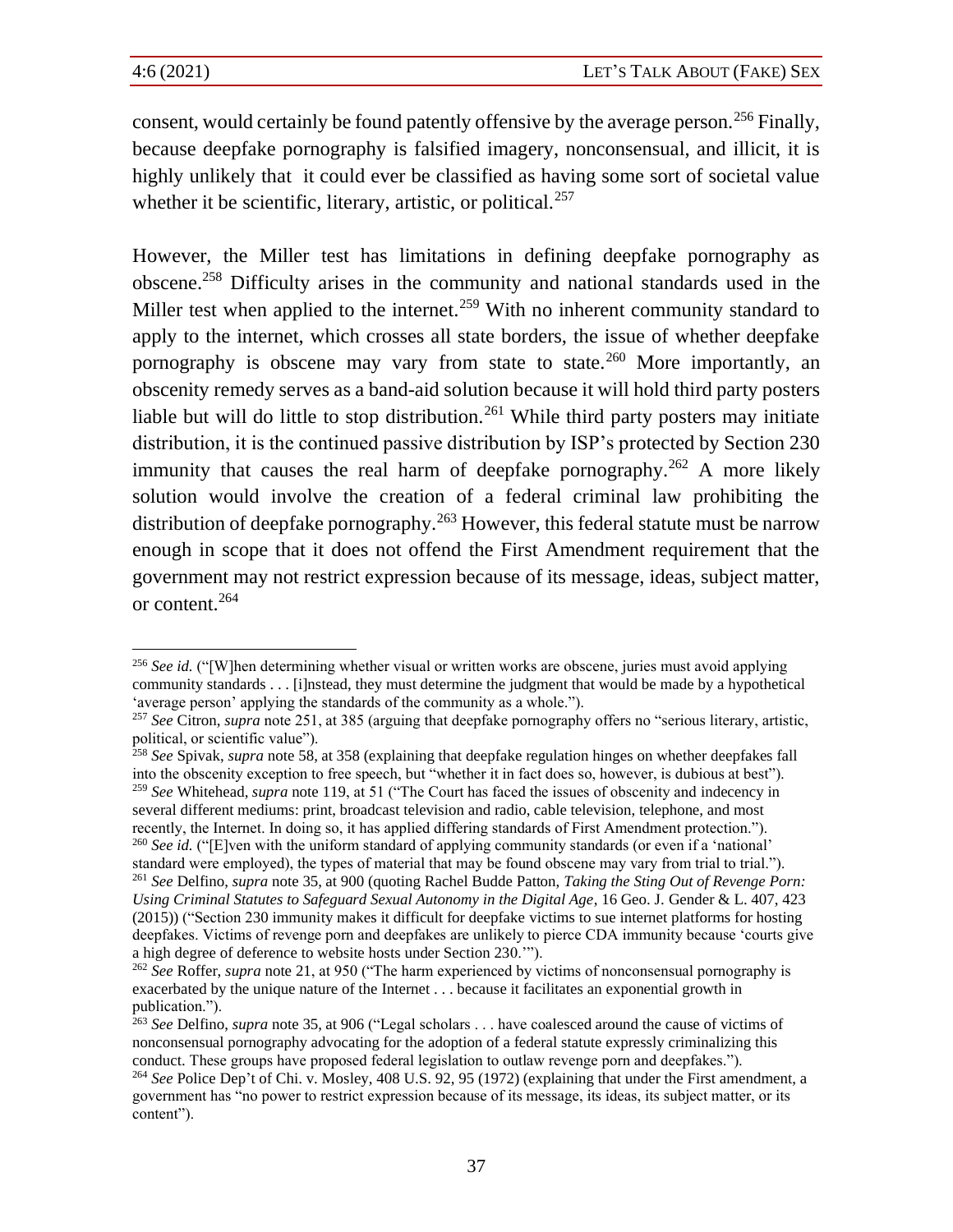## *ii. Limitations of Existing Law on Distribution of Deepfake Pornography*

A federal criminal law prohibiting the distribution of deepfake pornography may be the best solution because it creates a cohesive remedy currently lacking in state laws and validates the serious consequences experienced by women who have been victimized by deepfake pornography.<sup>265</sup> However, proposed legislation has not passed and it has significant limitations.<sup>266</sup> The current absence of a federal criminal law prohibiting the distribution of deepfake pornography limits the options for legal redress of a victim to state law, which is unlikely to yield success.<sup>267</sup>

#### **A. Limitations of State Law**

In the United States, state criminal and civil laws do little to allow redress for victims of deepfake pornography and to stop distribution.<sup>268</sup> Without comprehensive federal regulation, victims must attempt to fit the specific circumstances of the deepfake within the confines of existing state criminal and civil laws.<sup>269</sup> In doing so, victims will be subject to a legal process whose application may vary wildly from one court to the next.<sup>270</sup>

## **1) Criminal Law Limitations: The Judgement Proof Perpetrator**

From a criminal law standpoint, there are a variety of ways in which the law falls short in preventing the distribution of deepfake pornography.<sup>271</sup> First, it is unlikely that the victim will ever be able to identify a perpetrator.<sup>272</sup> Creators of a deepfake pornography often go to extensive lengths to hide and disguise their digital

<sup>265</sup> *See* Otero, *supra* not[e 24,](#page-9-2) at 602 ("To provide the greatest possible deterrence and the most useful remedies for victims, nonconsensual pornography should be criminalized at the federal level . . . ."). <sup>266</sup> *See* Delfino, *supra* not[e 35,](#page-10-0) at 906-10 (describing previously proposed federal laws).

<sup>267</sup> *See* Roffer, *supra* not[e 21,](#page-9-1) at 955 ("The existing approaches to protecting victims of nonconsensual pornography are extremely inconsistent and inadequate.").

<sup>268</sup> *See* Harris, *supra* not[e 23,](#page-9-0) at 107-20 (describing current private legal recourses available to victims of deepfake pornography and their limitations).

<sup>269</sup> *See* Delfino, *supra* not[e 35,](#page-10-0) at 902-04 (describing the need for a criminal law addressing deepfake pornography and lack of redress available through current state law).

<sup>&</sup>lt;sup>270</sup> *See* Harris, *supra* not[e 23,](#page-9-0) at 118-19 (describing the current remedies available to victims of deepfake pornography and their inconsistencies as well as inadequacies).

<sup>271</sup> *See* Citron, *supra* not[e 20,](#page-8-0) at 1939 ("Deep-fake sex videos are another area where current law falls short. No federal criminal law covers the practice, though a smattering of state statutes might apply . . . .").

<sup>272</sup> *See* Ruby Harris, *supra* not[e 2](#page-6-2) ("[T]he big difficulty is the resources it requires to actually go and try and find the perpetrators.").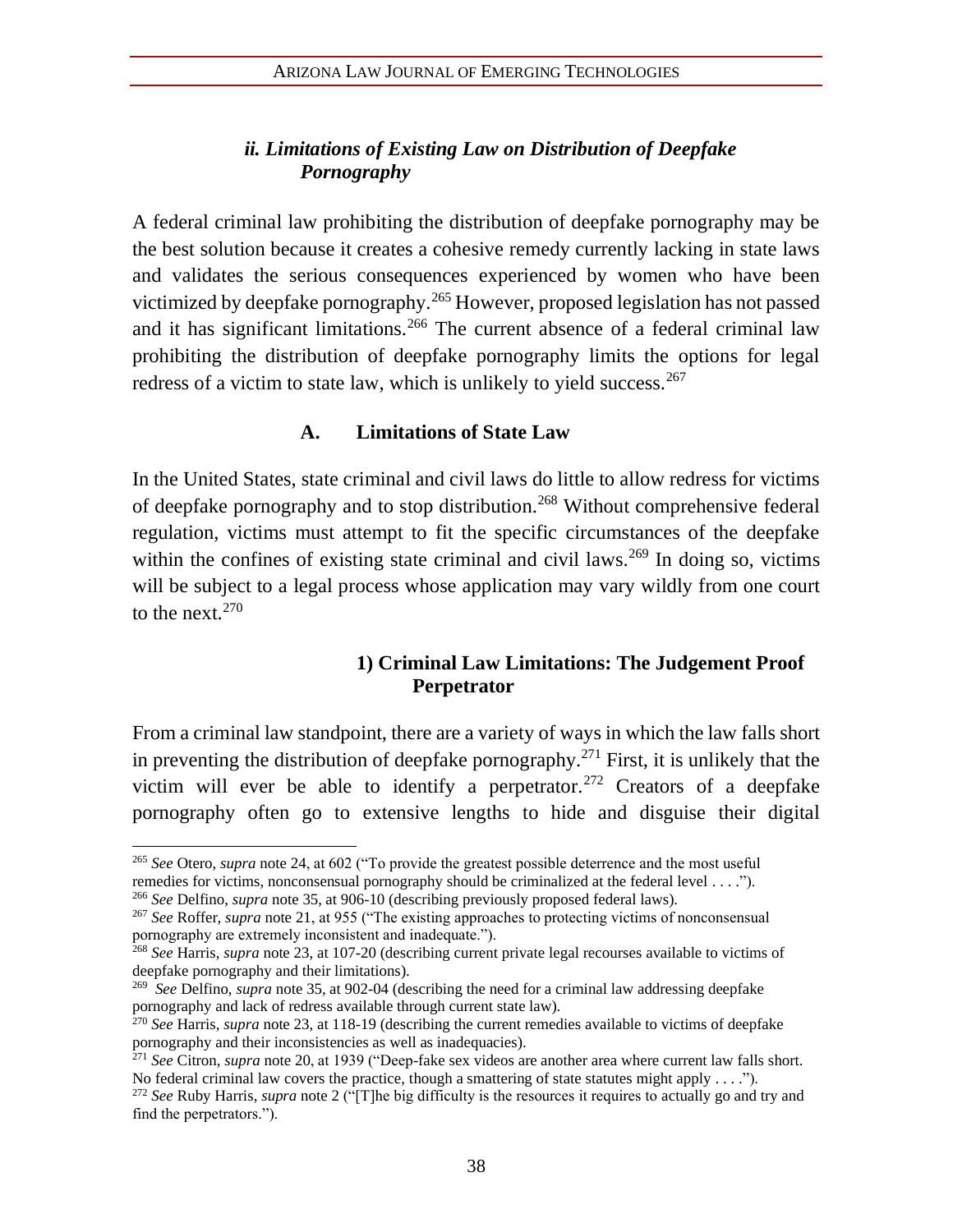footprint.<sup>273</sup> In fact, to this day Noelle Martin has no idea who distributed the deepfake pornography using her images. $274$  Second, the creators of deepfakes are often living in other countries and nearly impossible to track down.<sup>275</sup> Third, because most laws dealing with revenge porn or related topics categorize the offense as a misdemeanor, there is little incentive for law enforcement to find the creator of the deepfake, let alone criminally prosecute.<sup>276</sup> Finally, jurisdictional problems arise because many states have differing approaches to revenge porn laws.<sup>277</sup> The end result is the lack of consistency and cohesiveness of various states makes it difficult for victims of deepfake pornography to bring charges against the perpetrators.<sup>278</sup>

## **2) Civil Law Limitations: Loopholes in Existing Laws**

Victims of deepfake pornography are equally unlikely to receive justice through civil means.<sup>279</sup> Tort claims involving emotional distress, such as intentional infliction of emotional distress (IIED) or negligent infliction of emotional distress (NIED) are not viable options for legal redress.<sup>280</sup> To prevail on an IIED claim, the victim of deepfake pornography must prove the creator intended to cause the victim severe emotional distress.<sup>281</sup> This intention is difficult to prove, however, because deepfake pornography is generally created for the pleasure of the creator rather than the

<sup>277</sup> *See id.* at 956-57 ("As of April 7, 2017, thirty-five states and the District of Columbia have laws criminalizing revenge porn, although all states treat the crime differently. Various statute titles include: 'Disorderly [C]onduct,' 'Sexual [C]yberharassment,' Disclosure of [P]rivate [I]mages,' and 'Non- [C]onsensual [D]issemination of [P]rivate [S]exual [I]mages.' Depending on the state, the crime may be classified as a felony or a misdemeanor; for some states, it depends on the presence of certain factors. In sum, of the thirty-six jurisdictions that criminalize nonconsensual pornography, twenty-five define it as a misdemeanor and eight define it as a felony. Three states do not denote such offenses as either felonies or misdemeanors.").

<sup>&</sup>lt;sup>273</sup> *See id.* ("Depending on how savvy they are, they often use encrypted emails, fake emails, and fake names. They'll use VPNS, so they'll mask where they're actually living. They could be anywhere around the world and they'll be able to cover their tracks.").

<sup>&</sup>lt;sup>274</sup> See id. (explaining that Noelle Martin "had no idea who was doing this to [her]").

<sup>&</sup>lt;sup>275</sup> See id. (explaining that the perpetrators of Noelle Martins deepfake pornography were difficult to identify because "[t]he sites were hosted overseas, and the perpetrators were most likely overseas too.").

<sup>276</sup> *See* Roffer*, supra* not[e 21,](#page-9-1) at 938 ("As the law currently stands, thirty-five states take different approaches to criminalizing revenge porn. Some states have tried to use existing statutes while others have drafted new ones. Some states classify the crime as a misdemeanor or a felony, while others classify it as a sexual offense or an invasion of privacy. These inconsistencies have led to unpredictable results among the states.").

<sup>278</sup> *See id.* at 954 ("[T]here is no consistent approach, which has led to variable results among the states."). <sup>279</sup> See id. at 955 ("[T]here is extensive literature on current civil remedies and their respective issues that render the options insufficient.").

<sup>280</sup> *See* Harris, *supra* not[e 23,](#page-9-0) at 111 ("[T]he Victim may attempt to bring a bevy of tort claims [which] . . . are subject to their own flaws and limitations.").

<sup>281</sup> *See id.* (quoting RESTATEMENT (SECOND) OF TORTS § 46 (AM. LAW INST. 1965)) ("State doctrines vary, but most require a showing that (1) the Producer intended to (2) cause the Victim severe emotional distress (3) by extreme and outrageous conduct and (4) the Victim suffered severe emotional distress as a result of the extreme and outrageous conduct.").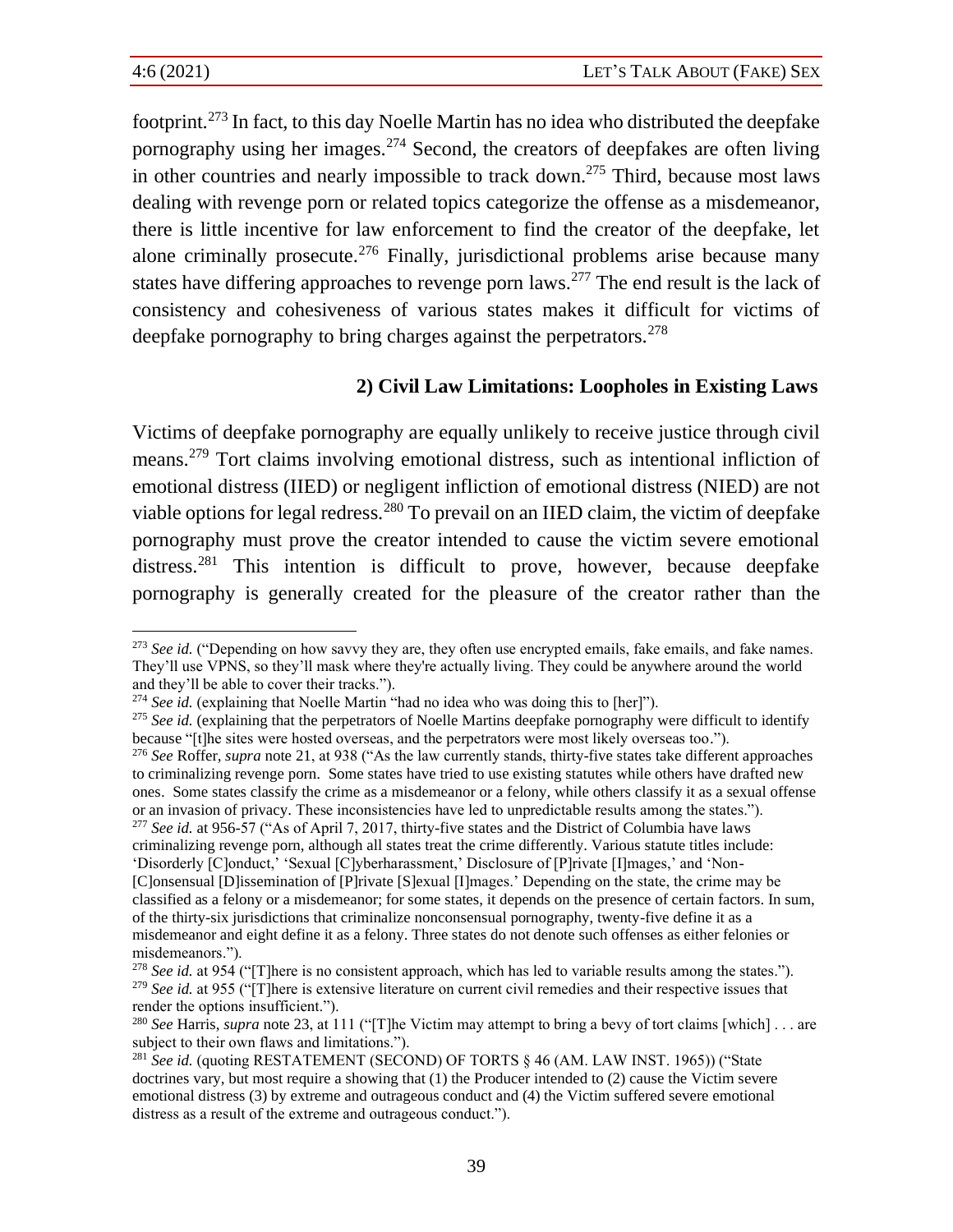humiliation of the victim.<sup>282</sup> In many cases, the creator will share the deepfake without anticipation that the victim will ever see it themselves.<sup>283</sup> To prevail on a NIED claim, the victim would likely be required to show some connection to the physical incident that caused the emotional harm.<sup>284</sup> In the case of deepfake pornography, the victim is never actually touched and is not, at least by definition of the law, perceiving an actual traumatizing event.<sup>285</sup> It is therefore unlikely that courts will construe the NIED doctrine to apply to videos that merely appear real.<sup>286</sup>

False light claims are a potential avenue for justice but they also pose hurdles.<sup>287</sup> The tort of false light attaches liability when a perpetrator gives publicity to another individual that places the individual in a false light that is highly offensive to a reasonable person.<sup>288</sup> Difficulties arise in proving that the false portrayal was highly offensive and whether the deepfake pornography is actually considered to be seen by the public.<sup>289</sup> States also have differing stances on the amount of people that must have viewed the content before it can be established as "publicity."<sup>290</sup>

<sup>&</sup>lt;sup>282</sup> *See id.* at 112 ("The majority of the Producers who share a video online with friends or the general public will likely not know that any emotional distress is imminent because they do not expect that the Victim will watch the video or that the Victim will even learn of its existence. This high standard will prevent many Victims from succeeding on this cause of action when they stumble upon the video online or are made aware of the video by a third party.").

<sup>&</sup>lt;sup>283</sup> *See id.* ("IIED claims, thus, appear to be limited to instances where the Producer intentionally sends the deepfake to the Victim or informs her of its circulation on the internet.").

<sup>&</sup>lt;sup>284</sup> See id. at 113 ("Six states require a plaintiff to show that there was a physical impact as an effect of the negligent act, and over a dozen states require the plaintiff show that she was in the zone of danger during the negligent conduct.").

<sup>&</sup>lt;sup>285</sup>*See id.* at 114 ("NIED cases highlight how many states require some physical incident that caused some real emotional harm—with or without accompanying physical symptoms. With personal deepfakes, the Victim never came close to being physically touched by something harmful or perceiving a traumatizing event that actually happened.").

<sup>&</sup>lt;sup>286</sup> *See id.* ("[I]t is unlikely that courts will begin to construe the NIED doctrine in a way that encapsulates fake videos that merely appear real. Even when personal deepfakes become so indistinguishable from videos of real events, Victims will generally know that they are not actually appearing in the videos and the portrayed act never occurred.").

<sup>287</sup> *See id.* at 118 ("Moreover, false light invasion of privacy claims will not cover most Victims, unless the public at large becomes aware of the personal deepfake's presence.").

<sup>288</sup> *See id.* at 116 ("With personal deepfakes, the success of a false light claim also depends on the specific context of the deepfake and its publication as well as the state where the claim was brought.").

<sup>&</sup>lt;sup>289</sup> See id. (quoting RESTATEMENT (SECOND) OF TORTS § 652E (AM. LAW INST. 1977)) ("An individual may be liable when 'giv[ing] publicity to a matter concerning another that places the other before the public in a false light.' The portrayal must be highly offensive to a reasonable person, and the actor must have had knowledge or acted in reckless disregard in publicizing this person in a false light . . . [w]ith personal deepfakes, the success of a false light claim also depends on the specific context of the deepfake and

its publication as well as the state where the claim was brought.").

<sup>290</sup> *See id.* at 116-17 (quoting *Solano v. Playgirl, Inc.*, 292 F.3d 1078, 1082 (9th Cir. 2002)) ("For instance, in California, 'the information [must be] understood by one or more persons to whom it was disclosed as stating or implying something highly offensive'. . . California's standard of only requiring one individual to view the publication is much more victim-friendly than the Restatement's requirement of being viewed by the public at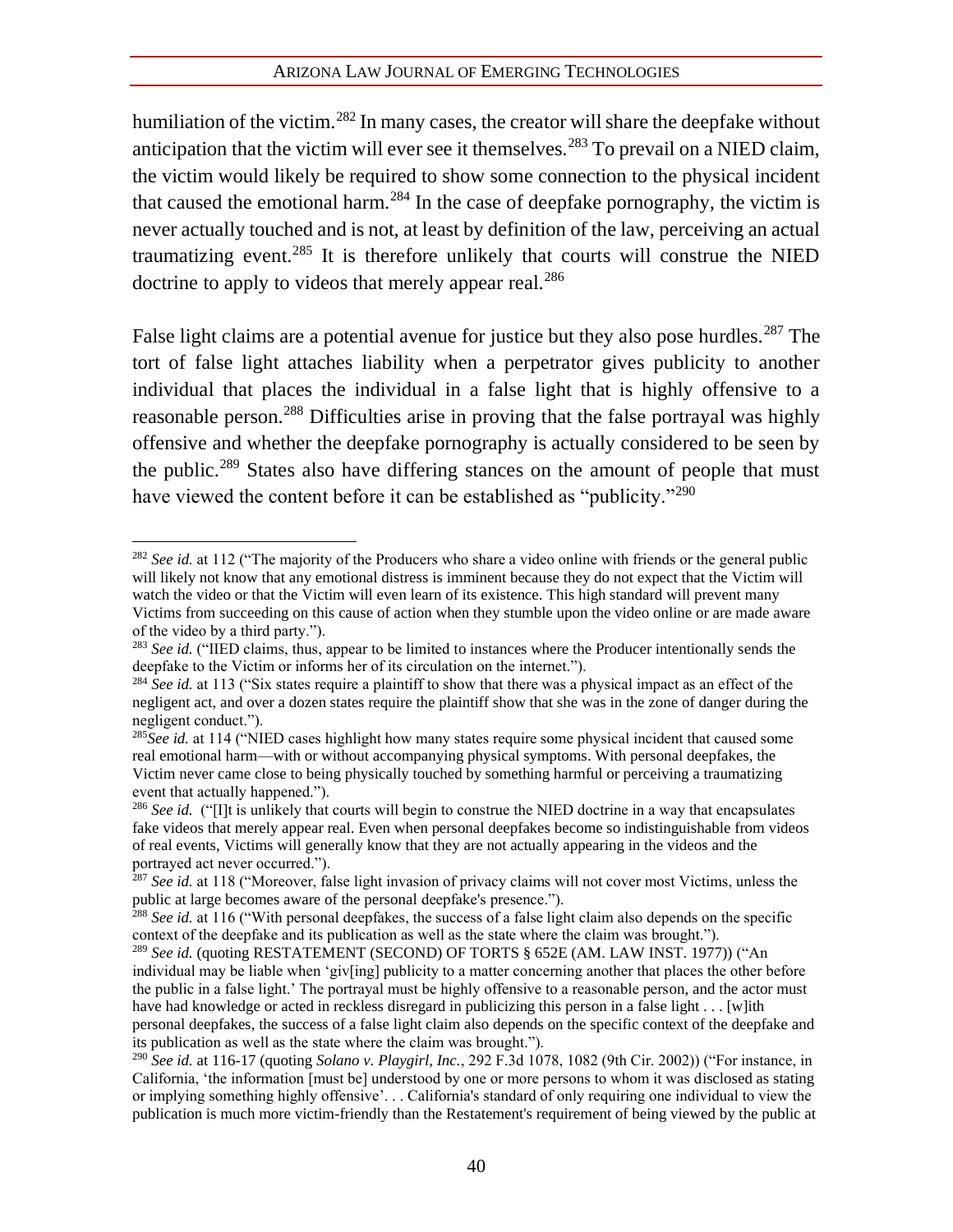Appropriation claims, which occur when a person's name, likeness, or image is used without permission, also lack traction in the context of redress for victims of deepfake pornography.<sup>291</sup> Most jurisdictions limit this tort to apply solely where a person's image is being used for commercial purposes.<sup>292</sup> However, few creators of a deepfake pornography are making money off of their offensive handiwork.<sup>293</sup> Defamation claims too lack the consistency necessary to ensure each victim of a deepfake pornography receives adequate justice.<sup>294</sup> Defamation claims rest upon the idea that perpetrators should be held liable for statements that harm the reputation of another.<sup>295</sup> However, defamation claims examine not just the content, but the context of the defamatory material.<sup>296</sup> Therefore, the use of a disclaimer or caption can diminish the strength of a defamation claim if the creator of the deepfake pornography expressly states that the video is a fictitious account.<sup>297</sup> Courts are unwilling to swing the First Amendment pendulum away from content that does not intrude on a victim's rights.<sup>298</sup> When a deepfake pornography is prefaced with a disclaimer professing its fabricated nature, it may be unlikely that a court would find that a victim's rights have been intruded to the extent that suppression of free speech rights is warranted.<sup>299</sup>

Given the difficulty victims have had in achieving justice through state law, Congress began drafting bills to regulate deepfake pornography.<sup>300</sup> However, the majority of

<sup>292</sup> *See id.* ("Usually, such use or benefit is attributed to a commercial or financial benefit. Though opponents may rebut that they are not benefitting commercially. . ..").

<sup>294</sup> See id. at 368 ("Defamation is one means of civil recourse for pursuing deepfakers.").

large. Twenty states have followed the Restatement. Personal deepfake Victims in these states will likely have to wait until a substantial population of people watch the video to bring a false light cause of action."). <sup>291</sup> *See* Spivak, *supra* note 58, at 381 ("The tort of wrongful appropriation requires that the defendant appropriate the plaintiff's likeness to his own *use* or benefit.").

<sup>293</sup> *See id.* at 383 ("[C]ourts may be reluctant to recognize a deepfaker's personal use and enjoyment of a fabricated video, even if it is disseminated on the Internet for others' personal, analogous use and enjoyment. Without any promise of monetary value, personal deepfakes are likely insufficient to satisfy the elements of appropriation.").

<sup>&</sup>lt;sup>295</sup> See id. ("A defamatory statement is defined as a communication that tends to harm the reputation of another as to lower him in the estimation of the community or to deter third persons from associating or dealing with him.").

<sup>&</sup>lt;sup>296</sup> *See id.* at 373 ("Content is not the only factor considered, however; the video's context (e.g. its caption) play a role in defamation analysis.").

<sup>&</sup>lt;sup>297</sup> *See id.* ("[I]f the deepfaker is quite clear about the fact that the video is fabricated or fantastical, he or she has a stronger defense that the video does not inflict the same [defamatory] harm on the video's subject."). <sup>298</sup> Harris, *supra* note 23, at 118-19 ("A discussion of First Amendment rights will remain in the background for these claims, and the courts must decide how to balance free speech rights and the harm that personal deepfakes can cause.").

<sup>&</sup>lt;sup>299</sup> See id. at 117 (discussing similar concerns in the context of false light claims, stating "victims of personal deepfakes will not be able to recover when that video discloses its fabrication to viewers.").

<sup>&</sup>lt;sup>300</sup> Delfino, *supra* note 35, at 921, 927 ("Most states have adopted legislation specifically targeting revenge porn to address these insufficiencies. Those laws, often imperfect even in the revenge porn context, are not a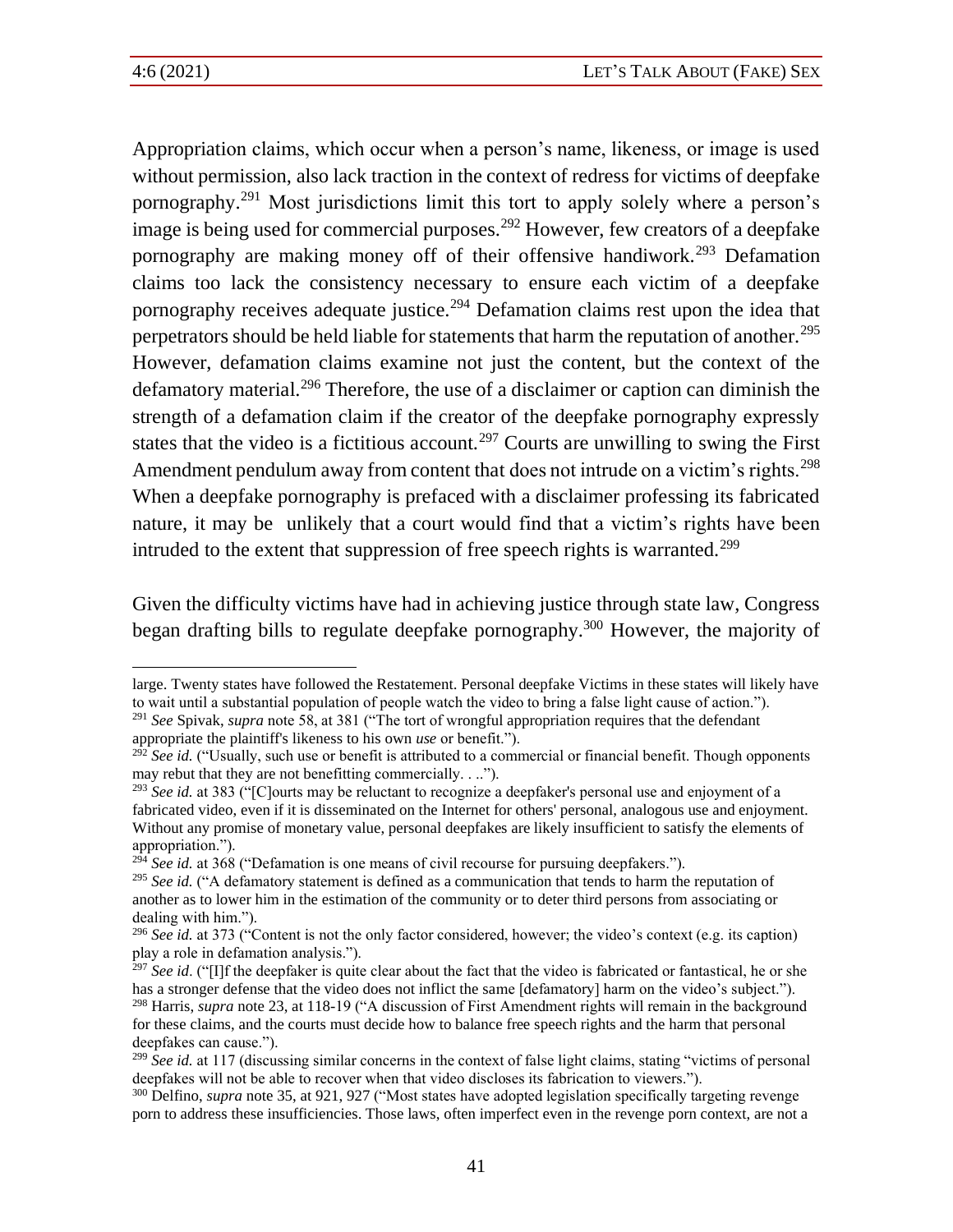these bills have expired at the federal level.<sup>301</sup> Further, even if the bills had passed. each had significant limitations that would have failed to halt distribution.<sup>302</sup>

## **B. Limitations of Proposed Legislation on Distribution of Deepfake Pornography**

Although no federal statute exists criminalizing deepfake pornography, various nonconsensual pornography and deepfake bills have been introduced at the federal level, and a state bill regulating deepfake pornography has been passed by the California Senate. $303$  However, none of these options would effectively halt the distribution of deepfake pornography.<sup>304</sup>

## **1) AB-602: Depiction of Individual Using Digital or Electronic Technology**

AB-602 is a California bill that provides recourse for a depicted individual against a person who discloses sexually explicit material with knowledge that the depicted

fix for pornographic deepfakes . . . [t]he slow, uneven efforts to criminalize revenge porn at the state level over the last decade demonstrate that waiting for the states to outlaw deepfakes will take too long as the technology becomes more sophisticated and more accessible . . . [therefore] Federal criminalization of deepfakes is warranted.").

<sup>&</sup>lt;sup>300</sup> See id. at 907-910 (explaining that all three federal proposals regulating deepfakes have expired in congress).

<sup>&</sup>lt;sup>300</sup> *See id.* at 922-26 (describing the limitations of proposed federal statutes regulating deepfakes).

<sup>&</sup>lt;sup>300</sup> See id. (describing current proposals regulating nonconsensual and deepfake pornography).

<sup>300</sup> *See id.* at 922 ("[C]urrent state laws and the proposed federal ENOUGH Act will not assist in the case of deepfakes.").

<sup>300</sup> Assemb. B. 602, 2019-2020 Leg., Reg. Sess. (Cal. 2019) (as introduced) ("This bill would provide that a depicted individual, as defined, has a cause of action against a person who either (1) creates and intentionally discloses sexually explicit material if the person knows or reasonably should have known the depicted individual did not consent to its creation or disclosure or (2) who intentionally discloses sexually explicit material that the person did not create if the person knows the depicted individual did not consent to its creation.").

<sup>&</sup>lt;sup>300</sup> *See id.* ("Depicted individual' means an individual who appears, as a result of digitization, to be giving a performance they did not actually perform or to be performing in an altered depiction.").

<sup>&</sup>lt;sup>300</sup> *See id.* ("Disclose means to publish, make available, or distribute to the public.").

<sup>&</sup>lt;sup>300</sup> Salour, *supra* note 186 ("AB-602 is limited in notable ways."). fix for pornographic deepfakes . . . [t]he slow, uneven efforts to criminalize revenge porn at the state level over the last decade demonstrate that waiting for the states to outlaw deepfakes will take too long as the technology becomes more sophisticated and more accessible . . . [therefore] Federal criminalization of deepfakes is warranted.").

<sup>&</sup>lt;sup>301</sup> See id. at 907-910 (explaining that all three federal proposals regulating deepfakes have expired in congress).

<sup>&</sup>lt;sup>302</sup> *See id.* at 922-26 (describing the limitations of proposed federal statutes regulating deepfakes).

<sup>&</sup>lt;sup>303</sup> See id. (describing current proposals regulating nonconsensual and deepfake pornography).

<sup>304</sup> *See id.* at 922 ("[C]urrent state laws and the proposed federal ENOUGH Act will not assist in the case of deepfakes.").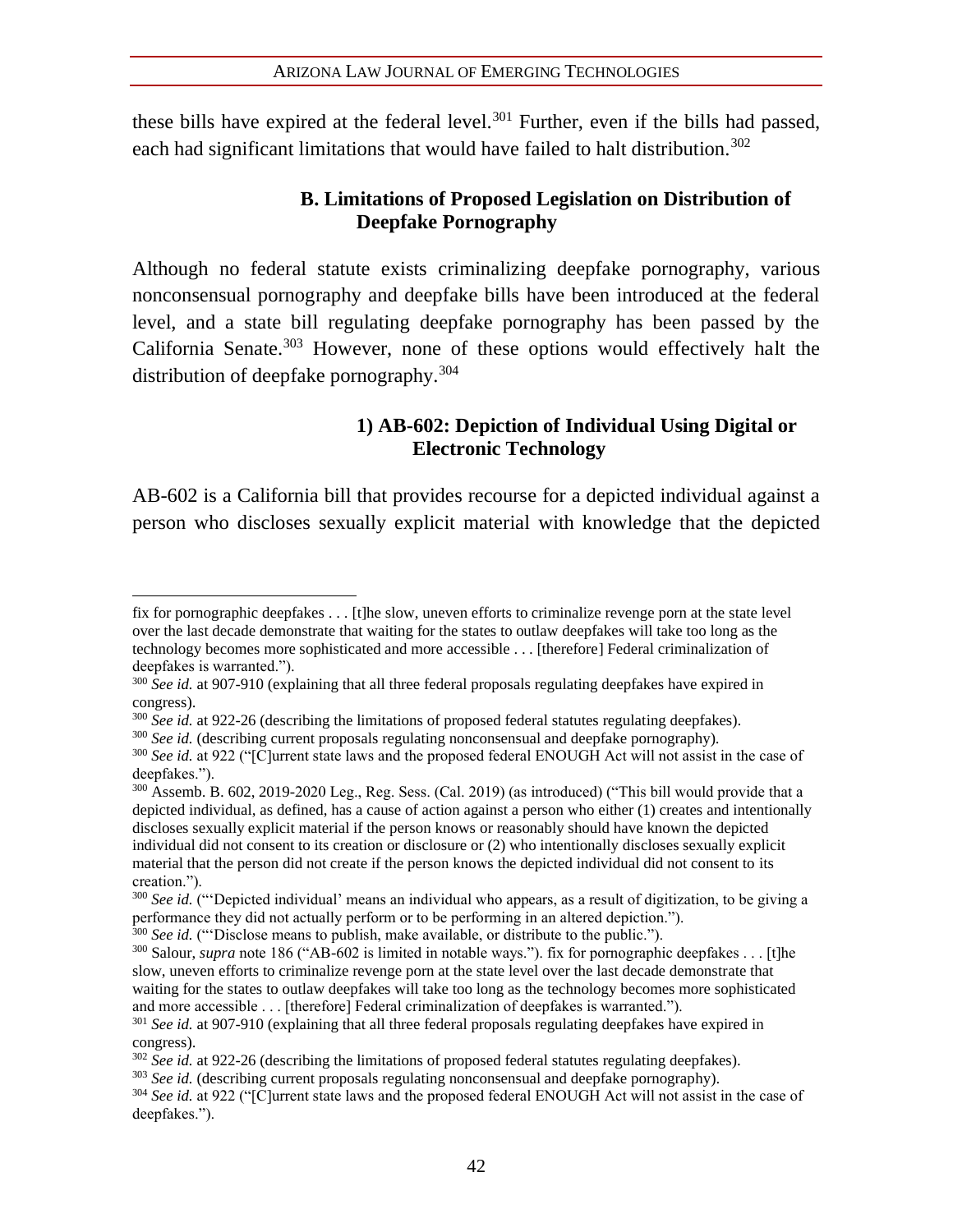individual did not consent to its creation or disclosure.<sup>305</sup> "Depicted individual" is defined as an individual who, as a result of digitization, appears to be giving a performance that never occurred.<sup>306</sup> Under the Act, "disclose" can be interpreted as distribution to the public.<sup>307</sup> However, while AB-602 is arguably the most comprehensive legislation targeting the distribution of deepfake pornography currently available, significant limitations still exist.<sup>308</sup> First, as a state civil action, AB-602 will be preempted by Section 230 and unable to hold an ISP liable for distribution.<sup>309</sup> Second, the Act protects only the individual whose face is portrayed in the deepfake pornography, leaving the individual whose body is depicted without recourse.<sup>310</sup> While private individuals whose faces were pasted onto existing porn stars' bodies would be able to achieve justice, the porn star whose body was depicted outside the realm of their agreed work would be left without recourse.<sup>311</sup> Third, AB-602's definition of consent is an agreement limited to plain language, posing problems for individuals such as existing sex workers who may want to consensually enter into complex legal agreements in the future.<sup>312</sup> Finally, the Act requires a potential plaintiff to prove the defendant did not know the Plaintiff did not consent – a double negative which is likely to yield difficulties for victims and courts.<sup>313</sup>

<sup>305</sup> Assemb. B. 602, 2019-2020 Leg., Reg. Sess. (Cal. 2019) (as introduced) ("This bill would provide that a depicted individual, as defined, has a cause of action against a person who either (1) creates and intentionally discloses sexually explicit material if the person knows or reasonably should have known the depicted individual did not consent to its creation or disclosure or (2) who intentionally discloses sexually explicit material that the person did not create if the person knows the depicted individual did not consent to its creation.").

<sup>&</sup>lt;sup>306</sup> *See id.* ("Depicted individual' means an individual who appears, as a result of digitization, to be giving a performance they did not actually perform or to be performing in an altered depiction.").

<sup>307</sup> *See id.* ("'Disclose means to publish, make available, or distribute to the public.").

<sup>308</sup> Salour, *supra* note 186 ("AB-602 is limited in notable ways.").

<sup>&</sup>lt;sup>309</sup> *See id.* ("[T]he legislation is likely preempted by the federal Communications Decency Act, 47 U.S.C. § 230.").

<sup>&</sup>lt;sup>310</sup> See id. ("[T]he bill seems to protect only persons whose faces are superimposed on another's body but not the person (i.e., the body) shown to be engaging in the sexually explicit conduct.").

<sup>311</sup> Delfino, *supra* note 35, at 898 ("Although the actor whose body is featured may have consented to the original pornographic video, they likely never agreed to have another person's face superimposed onto their body. They too have been victimized. Thus, both people depicted in the deepfake should be presumed to be victims.").

<sup>312</sup> Salour, *supra* note 186 ("[T] the bill defines 'consent' as 'an agreement written in plain language signed knowingly and voluntarily by the depicted individual that includes a general description of the sexually explicit material and the audiovisual work in which it will be incorporated.' But what does 'plain language' mean exactly if an individual enters a complex legal agreement – does the complexity of such a contract render the 'consent' invalid?").

<sup>&</sup>lt;sup>313</sup> See id. ("Finally, how is a prospective plaintiff to prove that a defendant 'knew' plaintiff did not, in fact, consent? Proving a negative is difficult and for this reason creates uncertainty about AB-602's potential as an effective remuneration tool for plaintiffs.").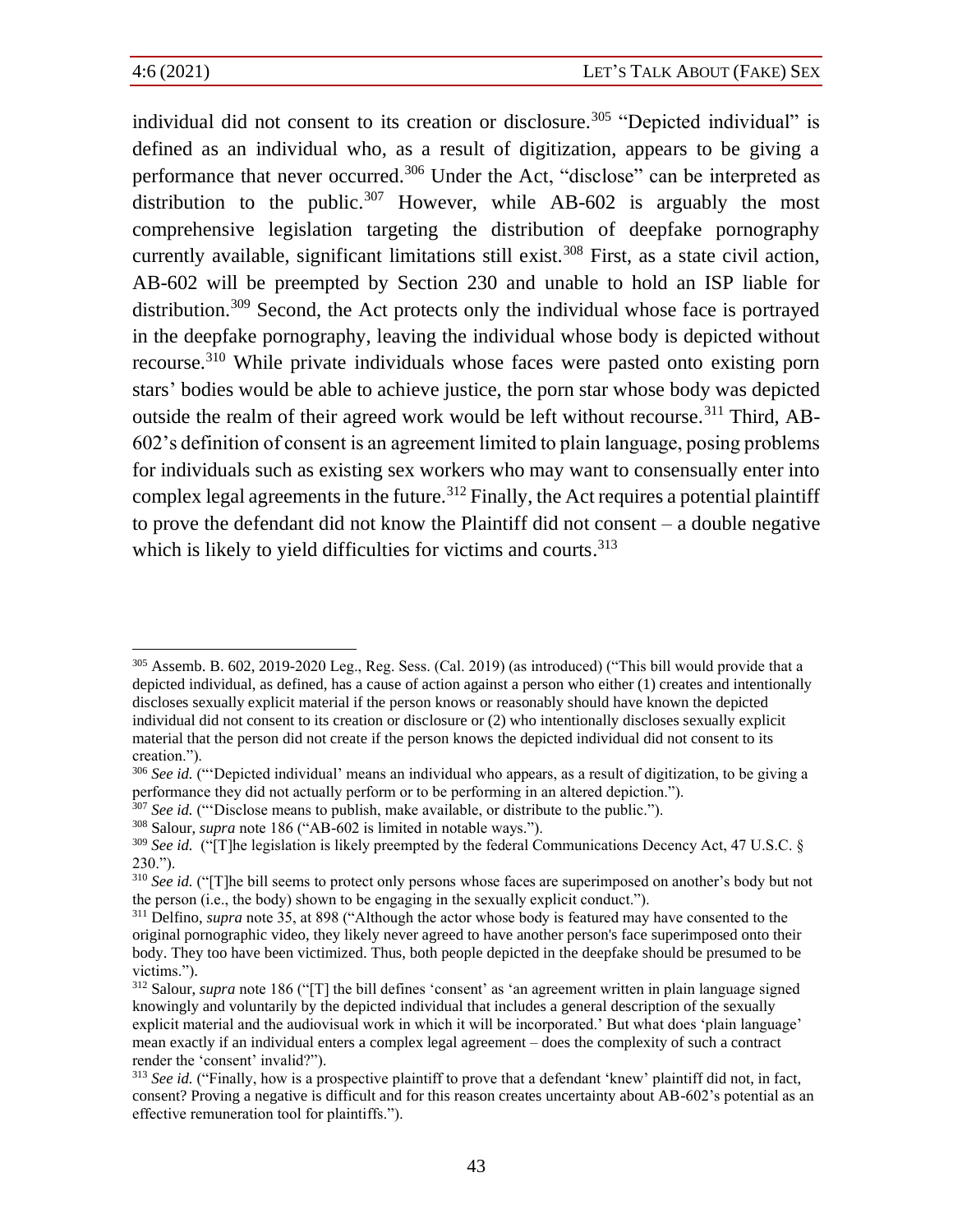#### **2) Intimate Privacy Protection Act of 2016**

IPPA advocates for federal criminalization when an individual distributes visual depictions of a person's intimate parts or sexually explicit conduct with reckless disregard for a lack of consent to the distribution.<sup>314</sup> Importantly absent from IPPA is the common requirement of an intent to harass. <sup>315</sup> This is particularly relevant as the line between revenge porn and deepfake pornography continues to blur in legislation.<sup>316</sup> However, a pivotal distinction between the two is that deepfake pornography's harms stem from privacy violations and distribution, whereas revenge porn, true to its name, largely encompasses harassment.<sup>317</sup> Further, by including a mens rea requirement of reckless disregard, IPPA narrows its scope by limiting liability only in cases where distribution occurs recklessly as opposed to unintentionally, increasing its chances of complying with First Amendment protections.<sup>318</sup> The bill is not without its flaws, however, as the bill's exceptions contain vague, undefined language, particularly in the context of consent, which would invariably lead to broad and possibly unconstitutional application.<sup>319</sup> This may have contributed to the fact that, while promising, IPPA was never enacted.<sup>320</sup>

<sup>&</sup>lt;sup>314</sup> Megan Fay, The Naked Truth: Insufficient Coverage for Revenge Porn Victims at State Law and the Proposed Federal Legislations to Adequately Redress Them, 59 B.C. L. REV. 1839, 1861 (2018) ("Specifically, the proposed bill reads, in part: Whoever knowingly uses the mail, any interactive computer service or electronic communication service or electronic communication system of interstate commerce, or

any other facility of interstate or foreign commerce to distribute a visual depiction of a person who is identifiable from the image itself or information displayed in connection with the image and who is engaging in sexually explicit conduct, or of the naked genitals or post-pubescent female nipple of the person, with reckless disregard for the person's lack of consent to the distribution, shall be fined under this title or imprisoned not more than 5 years, or both.").

<sup>&</sup>lt;sup>315</sup> Intimate Privacy Protection Act, H.R. 5896, 114th Cong. (2016) (lacking language regarding an intent to harass).

<sup>316</sup> Fay, *supra* note 314, at 1870 ("The 2016 IPPA bifurcates the requisite *mens rea* for lack of consent. Prosecutors must prove that an individual perpetrator intentionally disseminated nonconsensual pornography with 'reckless disregard' for the subject's lack of consent. The *mens rea* for ISPs, however, is higher and requires an 'intentional' solicitation of involuntary pornography.").

<sup>317</sup> Delfino, *supra* note 35, at 895-96 ("Because deepfake technology can be used to create realistic pornographic videos without the consent of the individuals depicted, and since these videos can be broadly distributed on the internet, pornographic deepfakes exist in the realm of other sexually exploitative cybercrimes such as revenge porn and nonconsensual pornography.").

<sup>318</sup> Fay, *supra* note 314, at 1870 ("Ascribing a higher *mens rea* in order to impose liability on ISPs shields websites from criminal liability for negligently publishing nonconsensual pornography. In turn, websites will not be incentivized to over-censor user-uploaded content because they are not liable for third-party content."). <sup>319</sup> *See id.* (describing limitations of the IPPA).

<sup>&</sup>lt;sup>320</sup> Delfino, *supra* note 35, at 907 (stating the IPPA expired at the end of the 114<sup>th</sup> Congress).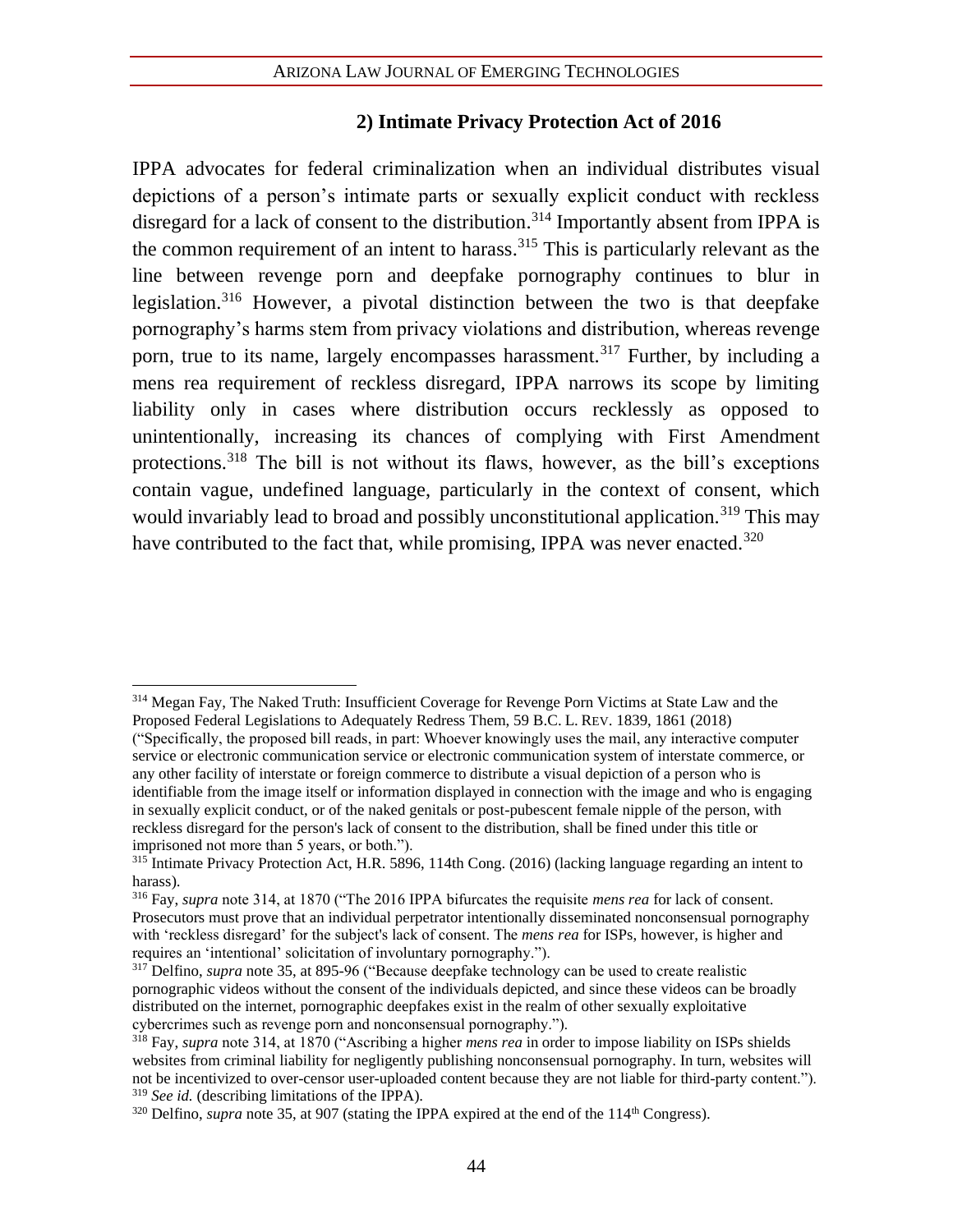## **3) Ending Nonconsensual Online User Graphis Harassment Act of 2017**

The ENOUGH Act is a revised version of IPPA that created a federal crime for knowingly distributing an intimate visual depiction of a person with reckless disregard for lack of consent, the victim's privacy, or harm caused by the distribution and without the belief that distribution involves a matter of public concern.<sup>321</sup> ENOUGH differentiates from IPPA in that its focus leans heavily on distribution.<sup>322</sup> While this is promising in the context of regulating deepfake pornography, the bill fails to include simulated or forged acts in its definition of intimate visual depiction and may be interpreted to preclude criminal liability for deepfake pornography as a result.<sup>323</sup> Further, the exceptions detailed in ENOUGH hold ISP's immune from liability unless the ISP had actual knowledge that it was distributing content in violation of the bill, but actual knowledge is not defined within the bill.<sup>324</sup> Without a concrete definition, ISP's may resort to over or under-policing their content, depending on which way actual knowledge is interpreted.<sup>325</sup>

## **4) Malicious Deep Fake Prohibition Act of 2018**

The MDFP Act was the first federal bill that aimed to criminalize the creation and distribution of deepfakes.<sup>326</sup> The proposed bill holds individuals liable for a federal felony when they create a deepfake with the intent to distribute despite knowing the

<sup>321</sup> Ending Nonconsensual Online User Graphic Harassment Act, H.R. 4472, 115th Cong. (2017) ("Except as provided in subsection (d), it shall be unlawful to knowingly use any means or facility of interstate or foreign commerce to distribute an intimate visual depiction of an individual—(1) with knowledge of or reckless disregard for—(A) the lack of consent of the individual to the distribution; (B) the reasonable expectation of the individual that the depiction would remain private; and (C) harm that the distribution could cause to the individual; and (2) without an objectively reasonable belief that such distribution touches upon a matter of public concern.").

<sup>&</sup>lt;sup>322</sup> *See id.* (acknowledging distribution as part of the offense).

<sup>&</sup>lt;sup>323</sup> See id. ("The term 'intimate visual depiction' means any visual depiction (as that term is defined in section 2256(5))—(A) of an individual who is reasonably identifiable from the visual depiction itself or information displayed in connection with the visual depiction;  $(B)$  in which— $(i)$  the individual is engaging in sexually explicit conduct; or (ii) the naked genitals or post-pubescent female nipple of the individual are visible; (C) in which the content described in subparagraph (B) is not simulated; and (D) in original or modified format, such as with a filter or text overlay.").

<sup>&</sup>lt;sup>324</sup> *See id.* ("This section shall not apply to any provider of a communications service with regard to content provided by another information content provider unless the provider of the communications service intentionally solicits, or knowingly and predominantly distributes, content that the provider of the communications service has actual knowledge is in violation of this section.").

<sup>325</sup> Delfino, *supra* note 35, at 922 (discussing the ambiguities of the ENOUGH Act).

<sup>326</sup> Brown, *supra* note 53 (describing the Malicious Deepfake Prohibition Act as "[t]he first federal bill targeted at deepfakes").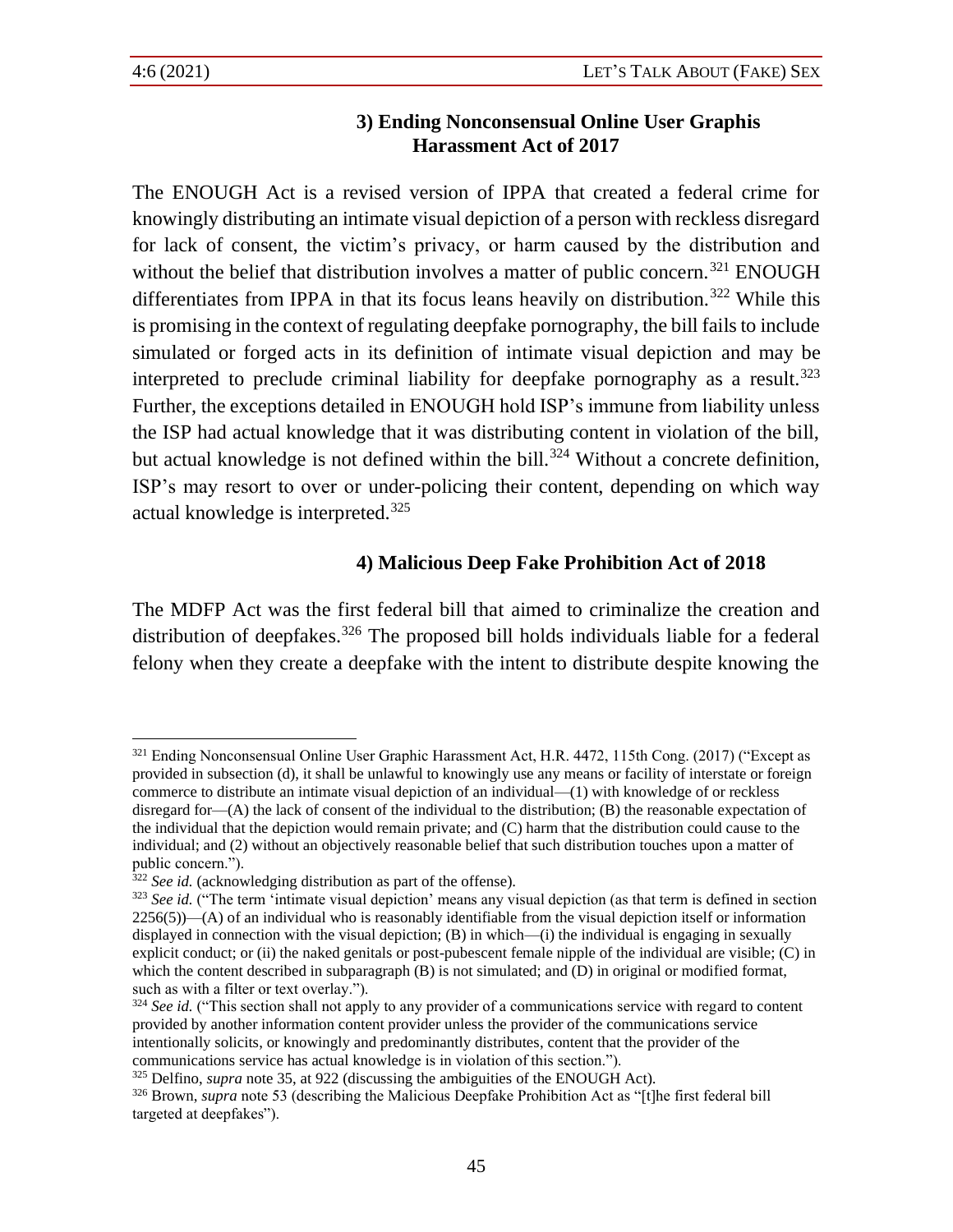distribution will violate federal, state, local, or tribal laws.<sup>327</sup> Alternatively, individuals can also be criminally prosecuted if they distribute an audiovisual record with actual knowledge that it is a deepfake and intent that distribution would facilitate criminal conduct.<sup>328</sup> The MDFP Act's strength and weakness stem from its definition of deepfake, because while the MDFPA includes the definition of a deepfake within its writing, the definition is overly broad, and could reasonably be interpreted to include any altered video.<sup>329</sup> A federal law criminalizing every altered video, including protected content such as parodies, would certainly be violative of free speech.<sup>330</sup> This ubiquity is exacerbated when viewing the bill in its entirety, which imposes harsher penalties for violations that affect the administration of an election or facilitate violence.<sup>331</sup> By casting such a wide net, the MDFP opens itself up to First Amendment violations.<sup>332</sup>

Because each proposed or enacted legislation regulating deepfake pornography includes both benefits and limitations, a new federal criminal statute prohibiting the distribution of deepfake pornography should combine their strengths to create a narrow, clear-cut statute that can impose penalties without violating the freedoms contained in the First Amendment.<sup>333</sup>

<sup>327</sup> Malicious Deepfake Prohibition Act, S.3805, 115th Cong. (2018) ("It shall be unlawful to, using any means or facility of interstate or foreign commerce—(1) create, with the intent to distribute, a deep fake with the intent that the distribution of the deep fake would facilitate criminal or tortious conduct under Federal, State, local, or Tribal law.").

<sup>&</sup>lt;sup>328</sup> *See id.* ("It shall be unlawful to, using any means or facility of interstate or foreign commerce— (2) distribute an audiovisual record with—(A) actual knowledge that the audiovisual record is a deep fake; and (B) the intent that the distribution of the audiovisual record would facilitate criminal or tortious conduct under Federal, State, local, or Tribal law.").

<sup>&</sup>lt;sup>329</sup> Delfino, *supra* note 35, at 923 ("As an initial matter, the MDFPA is overbroad in many respects. First, the MDFPA's definition of a 'deepfake' is extremely broad, including any 'audiovisual record created or altered in a manner that the record would falsely appear to a reasonable observer to be an authentic record of the actual speech or conduct of an individual.'").

<sup>&</sup>lt;sup>330</sup> See id. (explaining how the broad language of the Malicious Deepfake Prohibition Act opens itself up to First Amendment scrutiny).

<sup>&</sup>lt;sup>331</sup> *Id. at 924* ("[T]he MDFPA was not written with the goal of protecting pornographic deepfake victims in mind. It focuses on the implications of politicized deepfakes").

<sup>332</sup> See i*d.* at 925("[A]ttempts to criminalize revenge porn across the states and at the federal level have been met with First Amendment challenges and concerns. Thus, to survive constitutional challenge, legislation targeting revenge porn has been narrowly tailored to avoid encompassing legitimate and protected, albeit objectionable, speech. The same concerns appear in the deepfake context").

<sup>&</sup>lt;sup>333</sup> *Id.* at 927 ("A federal law criminalizing pornographic deepfakes would provide a strong and effective disincentive to their creation and distribution").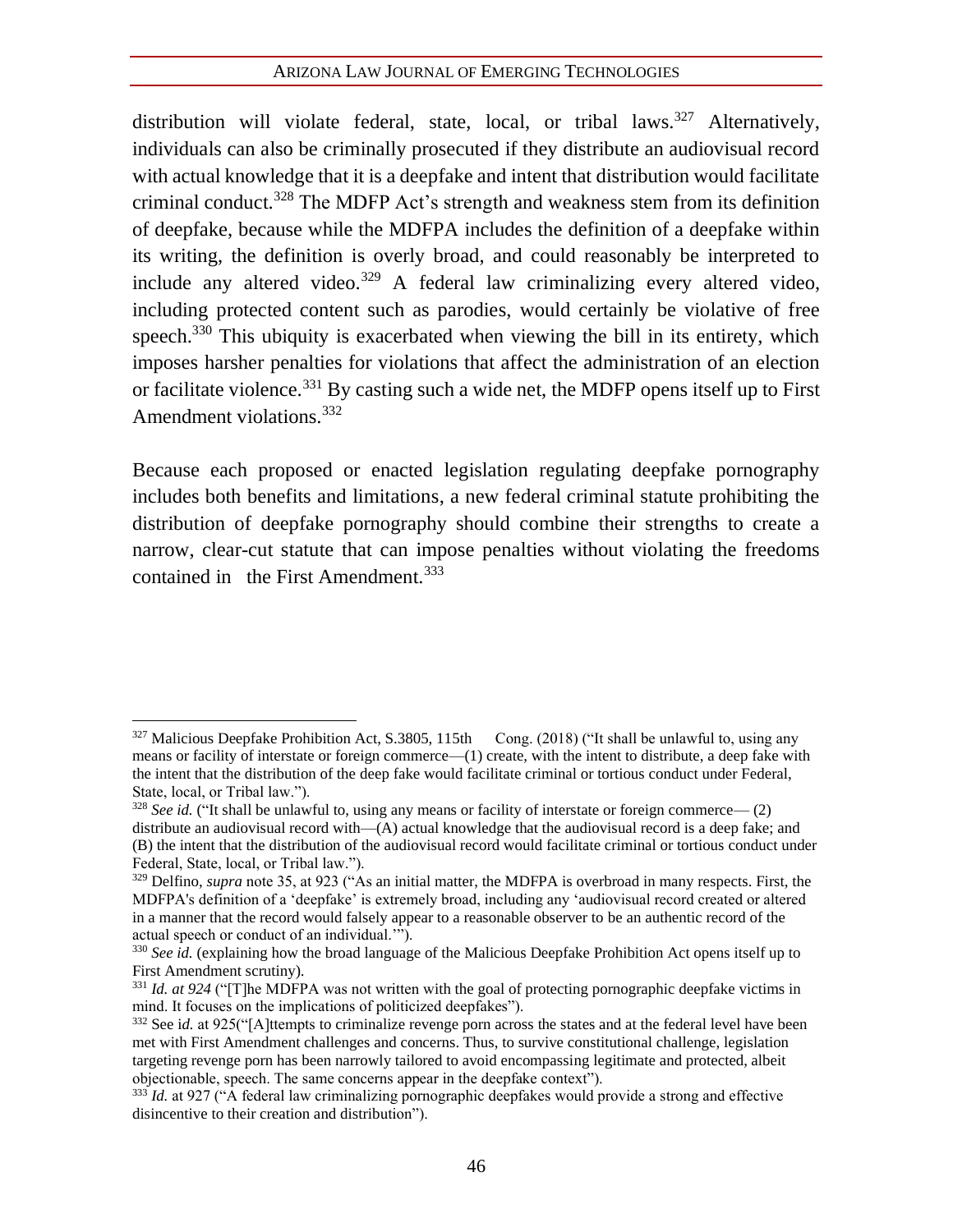## *iii. Section 230 Limitations*

A federal law criminalizing the distribution of deepfake pornography, while seemingly plausible, may still fall short due to the protections for ISPs provided by Section 230.<sup>334</sup> When a federal criminal law is at issue, the immunity provided by Section 230 can no longer be applied to ISPs.<sup>335</sup> However, as previously seen in federal criminal laws prohibiting online sex trafficking and the consequent enactment of the Stop Enabling Sex Traffickers Act, Section 230 may continue to be construed in such a way as to hold ISPs harmless despite the presence of a federal criminal  $law.<sup>336</sup>$ 

On April 11, 2018 the Fight Online Sex Trafficking Act (FOSTA) and Stop Enabling Sex Traffickers Act (SESTA) were combined and signed into law.<sup>337</sup> The new law (SESTA) creates an exception to Section 230 which holds ISPs responsible if third parties are found to be posting advertisements construed as sex trafficking on ISPs' servers.<sup>338</sup> In doing so, SESTA carved out an exception to Section 230 excluding immunity for civil claims resulting from sex-trafficking.<sup>339</sup>

The newly-minted law was passed to curb the rise of sex trafficking, which has greatly increased due to the Internet's ability to mass distribute sex trafficking advertisements.<sup>340</sup> While this purpose was met with support from various advocacy

<sup>336</sup> Aja Romano, *A New Law Intended to Curb Sex Trafficking Threatens the Future of the Internet as We Know it*, VOX (July 2, 2018) [https://www.vox.com/culture/2018/4/13/17172762/fosta-sesta-backpage-230](https://www.vox.com/culture/2018/4/13/17172762/fosta-sesta-backpage-230-internet-freedom) [internet-freedom](https://www.vox.com/culture/2018/4/13/17172762/fosta-sesta-backpage-230-internet-freedom) ("[P]revious attempts by authorities to hold [ISP's] responsible for illegal content on its website have failed due to Section 230's dictum that websites aren't liable for content posted by their users"). <sup>337</sup> Id. ("President Trump signed a set of controversial laws enabling state and federal authorities to pursue websites that host sex trafficking ads in the Oval Office on April 11, 2018").

<sup>&</sup>lt;sup>334</sup> *Id.* at 935 ("Even as the creation or distribution of pornographic deepfakes are prosecuted under a federal statute, other actions may simultaneously be taken that rely on existing technologies to provide remedies for victims").

<sup>&</sup>lt;sup>335</sup> *Id.* at 927 ("[T]he immunity that section 230 provides for internet service providers and other content distributors does not apply to violations of federal criminal law").

<sup>&</sup>lt;sup>338</sup> Id. ("President Trump signed into law a set of controversial bills intended to make it easier to cut down on illegal sex trafficking online. Both bills — the House bill known as FOSTA, the Fight Online Sex Trafficking Act, and the Senate bill, SESTA, the Stop Enabling Sex Traffickers Act — have been hailed by advocates as a victory for sex trafficking victims").

<sup>339</sup> *See* FOSTA-SESTA, H.R. 1865, 115th Cong. (2017-2018) (explaining that Section 230 does not limit federal civil claims for conduct that constitutes sex trafficking or a federal criminal charge for conduct that constitutes sex trafficking, or a state criminal charge for conduct that promotes or facilitates prostitution. The bill defines "participation in a venture," to mean "knowingly assisting, supporting, or facilitating a sextrafficking violation").

<sup>&</sup>lt;sup>340</sup> Trafficking for Sexual Exploitation, EQUALITY NO <https://www.equalitynow.org/trafficking> (last accessed Feb. 5, 2021) ("[T]he National Center for Missing & Exploited Children directly correlated a five-year 846% increase in child sex trafficking reports to the growing use of the internet to sell children for sex").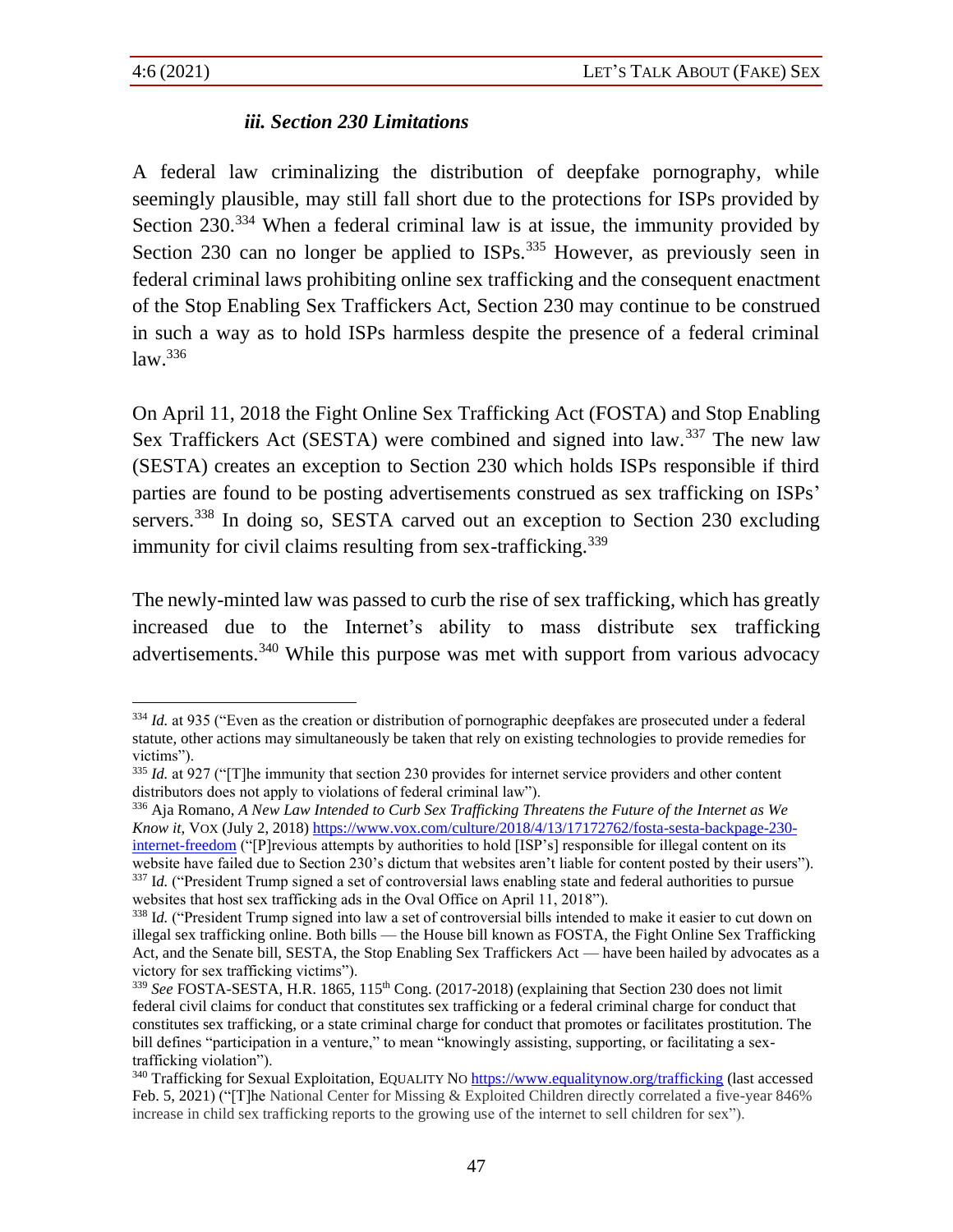groups, others criticized SESTA arguing its language was too broad and restricted freedom of speech.<sup>341</sup> Most notable in this debate is SESTA's definition of "participation in a venture," under 18 U.S.C. § 1591, as "knowingly assisting, supporting, or facilitating" sex trafficking.<sup>342</sup> Critics voice apprehension that this language is too vague and will cause ISPs to either over-police, stifling free speech in the process, or under-police so as not to be held liable for "knowing" anything.<sup>343</sup> Examples of over-policing are already being seen.<sup>344</sup> Craigslist has removed its personals section, for example, and sites dedicated to providing safety for sex workers have migrated to off-shore hosting services.<sup>345</sup>

The Electronic Frontier Foundation, one of SESTA's harshest critics, filed a lawsuit challenging the law on the grounds that its broad language is constitutionally defective and stifles free speech.<sup>346</sup> While the suit was initially dismissed for lack of standing, the District of Columbia Court of Appeals reversed in January 2020, finding merit in the argument that the overbroad language of SESTA may have impacted the plaintiff's freedom of speech.<sup>347</sup> Therefore, the possibility exists that SESTA incorrectly weighed the interests of society in holding ISPs liable for the facilitation of online sex trafficking against society's interest in free speech rights.<sup>348</sup>

<sup>341</sup> Romano, *supra* note 334 ("[M]any activists and internet freedom advocates have charged FOSTA-SESTA with threatening free speech").

<sup>&</sup>lt;sup>342</sup> *Id.* ("The bill's language penalizes any websites that 'promote or facilitate prostitution,' and allows authorities to pursue websites for 'knowingly assisting, facilitating, or supporting sex trafficking.'"). <sup>343</sup> *Id.* ("[W]ebsites will have to decide whether to over-police their platforms for potential prostitution

advertisements or to under-police them so they can maintain a know-nothing stance, which would likely be a very tricky claim to prove in court").

<sup>&</sup>lt;sup>344</sup> *Id.* ("The bill's language penalizes any websites that 'promote or facilitate prostitution,' and allows authorities to pursue websites for 'knowingly assisting, facilitating, or supporting sex trafficking,' which is vague enough to threaten everything from certain cryptocurrencies to porn videos to sites for perfectly legal escort services").

<sup>345</sup> *See id.* (describing the impact FOSTA-SESTA had on Craigslist and sex worker verification sites and explaining that "[i]n the immediate aftermath of SESTA's passage on March 21, 2018, numerous websites took action to censor or ban parts of their platforms in response — not because those parts of the sites actually were promoting ads for prostitutes, but because policing them against the outside possibility that they might was just too hard").

<sup>346</sup> *See* Jon Fingas, *Court Reinstates Lawsuit Challenging Online Sex Trafficking Law*, ENGADGET (Jan. 26, 2020)<https://www.engadget.com/2020/01/26/court-reinstates-lawsuit-challenging-online-sex-trafficking-law/> (describing the lawsuit filed by the EFF against the allegedly unconstitutional provisions of FOSTA-SESTA).

<sup>&</sup>lt;sup>347</sup> *Id.* ("While a judge had previously tossed the lawsuit on the grounds that plaintiffs Alex Andrews and Eric Koszyk didn't face a credible threat of prosecution, the appeals court disagreed. It determined that Andrews faced a real threat due to her sex worker support site, while FOSTA may have harmed Koszyk by denying him the ability to offer therapeutic massages anywhere on Craigslist").

<sup>348</sup> David Greene, *EFF Sues to Invalidate FOSTA, an Unconstitutional Internet Censorship Law*, EFF (June 28, 2018) [https://www.eff.org/deeplinks/2018/06/eff-sues-invalidate-fosta-unconstitutional-internet](https://www.eff.org/deeplinks/2018/06/eff-sues-invalidate-fosta-unconstitutional-internet-censorship-law)[censorship-law](https://www.eff.org/deeplinks/2018/06/eff-sues-invalidate-fosta-unconstitutional-internet-censorship-law) ("As a result of these hugely increased risks of liability, many platforms for online speech have shuttered or restructured").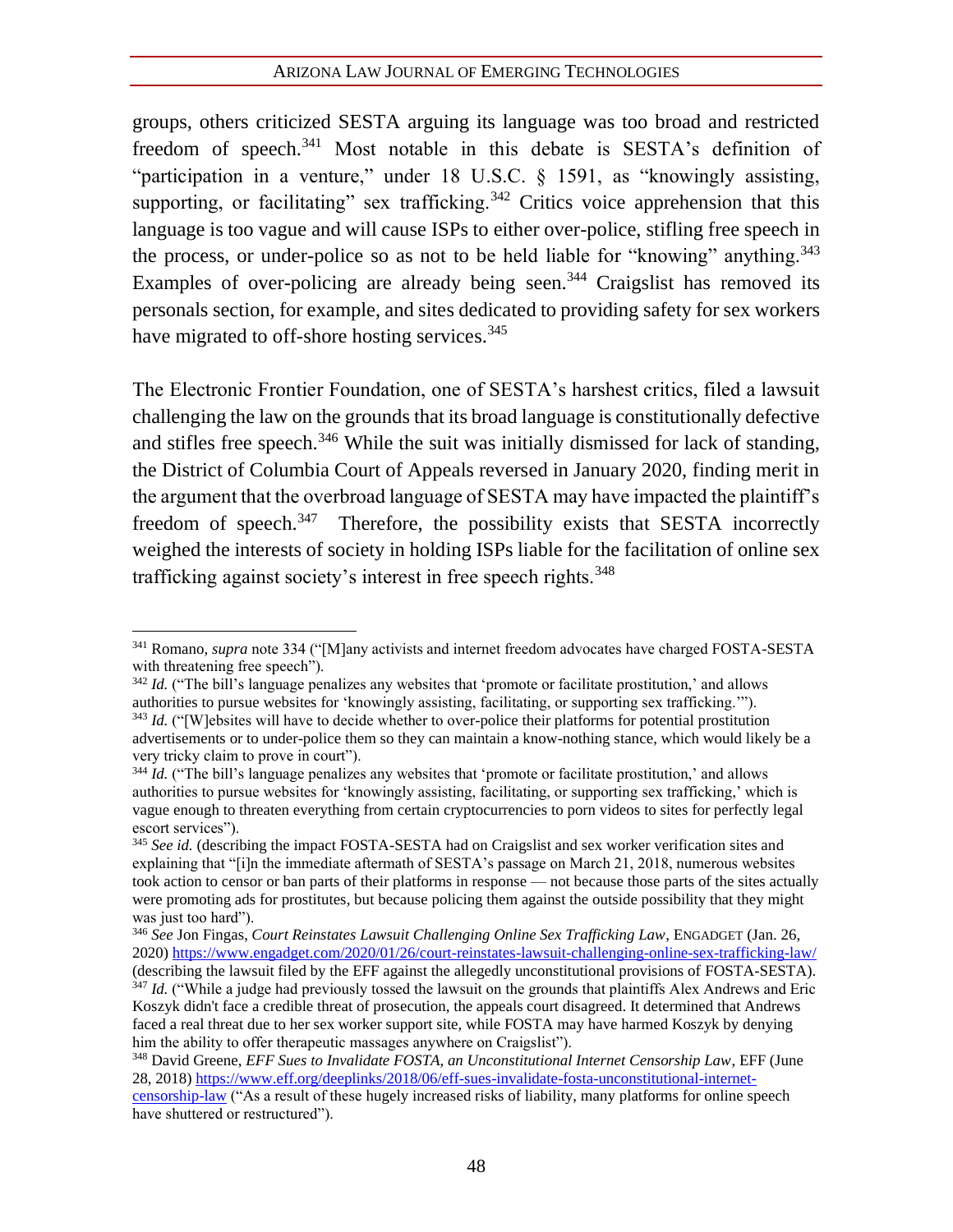A similar amendment to SESTA would be required to ensure ISPs are held liable for the distribution of deepfake pornography in addition to a federal criminal law.<sup>349</sup> While critics of SESTA argue the law violates the First Amendment due to its stifling effect on more than sex traffickers – such as forums dedicated to fostering safe and consensual sex work – ISPs positions as mechanism for the distribution of deepfake pornography warrants a narrow exclusion to Section 230 immunity that imposes liability on ISPs without violating free speech rights.<sup>350</sup> Further, without the ability to ensure deepfake pornography is not distributed, women's own free speech rights will continue to be stifled.<sup>351</sup>

## **a. Holding ISPs Accountable: A Federal Criminal Law and Amendment to Section 230**

ISPs are responsible for the harmful distribution of deepfake pornography.<sup>352</sup> To prevent the distribution of future deepfake pornography and halt the dissemination of existing deepfake pornography, a two-pronged approach combining a federal criminal law and an amendment to Section 230 is necessary to hold ISPs liable.<sup>353</sup> However, the language of both must be narrow in scope to ensure ISPs do not resort to overpolicing constitutionally valid speech in an effort to remain compliant.<sup>354</sup> This solution relies on these components working in a narrowly - construed tandem to prevent violations to crucial free speech protections.<sup>355</sup>

<sup>349</sup> Halverson, *supra* note 140, at 7 ("The courts have a long history of interpreting section 230 of the CDA to immunize Web sites from criminal responsibility for behavior that would be criminal if committed offline"). <sup>350</sup> *Id.* ("Given the exploitive and harmful effects of commercial sexual exploitation, it is vital the law works to break the chain of supply and demand. Unfortunately, section 230 of the CDA has long set a precedent against holding online facilitators of commercial sexual exploitation accountable").

<sup>&</sup>lt;sup>351</sup> Turk, *supra* note 215 ("[P]ornographic deepfakes of women do threaten the integrity of our democracy ... deepfake pornography is used as a tool to humiliate, demean and silence women. When women's voices are silenced simply because they are women; when women are humiliated because they are women; when women are subjugated because they are women – these all pose a threat to democracy").

<sup>352</sup> Halverson, *supra* note 140, at 13 ("For the women . . . who are being sexually exploited . . . it is vital to hold Web sites accountable for their role in this chain of crime . . . blanket immunity in the face of human suffering cannot be tolerated").

<sup>353</sup> *See* Delfino, *supra* note 35, at 928-37 (advocating for a similar two-pronged approach involving a federal law regulating deepfakes and extra-legal measures such as take-down requests).

<sup>&</sup>lt;sup>354</sup> *Id.* at 925 ("[T]o survive constitutional challenge, legislation targeting revenge porn [must be] narrowly tailored to avoid encompassing legitimate and protected, albeit objectionable, speech").

<sup>&</sup>lt;sup>355</sup> *Id.* at 933 ("In addition to enacting a federal criminal statute, solutions and support should be developed to combat nonconsensual deepfake pornography, including education and training for law enforcement, the public, and the judiciary; support from organizations and advocacy groups; and technological responses").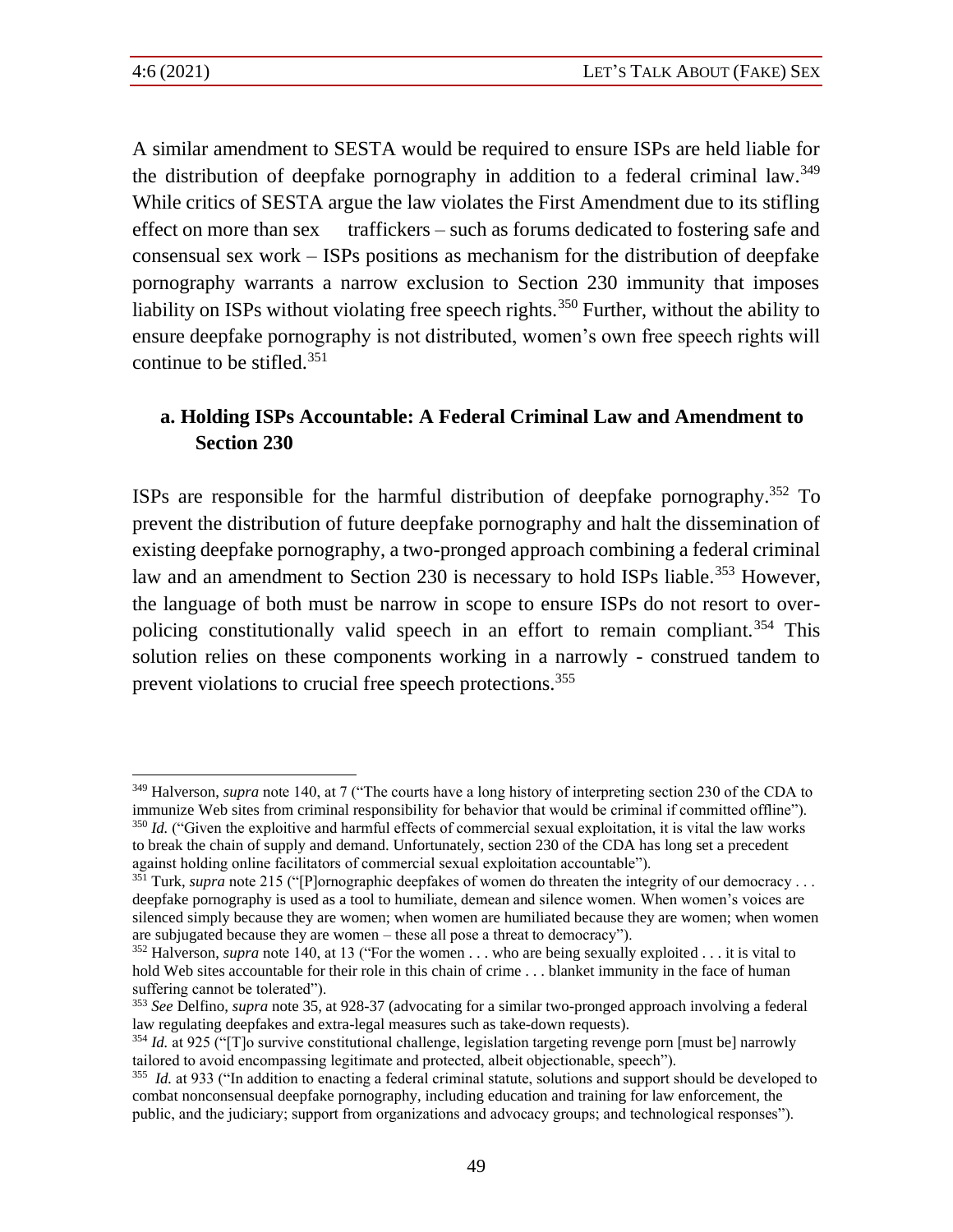## *ii. Proposed Legislation Prohibiting the Distribution of Deepfake Pornography*

The harms associated with the distribution of deepfake pornography make enacting a federal law prohibiting such conduct necessary.<sup>356</sup> Through comprehensive reform of the IPPA, ENOUGH, and MDFP Acts, the following proposed bill attempts to stop distribution of deepfake pornography without compromising free expression on the Internet.<sup>357</sup>

## **A. Criminalization of Deepfake Pornography Distribution Act**

A BILL

To amend title 18, United States Code, to prohibit the distribution of nonconsensual deepfake pornography

SEC. 1. SHORT TITLE

This act may be cited as the "Criminalization of Deepfake Pornography Distribution Act of 2020"

SEC. 2. FINDINGS - The legislative body finds:

(1) deepfake pornography is a growing phenomenon that allows a person to use artificial intelligence to replace the face of an existing pornographic actor with the face of a private individual to create a hyper realistic portrayal of that individual performing sexual acts, despite those acts never occurring;

(2) deepfake pornography almost exclusively targets women who have not consented to their image being used in the forged sexual acts;

(3) the nonconsensual distribution of deepfake pornography results in irreparable harm to women; and

(4) as the technology used to create deepfake pornography becomes more advanced, accessible, and affordable, the distribution of deepfake pornography on the internet will continue to rise.<sup>358</sup>

SEC. 3. PURPOSE - This statute is designed with the purpose of:

<sup>356</sup> *Id. at 928* ("To best address the mounting dangers of pornographic deepfakes, legislative action is needed").

<sup>&</sup>lt;sup>357</sup> See id. (describing the ability to create a narrow, comprehensive criminal law regulating deepfakes by "blending components of the ENOUGH Act and the MDFPA").

<sup>358</sup> *E.g.*, Delfino, *supra* note 35, at 892-93 ("A dangerous new technology has emerged on the internet that blurs fact and fiction by allowing users to create deepfakes - doctored images and videos that convincingly map one person's likeness onto another person's body [through] AI-assisted technology . . . specifically to generate nonconsensual pornography"); *id.* at 903 ("[D]eepfakes disproportionately victimize women and girls"); See Otero, *supra* note 24, at 593 (describing the harms associated with the distribution of deepfake pornography, including the "destruction of an individual's personal dignity and professional reputation, as well as their mental and emotional health"); Harris, *supra* note 23, at 128 ("[T]he technology is only going to improve. It takes hours to make a deepfake. Soon, it will take seconds, and the product will be indistinguishable from real videos").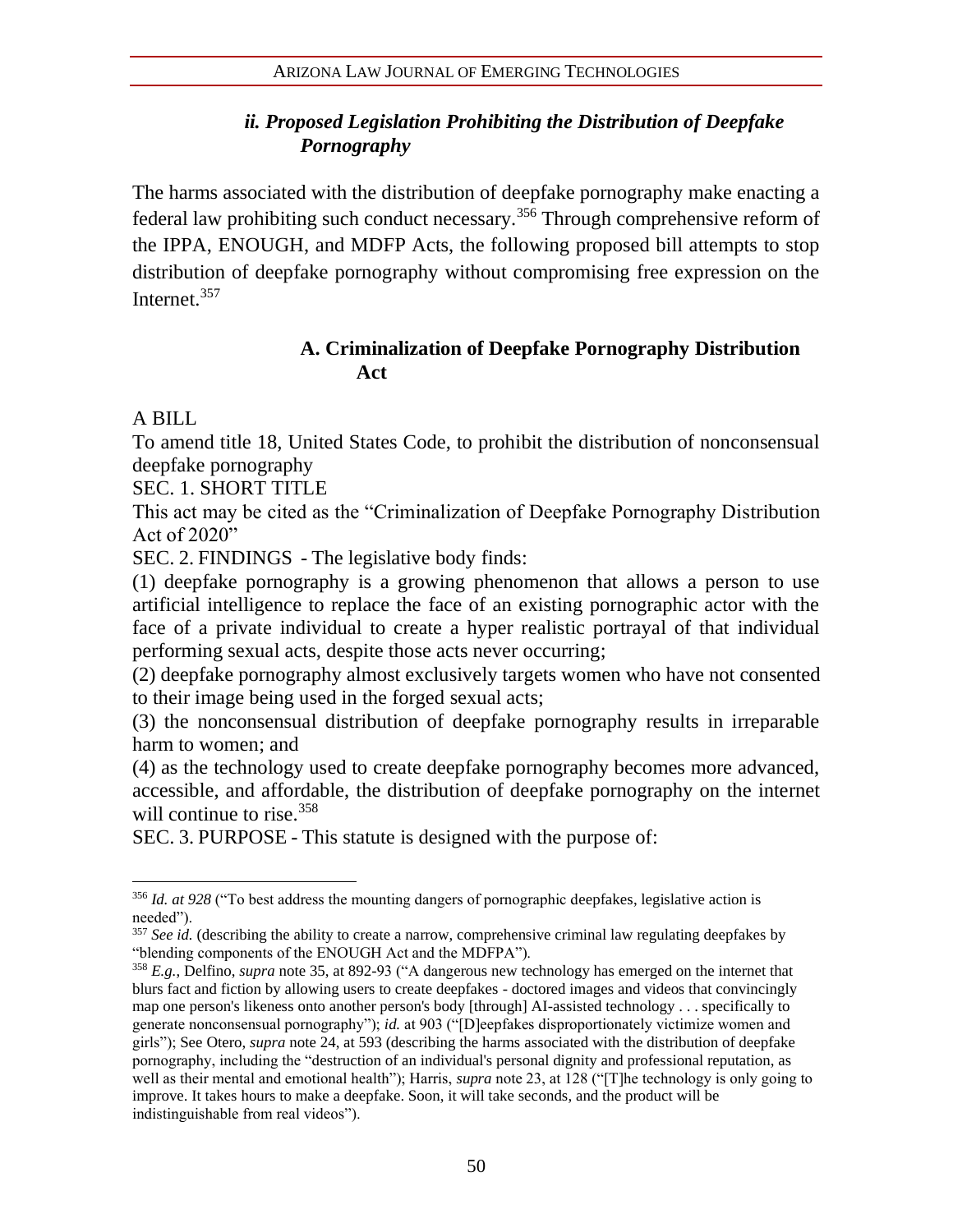(1) criminalizing the nonconsensual distribution of deepfake pornography on the Internet;

(2) protecting victims of deepfake pornography and implementing potential methods of redress; and

(3) attaching liability to any party who knowingly distributes nonconsensual deepfake pornography.<sup>359</sup>

SEC. 4. CERTAIN ACTIVITIES RELATING TO INTIMATE VISUAL DEPICTIONS: DISTRIBUTION OF DEEPFAKE PORNOGRAPHY

(a) IN GENERAL. —Chapter 88 of title 18, United States Code, is amended by adding at the end the following:

§ 1802. CERTAIN ACTIVITIES RELATED TO INTIMATE VISUAL DEPICTIONS: DISTRIBUTION OF DEEPFAKE PORNOGRAPHY

(a) Definitions – In this section:

(1) Internet Service Provider – The term 'internet service provider' has the same meaning given to the term 'interactive computer service' in Section 230 of the Communications Act of 1934 (47 U.S.C.  $\S 230$ ).<sup>360</sup>

(2) Deepfake Pornography – The term 'deepfake pornography' means a video created or altered in a manner that would falsely appear to a reasonable observer to be an authentic record of the actual speech, conduct, image, or likeness of an individual

(A) in which

(i) an individual is, or depicted to be, engaging in sexually explicit conduct; or

(ii) the naked genitals or post-pubescent female nipples of any individual are visible. $361$ 

(3) Individual – the term 'individual' can either refer to the person whose body is depicted in the deepfake pornography or whose face is depicted in the deepfake pornography.<sup>362</sup>

(4) Distribute – The term 'distribute' as used within this section means enabling access to deepfake pornography, whether through direct disclosure or passive dissemination.<sup>363</sup>

<sup>359</sup> *See* Delfino, *supra* note 35 at 921, 930 (discussing a similar proposal that "seeks to strike a balance between protecting victims, punishing wrongdoers, and protecting freedom of expression").

<sup>360</sup> 47 U.S.C. § 230(f)(2) ("The term 'interactive computer service' means any information service, system, or access software provider that provides or enables computer access by multiple users to a computer server, including specifically a service or system that provides access to the Internet and such systems operated or services offered by libraries or educational institutions").

<sup>361</sup> *See* Delfino, *supra* note 35, at 929 (discussing a similar proposal in which deepfake and pornographic deepfake are separately defined but include similar language such as "an audiovisual record created or altered in a manner that the record would falsely appear to a reasonable observer to be an authentic record of the actual speech, conduct, image, or likeness of an individual" and "the naked genitals or post-pubescent female nipples of any individual are visible").

<sup>&</sup>lt;sup>362</sup> *See id.* (discussing a similar proposal which defines individual as "either a person whose body is depicted or a person whose face is depicted in the deepfake and the term 'individuals' refers to all depicted persons"). <sup>363</sup> *See* Assemb. 602, 2019-2020 Leg., Reg. Sess. (Cal. 2019) (as introduced) (discussing a similar proposal in which disclosure is defined as "publish, make available, or distribute to the public").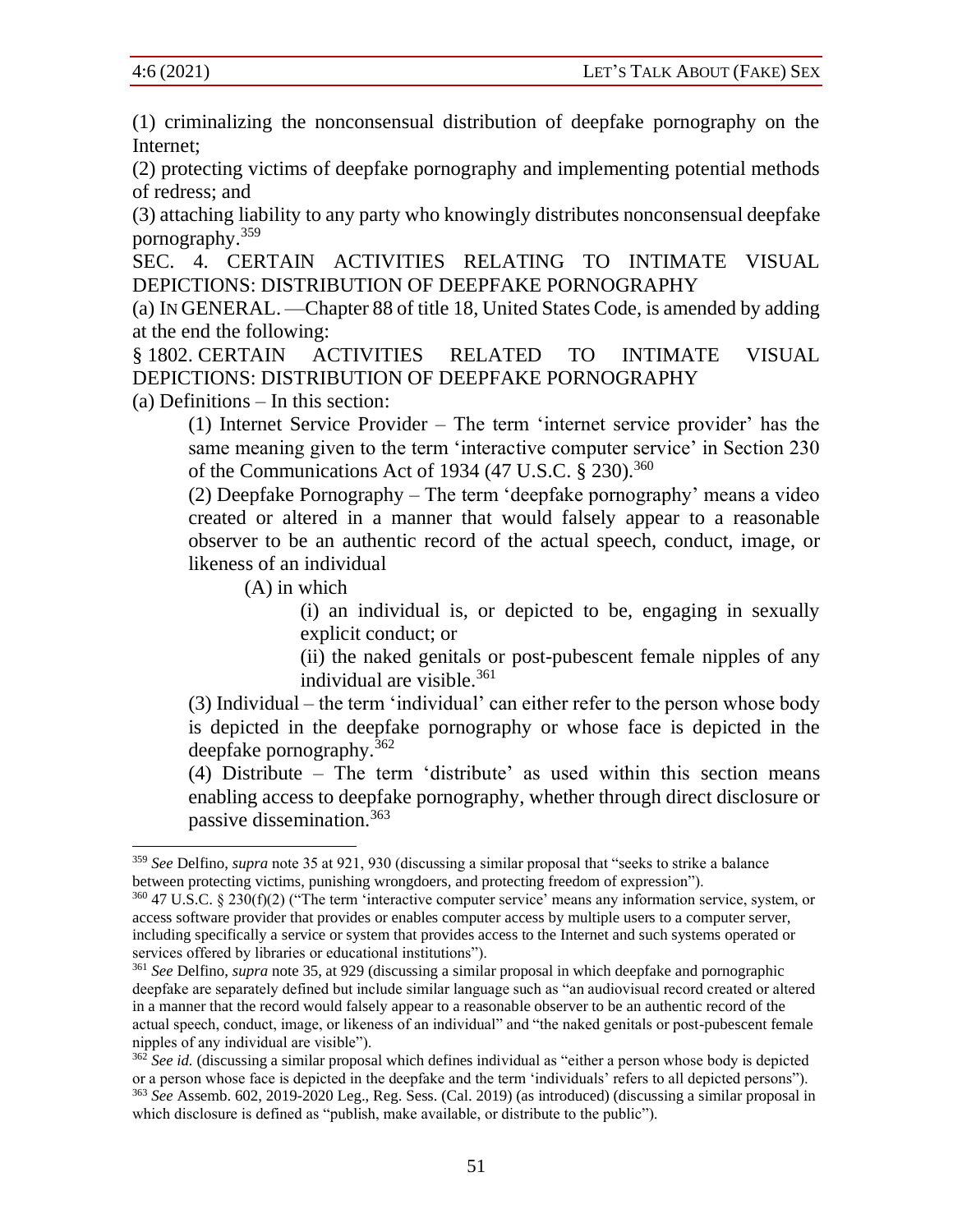(5) Knowledge – the term knowledge means direct and clear awareness of a fact or condition sufficient to create notice. In this section, the existence of a complaint filed by a victim asserting the nonconsensual distribution of deepfake pornography portraying her image sufficiently constitutes knowledge and will be construed as notice to an Internet Service Provider. <sup>364</sup>

(6) Consent – the term 'consent' means a written agreement, in contractual or plain language, signed knowingly and voluntarily by an individual that includes a general description of the sexually explicit material.<sup>365</sup>

(7) Information Content Provider – The term 'information content provider' has the meaning given that term in section 230(f) of the Communications Act of 1934 (47 U.S.C. § 230(f)).<sup>366</sup>

(8) Sexually Explicit Conduct – The term 'sexually explicit conduct' has the meaning given that term in 18 U.S.C  $\S 2256(2)(B)$ . <sup>367</sup>

(b) Offense – Except as provided in subsection (e), it shall be a federal crime to use any internet service provider, electronic communication service, electronic communication system of internet commerce, or any other facility of interstate or foreign commerce to distribute deepfake pornography of an individual:

(1) with knowledge of or reckless disregard for:

(A) the lack of consent of the individual(s) to the distribution; and

(B) the resulting harm distribution could cause the individual(s).

(2) without an objective reasonable belief that distribution touches upon a matter of public concern.<sup>368</sup>

(c) Penalty – Any party who violates subsection (a) shall be:

(1) fined under this title, imprisoned for not more than 3 years, or both, in initial offenses; or

(2) fined under this title, imprisoned for not more than 5 years, or both, in any subsequent case; or

<sup>367</sup> 18 U.S.C. § 2256(2)(B) ("[S]exually explicit conduct means—(i)graphic sexual intercourse, including genital-genital, oral-genital, anal-genital, or oral-anal, whether between persons of the same or opposite sex, or lascivious simulated sexual intercourse where the genitals, breast, or pubic area of any person is exhibited; (ii)graphic or lascivious simulated; (I)bestiality; (II)masturbation; or (III)sadistic or masochistic abuse; or (iii)graphic or simulated lascivious exhibition of the anus, genitals, or pubic area of any person.").

<sup>364</sup> *See* Delfino, *supra* note 35, at 932 (discussing a similar proposal in which "the exception for service providers comports with section 230 immunity but is not unlimited [through] imposing liability where 'the communications service intentionally solicits, or distributes knowingly or with reckless disregard, content that is in violation of this section'").

<sup>365</sup> *See* Assemb. 602, 2019-2020 Leg., Reg. Sess. (Cal. 2019) (as introduced) (providing a broader definition of consent as an agreement "written in plain language").

 $366$  47 U.S.C. § 230(f)(3) ("The term "information content provider" means any person or entity that is responsible, in whole or in part, for the creation or development of information provided through the Internet or any other interactive computer service.").

<sup>368</sup> *See* Delfino, *supra* note 35, at 930-32 (describing a similar proposal which "sets forth the offense specifically criminalized by the statute--the creation or distribution of a pornographic deepfake with knowledge or reckless disregard for the lack of consent of either victim to the use of their likeness or image in the deepfake and the potential harms caused to the victim").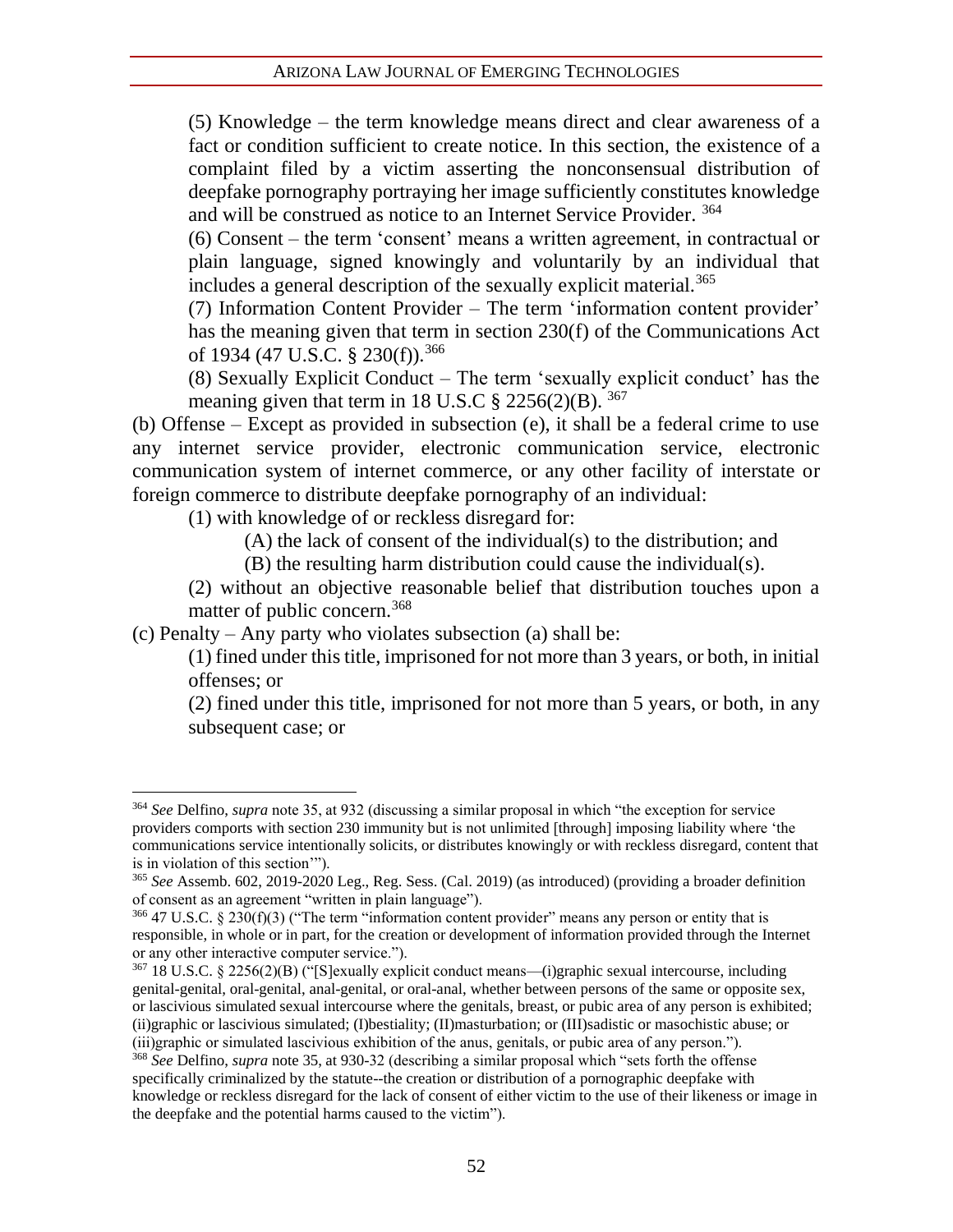(3) fined under this title, imprisoned for not more than 10 years, or both, in any case, initial or subsequent, of a violation where:

(A) the individual depicted in the deepfake pornography is a minor; or

(B) the deepfake pornography facilitates violence against a particular individual.<sup>369</sup>

(d) Remedies – Remedies shall by provided at the discretion of the court, promote the purpose of preventing the further distribution of the deepfake pornography, and may include the following non-exhaustive list of options:

(1) temporary or permanent injunction;

(2) order compelling an Internet Service Provider to respond to a victim's removal request;

(3) damages or restitution; and

(4) any other relief deemed proper by the court.  $370$ 

(e) Exceptions

(1) Law Enforcement and Other Legal Proceedings – This section:

(A) does not prohibit any lawful law enforcement, correctional, or intelligence activity;

(B) shall not apply in the case of an individual reporting unlawful activity in good faith; and

(C) shall not apply in the case of a document production or filing associated with a legal proceeding. $371$ 

(2) Service Providers – This section shall not apply to

(A) any voluntary action of any internet service provider taken in good faith to restrict access to or distribution of deepfake pornography; or

(B) any action taken by an internet service provider to make information available to information content providers regarding the technical means to restrict access to deepfake pornography.<sup>372</sup>

(f) Threats and Extortion – Any party who intentionally threatens to commit an offense under subsection (b), regardless of whether the threat is an act of extortion, shall be punished as provided in subsection (c).  $373$ 

(g) Venue and Extraterritoriality – A prosecution under this section may be brought in a district where the defendant or individual(s) resides or in a district where the pornographic deepfake is distributed or made available. There is extraterritorial

<sup>&</sup>lt;sup>369</sup> See id. at 930-932 (describing a similar proposal which draws from the ENOUGH Act to impose similar penalties, such as "a five-year sentence [which] emphasizes the severity of the crime and has been successfully incorporated in other nonconsensual pornography statutes").

<sup>370</sup> *See id.* at 930-933 (describing a similar proposal which "gives courts discretion to grant remedies that protect and compensate victims and allows for a court order for the destruction of original copies of deepfakes and removal from platforms to protect victims from further harm").

<sup>371</sup> *Id.* at 932.

<sup>372</sup> *Id*.

<sup>373</sup> Id.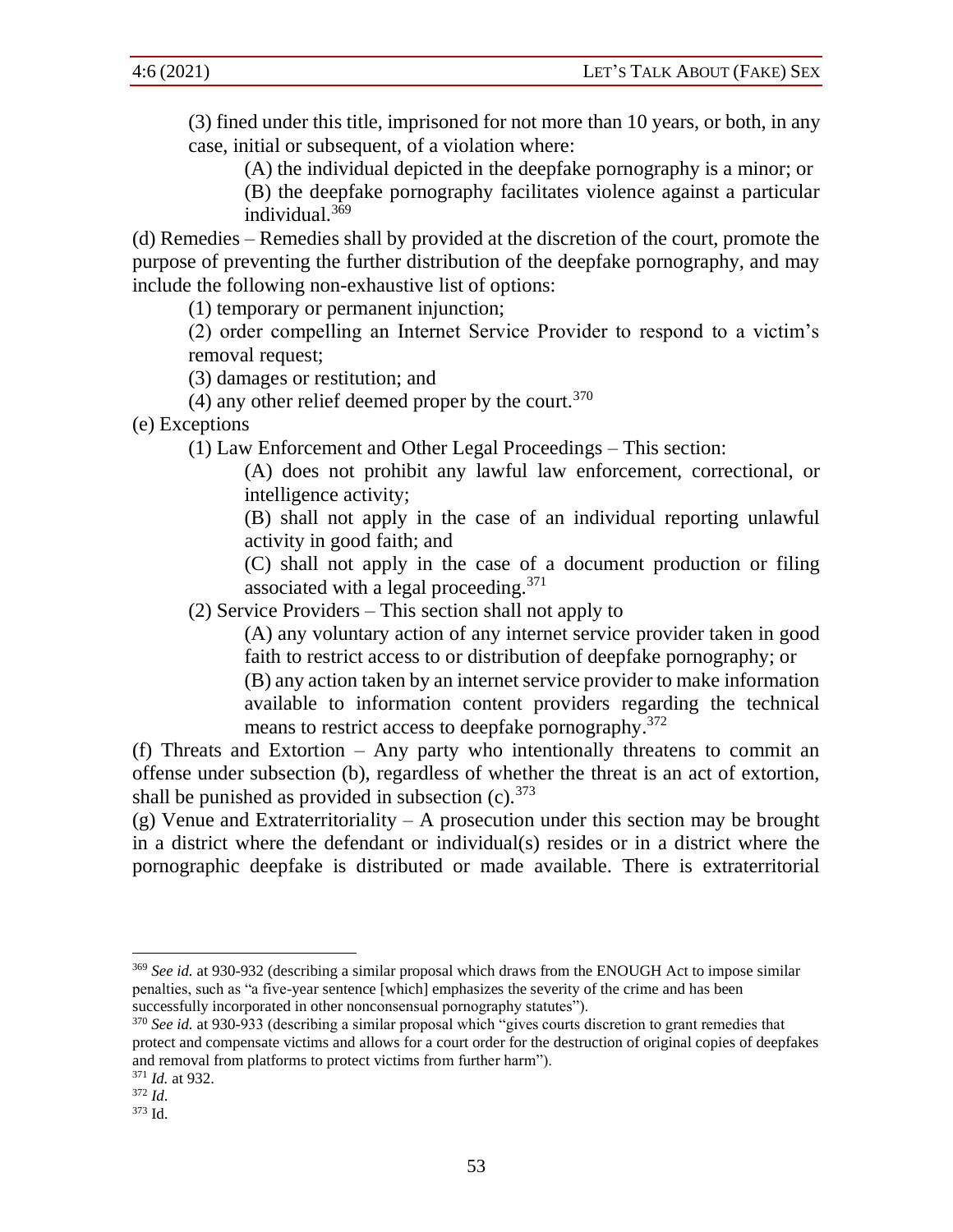federal jurisdiction over an offense under this section if the defendant or individual(s) is a citizen or permanent resident of the United States.<sup>374</sup>

## **B. Analysis of Proposed Legislation**

The proposed bill is an attempt to protect victims, hold distributers of deepfake pornography accountable, and protect free speech on the internet.<sup>375</sup> The bill seeks to achieve this purpose by narrowing the previously broad legislation that attempted to regulate and prohibit deepfakes.<sup>376</sup> First, the bill explicitly addresses deepfake pornography as opposed to the umbrella term of deepfakes in general.<sup>377</sup> Second, the bill's focus is not on creation of deepfake pornography but on distribution.<sup>378</sup> The bill does not seek to regulate creation, and acknowledges the protected privacy of an individual's home cannot be policed in the context of deepfake pornography.<sup>379</sup> Rather, the bill seeks to eliminate online distribution through making it criminal to knowingly distribute nonconsensual deepfake pornography.<sup>380</sup> Second, the bill includes an intent requirement in that it punishes those who distribute deepfake pornography knowingly or recklessly.<sup>381</sup> Historically, proposed bills are more likely to pass constitutional muster when an intent element is provided, as it heightens the degree of proof needed to loosen First Amendment protections.<sup>382</sup> Third, unlike the IPPA, the bill does not contain any language comporting with Section 230, thereby continuing to hold ISP's immune from liability, as is later addressed in the bill amending Section 230 to hold ISP's liable for distribution of deepfake pornography.<sup>383</sup> Finally, this bill specifically lays out penalties and remedies whose purpose is to halt distribution.<sup>384</sup> For example, penalties are heightened for each subsequent violation, and remedies for victims include injunctions as well as removal orders.<sup>385</sup>

<sup>374</sup> Id. <sup>375</sup> *Id.* at 930. <sup>376</sup> *Id.* at 931.  $377$  Id. <sup>378</sup> *Id.* at 928-31. <sup>379</sup> *Id.* at 931. <sup>380</sup> Id. <sup>381</sup> Id. <sup>382</sup> *Id.* at 932. <sup>383</sup> *Id.* at 908. <sup>384</sup> Id. <sup>385</sup> *Id.*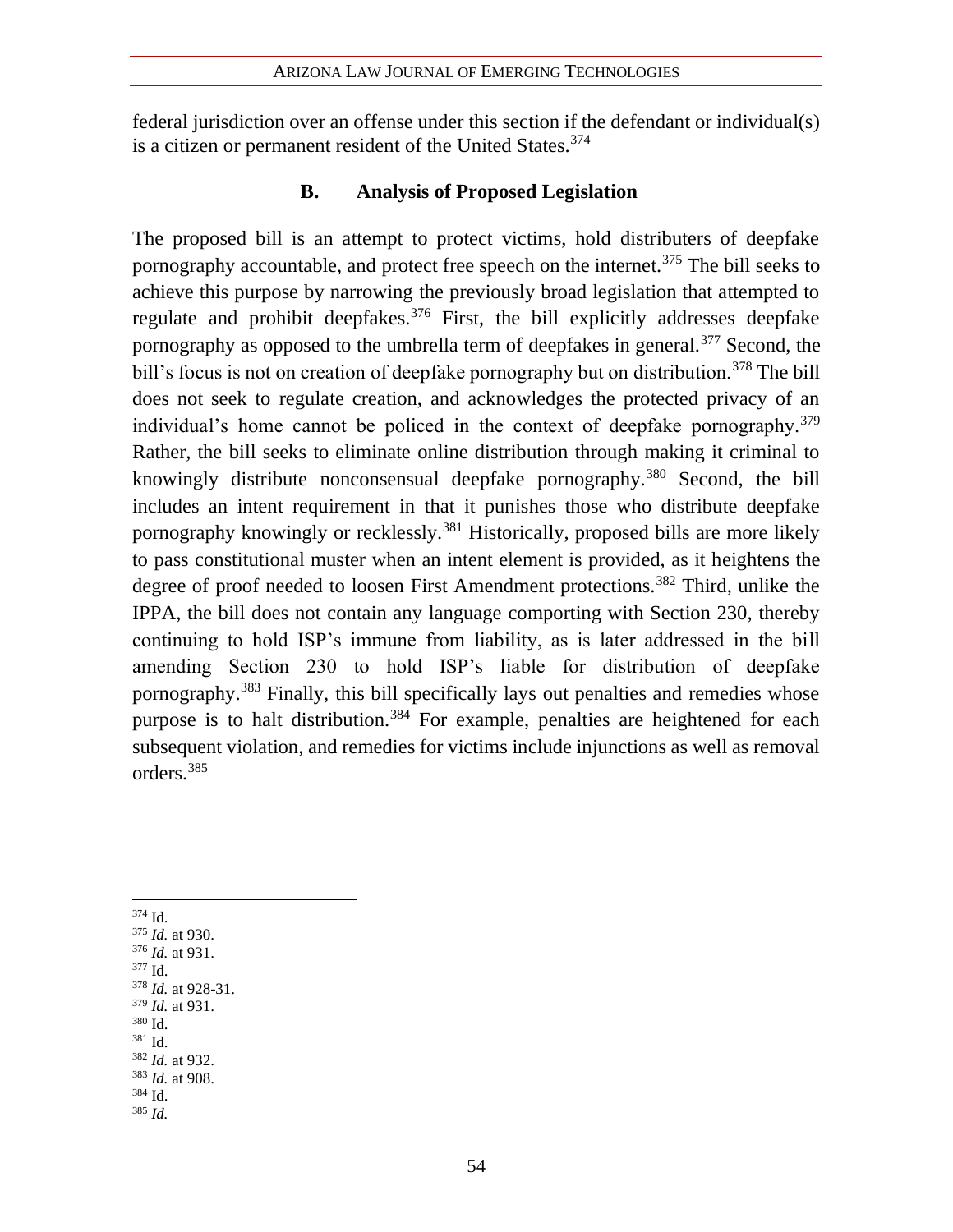## *ii. Proposed Amendment to Section 230*

ISPs are the mechanisms for distribution of deepfake pornography, but Section 230 may still protect an ISP from liability for distribution despite a federal criminal law prohibiting it.<sup>386</sup> Such was the case with online sex-trafficking, resulting in the SESTA amendment.<sup>387</sup> Based on the similarity in purpose between SESTA and deepfake pornography, proposed legislation amending Section 230 to hold ISP's liable for the distribution of deepfake pornography should be modeled after SESTA, but include much narrower provisions to avoid censoring free speech.<sup>388</sup>

## **B. Stop Online Distribution of Deepfake Pornography Act**

A Bill To amend the Communications Act of 1934 to clarify that section 230 of such act does not prohibit the enforcement against providers or users of interactive computer services of Federal and State criminal and civil law relating to the distribution of deepfake pornography.<sup>389</sup>

Sec. 1. Short Title

This act may be cited as the "Stop Online Distribution of Deepfake Pornography Act" Sec. 2. Findings

It is the sense of Congress that:

(1) Section 230 of the Communications Act of 1934 (47 U.S.C. 230, commonly known as the Communications Decency Act of 1996'') was never intended to provide legal protection to websites that knowingly distribute deepfake pornography;

(2) Websites that distribute deepfake pornography have been reckless by allowing the nonconsensual, sexually explicit videos of victims to circulate on the internet and have done nothing to prevent their distribution; and

(3) Clarification of such section is warranted to ensure that such section does not provide such protection to such websites.<sup>390</sup>

SEC. 3. Ensuring ability to enforce Federal and State Criminal And Civil law relating to the distribution of deepfake pornography.

(a) IN GENERAL. Section 230 of the Communications Act of 1934 (47 U.S.C. 230) is amended

(1) in subsection (b)

(A) in paragraph (4), by striking "and" at the end;

(B) in paragraph (5), by striking the period at the end and inserting "; and"; and

<sup>386</sup> Otero, *supra* note [24,](#page-9-2) at 607.

<sup>387</sup> Romano, *supra* note 336.

<sup>388</sup> Greene, *supra* note 348.

<sup>389</sup> FOSTA-SESTA, H.R. 1865, 115th Cong. (2017-2018).

<sup>390</sup> Wasserman, *supra* note 143, at 195.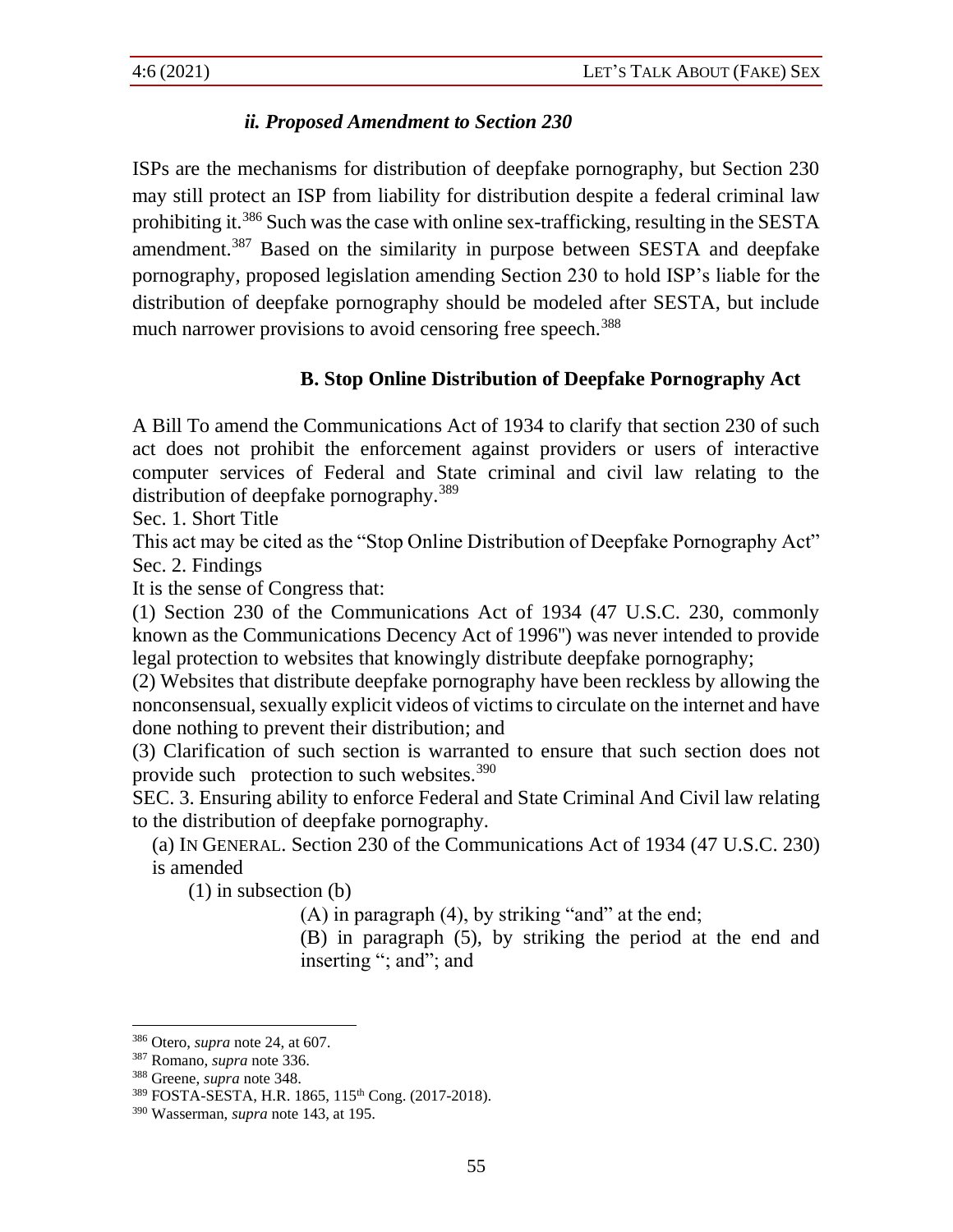(C) by adding paragraph (6), to include: "(6) to promote the balance of the protected interests of Interactive Computer Services, Internet Users, and victims of deepfake pornography."391

(2) in subsection (e), by adding at the end of the following:

"(6) NO EFFECT ON DEEPFAKE PORNOGRAPHY LAWS – Nothing in this section (other than subsection  $(c)(2)(A)$ ) shall be construed to impair or limit –

(A) any claim in an action brought under section 1802 of title 18, United States Code, if the conduct underlying the claim constitutes a violation of section 1802; and

(B) any charge in a criminal prosecution brought under state law if the conduct underlying the charge constitutes a violation of section 1802 of title 18, United States Code. $392$ 

(b) EFFECTIVE DATE – The amendments made by this section shall take effect on the date of enactment of this Act, and the amendment made by subsection (a)(2) shall apply regardless of whether the conduct allegedly occurred, or is alleged to have occurred before, on, or after such date of enactment.<sup>393</sup>

SEC. 4. ACTIONS BY STATE ATTORNEYS GENERAL.

(a) IN GENERAL.—Section 1802 of title 18, United States Code, is amended by adding at the end the following:

"(h) In any case in which the attorney general of a State has reason to believe that an interest of the residents of that State has been or is threatened or adversely affected by any person who violates section 1802, the attorney general of the State, as parens patriae, may bring a civil action against such person on behalf of the residents of the State in an appropriate district court of the United States to obtain appropriate relief."<sup>394</sup>

#### **B. Analysis of Proposed Amendment**

This proposed bill seeks to ensure that ISPs will not remain immune from criminalization under proposed federal legislation 18 U.S.C. 1802 prohibiting the distribution of deepfake pornography.<sup>395</sup> The proposed language is narrower than the previous SESTA bill as it does not seek to hold ISP's liable for an umbrella term such as sex-trafficking or nonconsensual pornography, but rather a specific, defined, and easily detected form of sexual exploitation – deepfake pornography.<sup>396</sup> Further, the

<sup>391</sup> 47 U.S.C. § 230(b).

<sup>392</sup> FOSTA-SESTA, H.R. 1865, 115<sup>th</sup> Cong. (2017-2018).

<sup>393</sup> Id.

<sup>394</sup> Id.

<sup>395</sup> Id.

<sup>396</sup> Id.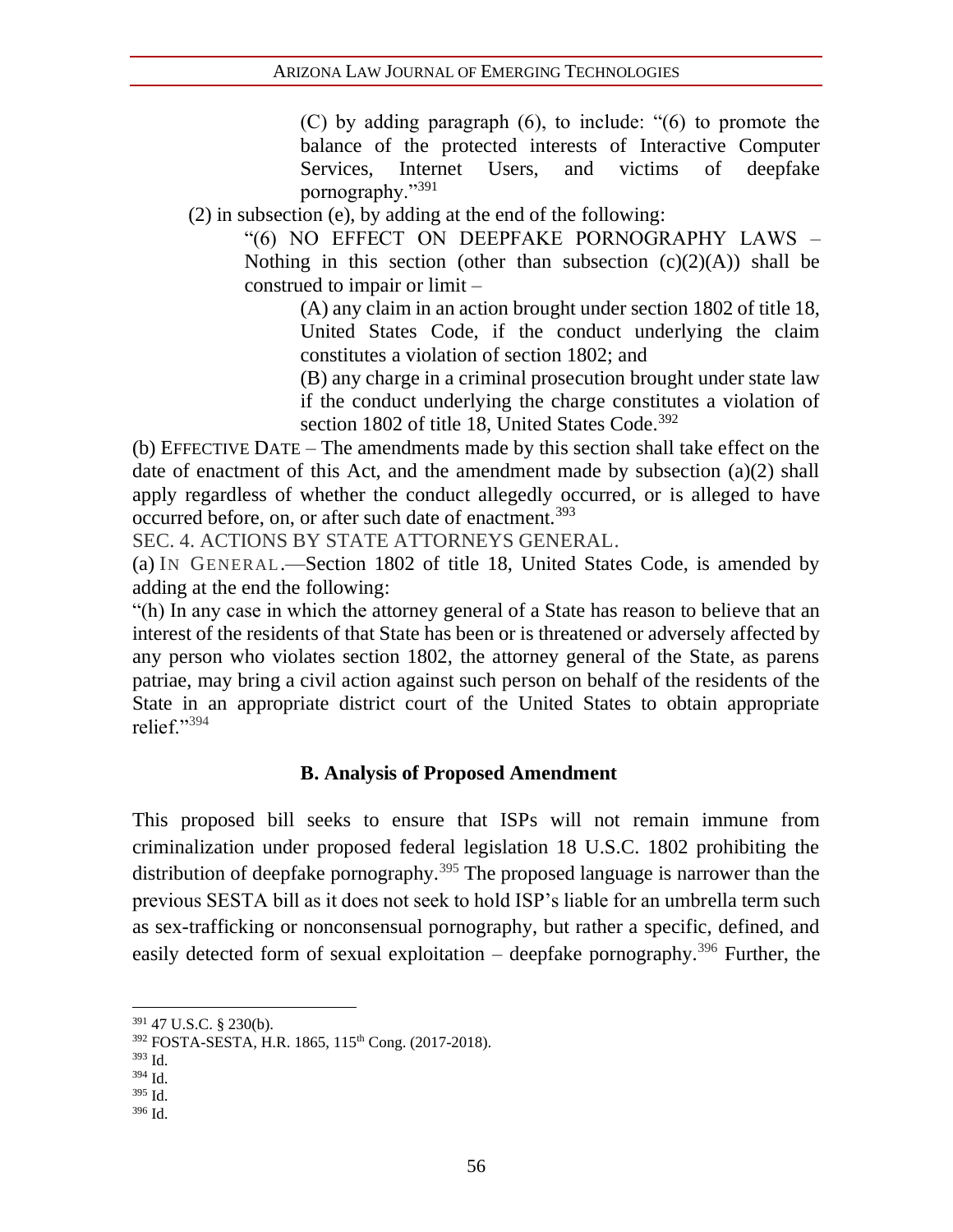bill holds an ISP accountable for conduct underlying a violation of Section 1802, meaning the ISP must be aware that the deepfake pornography of a victim is being distributed on its server.<sup>397</sup> Because Section 1802 specifies that a complaint filed by the victim with the ISP regarding removal of the deepfake pornography constitutes knowledge, an ISP will not be held liable unless it ignores the complaints of victims.<sup>398</sup> Therefore, the proposed amendment to Section 230 clarifies that liability can be brought against an ISP for distribution of deepfake pornography, but narrows the circumstances in which liability is found; therefore the amendment remains constitutionally compliant.<sup>399</sup>

The following amendments to Section 230 as well as a federal criminal law prohibiting the distribution of deepfake pornography must be used in conjunction to ensure ISPs, as the mechanisms for distribution, take responsibility for their historically passive approach to regulating the sexual exploitation of women.<sup>400</sup>

## **VI. Conclusion**

As technology continues to advance, deepfakes will not only become more prevalent, but more seamless as well, further blurring the line between reality and fiction.<sup>401</sup> The distribution of deepfake pornography has the potential to cause severe harm to women who have not consented to the use of their image in pornography.<sup> $402$ </sup> Current legal remedies serve as a band aid solution instead of a preventative measure and do not adequately protect victims of deepfake pornography.<sup>403</sup> Accordingly, ISPs allowing the distribution of deepfake pornography should be held accountable.<sup> $404$ </sup> While the implementation of Section 230 has afforded ISPs the necessary immunity to foster First Amendment protections, this immunity has proven to be detrimental when applied to the distribution of deepfake pornography.<sup>405</sup> Therefore, a combination of the implementation of a new federal law criminalizing the distribution of deepfake pornography and an amendment to Section 230 excluding immunity of ISPs for distribution of deepfake pornography is required.<sup>406</sup> This solution does not intrude on

<sup>397</sup> Delfino, *supra* note [35,](#page-10-0) at 928-31.

<sup>398</sup> *Id.*

<sup>399</sup> *Id.* at 931.

<sup>400</sup> *Id.* at 932.

<sup>401</sup> Harris, *supra* note 2, at 102.

<sup>402</sup> Otero, *supra* note [24,](#page-9-2) at 592.

<sup>403</sup> *Id.* at 593.

<sup>404</sup> *Id.* at 594.

<sup>405</sup> *Id.* at 598.

<sup>406</sup> *Id.* at 598-99.